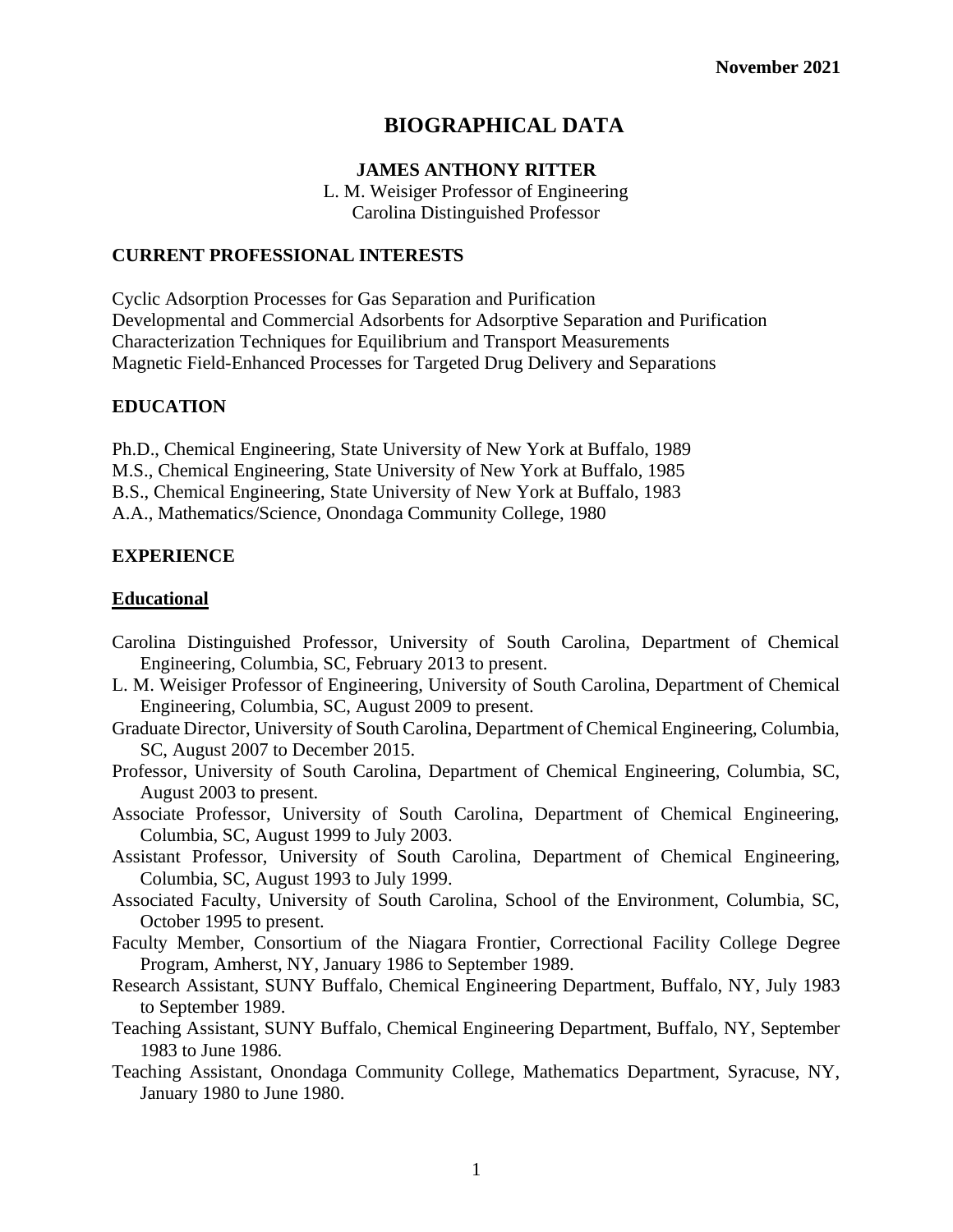# **Industrial**

Senior Engineer, Westinghouse Savannah River Company, Savannah River Technology Center, Aiken, SC, October 1989 to August 1993.

### **Consultant**

#### **Current Long-Term:**

Covington & Burling LLP, May 2020 to present. ColdStream, March 2020 to present. LitXpert, March 2018 to present. Ingevity Corp., June 2018 to present. Gore, January 2015 to present. INGENCO, April 2011 to present.

#### **Past Long-Term:**

NASA/MSFC, September 2012 to December 2020. BP-Amoco Chemical Company, August 2015 to December 2019. Apache, September 2013 to December 2019. Praxair, July 2015 to December 2016. Shell, May 2014 to December 2017. Nalco, September 2014 to December 2015. Atlas Copco, December 2013 to November 2014. Westinghouse Electric Co., August 2011 to July 2013. ADA Carbon Solutions, May 2011 to July 2012. Faegre and Benson, February 2005 to December 2010. Studsvik Development, Inc., January 2008 to 2010. Chart SeQual Technologies, Inc., January 2007 to March 2013. Department of Energy, September 2004 to 2006. IdaTech LLC., January 2003 to December 2003. BASF Corporation, January 2003 to December 2003 Metalox International, March 2003 to April 2003. Material Methods, Inc., March 2002 to December 2002. Munters, August 2000 to December 2001. Gore Associates, October 2000 to December 2001. Idaho National Engineering and Environmental Laboratory, ID, January 1998 to December 1999. 3V Inc., October 1999 to March 2000. Wix, Corp., June 1914 to July 1997. Exxon Research and Engineering Company, NJ, December 1996 to October 2006. MeadWestvaco Charleston Research Center, SC, March 1995 to December 2005.

# **Past Short-Term:**

DOE/NETL, October, 2020. Earthly Labs, September 2016. SRNL, August 2016. Air Liquide, April 2013. Corning, June 2011.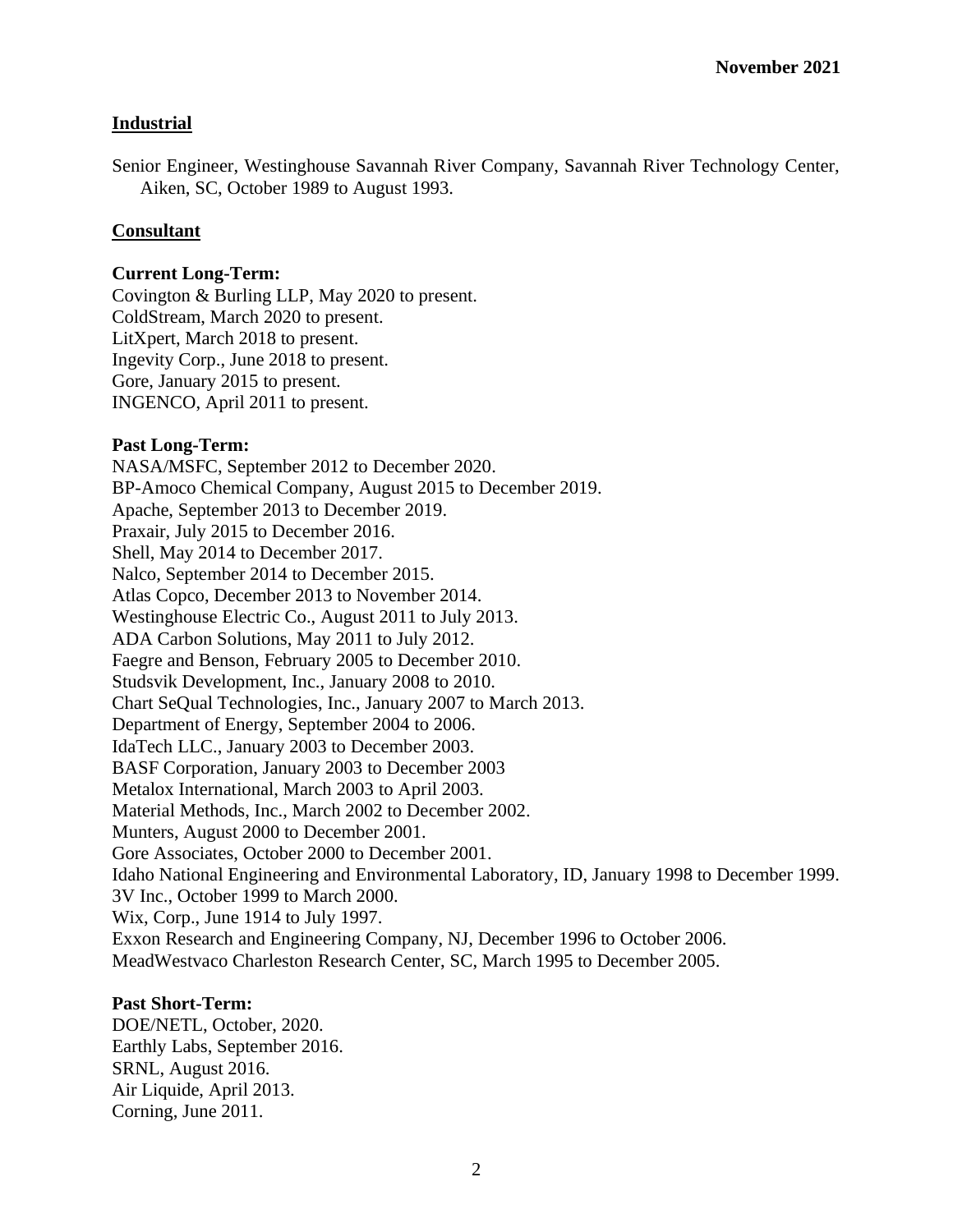SeQual Technologies, Inc., April 2006. Praxair Inc, January 2006. Air Products and Chemicals Inc., July 2004. PlugPower Inc., May 2004. General Electric, April 2004. Questair Inc., January 2003. Kryotech Inc. October 2000. BOC Group Inc., August 1997.

# **SOCIETY MEMBERSHIPS**

American Institute of Chemical Engineers American Chemical Society American Association for the Advancement of Science International Adsorption Society Tau Beta Pi Sigma Xi Order of the Engineer

## **PUBLICATIONS**

## **Refereed Journal Articles**

- 1. J. A. Ritter and R. T. Yang, "Equilibrium Adsorption of Multicomponent Gas Mixtures at Elevated Pressures," *Ind. Eng. Chem. Res.*, 26, 1679-1686, (1987).
- 2. J. A. Ritter and R. T. Yang, "Thermodynamic Analysis for Rapid Measurements of Equilibrium Adsorption from Binary Gas Mixtures," *Ind. Eng. Chem. Res.*, 28, 599-608 (1989).
- 3. A. Kapoor, J. A. Ritter and R. T. Yang, "On the Dubinin-Radushkevich Equation for Adsorption in Microporous Solids in the Henry's Law Region," *Langmuir*, 5, 1118-1121 (1989).
- 4. A. Kapoor, J. A. Ritter and R. T. Yang, "An Extended Langmuir Model for Adsorption of Gas Mixtures on Heterogeneous Surfaces," *Langmuir*, 6, 660-664 (1990).
- 5. J. A. Ritter, A. Kapoor and R. T. Yang, "Localized Adsorption with Lateral Interaction on Random and Patchwise Heterogeneous Surfaces," *J. Phys. Chem.*, 94, 6785-6791 (1990).
- 6. Y. D. Chen, J. A. Ritter and R. T. Yang, "Nonideal Adsorption from Multicomponent Gas Mixtures at Elevated Pressures on a 5A Molecular Sieve," *Chem. Eng. Sci.*, 45, 2877-2894 (1990).
- 7. J. A. Ritter and R. T. Yang, "Equilibrium Theory for Hysteresis Dependent Fixed Bed Desorption," *Chem. Eng. Sci.*, 46, 563-574 (1990).
- 8. J. A. Ritter and R. T. Yang, "Pressure Swing Adsorption: Experimental and Theoretical Study on Air Purification and Vapor Recovery," *Ind. Eng. Chem. Res.*, 30, 1023-1032 (1991).
- 9. J. A. Ritter and R. T. Yang, "Air Purification and Vapor Recovery by Pressure Swing Adsorption: Comparison of Silicalite and Activated Carbon," *Chem. Eng. Commun.*, 108, 289-305 (1991).
- 10. E. S. Kikkinides, J. A. Ritter and R. T. Yang, "Pressure Swing Adsorption for Simultaneous Purification and Sorbate Recovery," *J. Chin. Inst. Chem. Eng.*, 22, 399-407 (1991).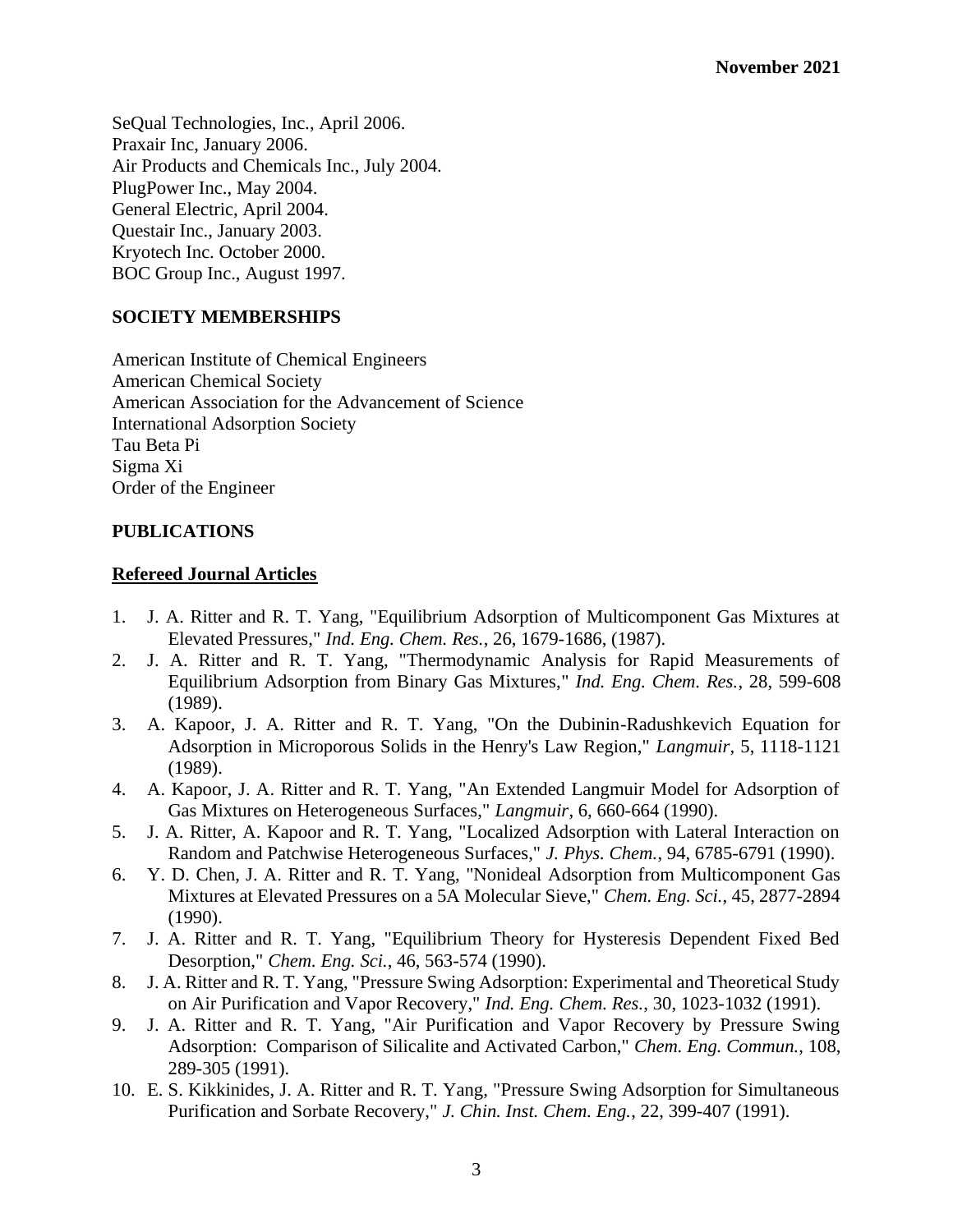- 11. J. A. Ritter and J. P. Bibler, "Removal of Mercury from Waste Water: Large Scale Performance of an Ion Exchange Process," *Wat. Sci. Tech.*, 25, 165-172 (1992).
- 12. J. A. Ritter, J. R. Zamecnik, N. D. Hutson, M. E. Smith and J. T. Carter, "High-Level Radioactive Waste Vitrification Technology and Its Applicability to Industrial Waste Sludges," *Wat. Sci. Tech.*, 25, 269-271 (1992).
- 13. J. A. Ritter, J. R. Zamecnik and C. W. Hsu, "Hydrogen Generation During Treatment of Simulated High-Level Radioactive Waste with Formic Acid," *Nuclear Technology*, 104, 330-342 (1993).
- 14. Y. Liu and J. A. Ritter, "Pressure Swing Adsorption-Solvent Vapor Recovery: Process Dynamics and Parametric Study," *Ind. Eng. Chem. Res.*, 35, 2299-2312 (1996).
- 15. W. Hsu and J. A. Ritter, "Treatment of Simulated High Level Radioactive Waste with Formic Acid: Bench-Scale Study on Hydrogen Evolution," *Nuclear Technology*, 116, 196-207 (1996).
- 16. W. Hsu and J. A. Ritter, "Combined Use of Nitric and Formic Acids to Reduce Hydrogen Emissions During Treatment of High Level Radioactive Waste," *Nuclear Technology*, 116, 360-365 (1996).
- 17. Y. Liu and J. A. Ritter, "Fractional Factorial Design Study of a Pressure Swing Adsorption-Solvent Vapor Recovery Process," *Adsorption*, 3, 151-163 (1997).
- 18. Y. Liu and J. A. Ritter, "Evaluation of Model Approximations in Simulating Pressure Swing Adsorption-Solvent Vapor Recovery", *Ind. Eng. Chem. Res*., 36, 1767-1778 (1997).
- 19. C. Lin, J. A. Ritter, and M. A. Amiridis, "Effect of Thermal Treatment on the Nanostructure of SiO2-Al2O3 Xerogels," *J. Non-Crystall. Solids.*, 215, 146-154 (1997).
- 20. D. Subramanian and J. A. Ritter, "Equilibrium Theory for Solvent Vapor Recovery by Pressure Swing Adsorption: Analytical Solution for Process Performance*", Chem. Eng. Sci.*, 52, 3147-3160 (1997).
- 21. R. Zhang and J. A. Ritter, "New Approximate Model for Nonlinear Adsorption and Diffusion in a Single Particle," *Chem. Eng. Sci.*, 52, 3161-3172 (1997).
- 22. A. D. Ebner, J. A. Ritter, and H. J. Ploehn, "Feasibility and Limitations of Nanolevel High Gradient Magnetic Separation", *Separation and Purification Technology*, 11, 199-210 (1997).
- 23. C. Lin and J. A. Ritter, "Effect of Synthesis pH on the Structure of Carbon Xerogels," *Carbon*, 35, 1271-1278 (1997).
- 24. J. Skvoretz, S. Ortaldo, J. A. Ritter and J. H. Wong, "Adsorption Characteristics of Carbon Filter Materials," *Advances in Filtration Technology*, 11, 244-251 (1997).
- 25. Y. Liu and J. A. Ritter, "Periodic State Heat Effects in Pressure Swing Adsorption-Solvent Vapor Recovery," *Adsorption*, 4, 159-172 (1998).
- 26. S. A. Al-Muhtaseb and J. A. Ritter, "New Virial-Type Model for Predicting Single and Multicomponent Isosteric Heats of Adsorption," *Ind. Eng. Chem. Res*., 37, 684-696 (1998).
- 27. H. Pan, J. A. Ritter and P. B. Balbuena, "Isosteric Heats of Adsorption on Carbon Predicted by Density Functional Theory," *Ind. Eng. Chem. Res*., 37, 1159-1166 (1998).
- 28. D. Subramanian and J. A. Ritter, "Equilibrium Theory for Binary Solvent Vapor Recovery by Pressure Swing Adsorption: Conceptual Process Design for Separation of the Lighter Component," *Chem. Eng. Sci.*, 53, 1295-1305 (1998).
- 29. T. J. Bandosz, C. Lin and J. A. Ritter, "Porosity and Surface Acidity of SiO2-Al2O3 Xerogels," *J. Colloid and Interface Science*, 198, 347-353 (1998).
- 30. J. A. Ritter, Y. Liu and D. Subramanian, "New Vacuum Swing Adsorption Cycles for Air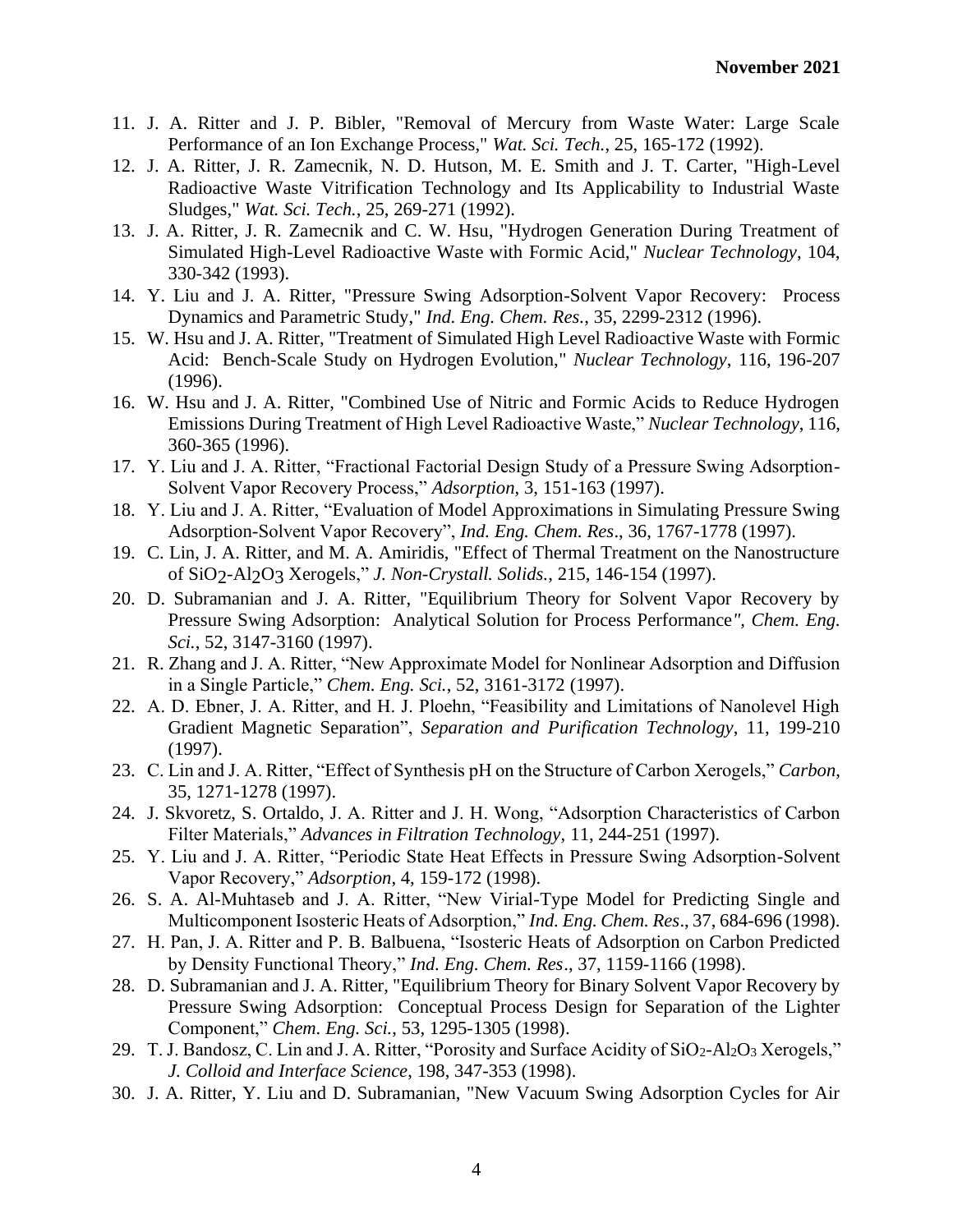Purification with the Feasibility of Complete Clean-Up," *Ind. Eng. Chem. Res*., 37, 1970- 1976 (1998).

- 31. J. A. Ritter and Y. Liu, "Tapered Pressure Swing Adsorption Columns for Simultaneous Air Purification and Solvent Vapor Recovery," *Ind. Eng. Chem. Res*., 37, 2783 (1998).
- 32. A. D. Ebner, J. A. Ritter and B. N. Popov, "Potentially Enhanced Complexation Model for the Determination of Isopotential Equilibrium Curves," *J. Colloid and Interface Science*, 203(2), 488 (1998).
- 33. Y. Liu, C. E. Holland and J. A. Ritter, "Pressure Swing Adsorption-Solvent Vapor Recovery-I: Experimental Transient and Periodic Dynamic Behavior of the Butane-Activated Carbon System," *Sep. Sci. Tech*., 33, 2311 (1998).
- 34. S. A. Al-Muhtaseb and J. A. Ritter. "Further Modification of the Antoine Equation for Correlation of Adsorption Equilibria," *Langmuir*, 14, 5317-5323 (1998).
- 35. Y. Liu, C. E. Holland and J. A. Ritter, "Pressure Swing Adsorption-Solvent Vapor Recovery-II: Experimental Periodic Performance of the Butane-Activated Carbon System," *Sep. Sci. Tech*., 33, 2431 (1998).
- 36. Y. Liu, J. Delgado and J. A. Ritter, "Comparison of Finite Difference Techniques for Simulating Pressure Swing Adsorption," *Adsorption*, 4, 337-344 (1998).
- 37. C. Lin, J. A. Ritter and B. N. Popov, "Characterization of Sol-Gel Derived Cobalt Oxide Xerogels as Electrochemical Capacitors," *J. Electrochemical Society*, 145, 4091-4103 (1998).
- 38. H. Pan, J. A. Ritter and P. B. Balbuena, "Examination of the Approximations Used in Determining the Isosteric Heat of Adsorption from the Clausius Clapeyron Equation," *Langmuir*, 14, 6323-6327 (1998).
- 39. J. A. Ritter and S. A. Al-Muhtaseb, "New Model that Describes Adsorption of Laterally Interacting Gas Mixtures on Random Heterogeneous Surfaces: I. Parametric Study and Correlation with Binary Data" *Langmuir*, 14, 6528-6538 (1998).
- 40. G. G. Botte, R. Zhang and J. A. Ritter," On the Use of Different Parabolic Concentration Profiles for Nonlinear Adsorption and Diffusion in a Single Particle," *Chem. Eng. Sci.*, 53, 4135-4146 (1998).
- 41. P. Yu, B. N. Popov, J. A. Ritter and R. E. White, "Determination of the Lithium Ion Diffusion Coefficient in Graphite," *J. Electrochemical Society*, 146, 8-14 (1999).
- 42. D. Subramanian, J. A. Ritter and Y. Liu, "Equilibrium Theory for Solvent Vapor Recovery by Pressure Swing Adsorption: Analytic Solution with Velocity Variation and Gas Phase Capacity," *Chem. Eng. Sci.*, 54, 475-481 (1999).
- 43. Y. Liu, C. E. Holland and J. A. Ritter, "Pressure Swing Adsorption-Solvent Vapor Recovery-III: Comparison of Simulation with Experiment for the Butane-Activated Carbon System," *Sep. Sci. Tech*., 34, 1545-1576 (1999).
- 44. A. D. Ebner, J. A. Ritter, H. J. Ploehn, R. L. Kochen and J. D. Navratil "New Magnetic Field Enhanced Process for the Treatment of Aqueous Wastes," *Sep. Sci. Tech*., 34, 1277- 1300 (1999).
- 45. A. D. Ebner, J. A. Ritter and L. Nunez, "High Gradient Magnetic Separation for the Treatment of High Level Radioactive Wastes," *Sep. Sci. Tech*., 34, 1333-1350 (1999).
- 46. J. Shen, A. D. Ebner and J. A. Ritter, "Points of Zero Charge and Intrinsic Equilibrium Constants of Silica-Magnetite Composite Oxides," *J. Colloid and Interface Science*, 214, 333-343 (1999).
- 47. H. Pan, J. A. Ritter and P. B. Balbuena, "Binary Isosteric Heats of Adsorption in Carbon Predicted from Density Functional Theory," *Langmuir*, 15, 4570-4578 (1999).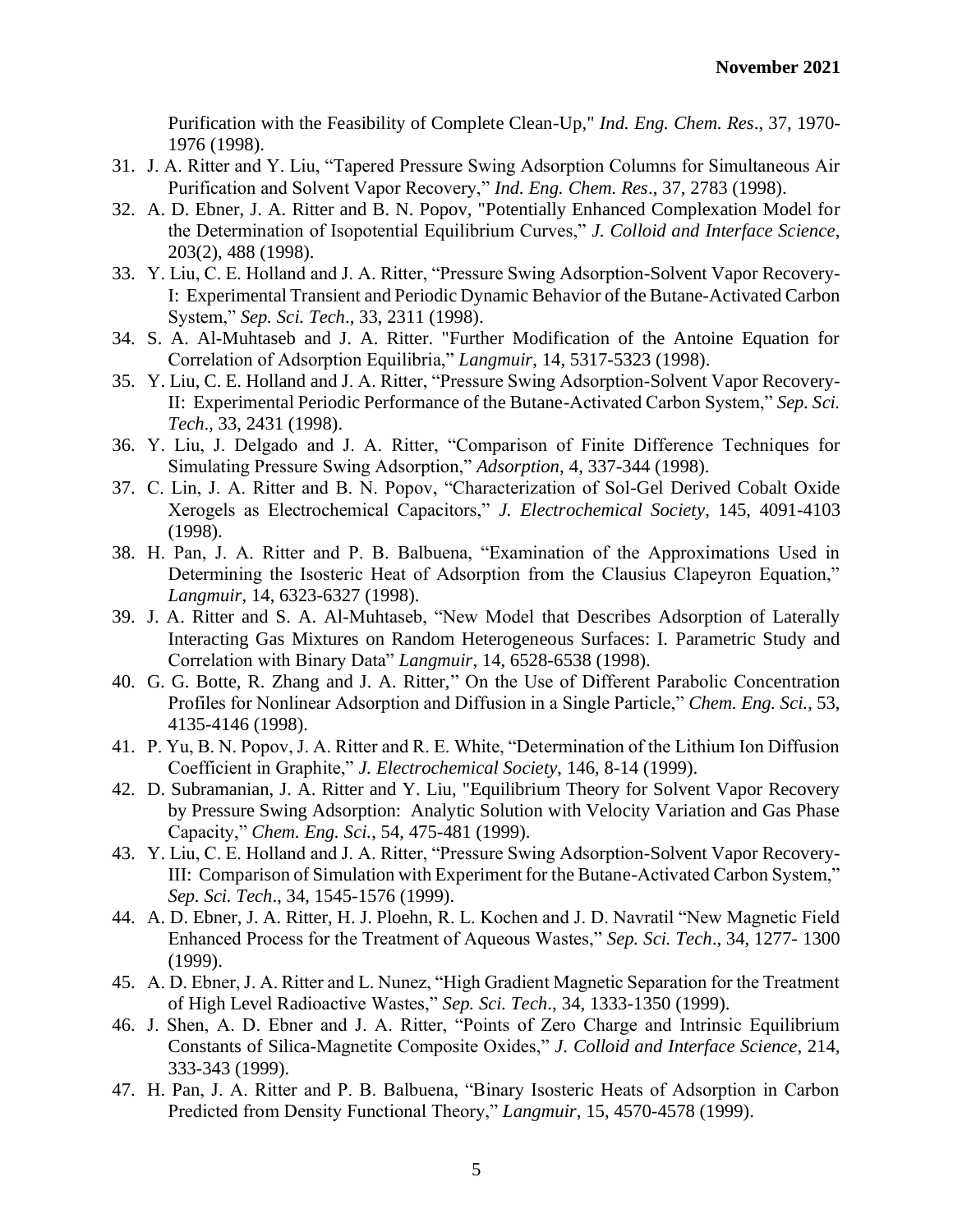- 48. S. A. Al-Muhtaseb and J. A. Ritter. "Roles of Surface Heterogeneity and Lateral Interactions on the Isosteric Heat of Adsorption and Adsorbed Phase Heat Capacity," *J. Phys. Chem. B.,* 13, 2467-2479 (1999).
- 49. G. G. Botte, R. Zhang and J. A. Ritter, "New Approximate Model for Nonlinear Adsorption and Concentration Dependent Surface Diffusion in a Single Particle," *Adsorption*, 5, 373- 380 (1999).
- 50. C. Lin, J. A. Ritter and B. N. Popov, "Development of Carbon-Metal Oxide Supercapacitors from Sol-Gel Derived Carbon-Ruthenium Xerogels," *J. Electrochemical Society*, 146, 3155-3160 (1999).
- 51. C. Lin, J. A. Ritter, B. N. Popov and R. E. White, "A Mathematical Model of an Electrochemical Capacitor with Double Layer and Faradaic Processes," *J. Electrochemical Society*, 146, 3168-3175 (1999).
- 52. C. Lin, J. A. Ritter and B. N. Popov, "Correlation of the Double-Layer Capacitance with the Pore Structure of Sol-Gel Derived Carbon Xerogels," *J. Electrochemical Society*, 146, 3639-3643 (1999).
- 53. S. A. Al-Muhtaseb and J. A. Ritter, "A Statistical Mechanic Perspective on the Temperature Dependence of the Isosteric Heat of Adsorption and Adsorbed Phase Heat Capacity," *J. Phys. Chem. B.,* 103, 8104-8115 (1999).
- 54. S. A. Al-Muhtaseb and J. A. Ritter, "New Model that Describes Adsorption of Laterally Interacting Gas Mixtures on Random Heterogeneous Surfaces. 2. Correlation of Complex Binary and Prediction of Multicomponent Adsorption Equilibria," *Langmuir*, 15, 7732- 7744 (1999).
- 55. P. Yu, J. A. Ritter, R. E. White and B. N. Popov, "Ni-Composite Microencapsulated Graphite as the Negative Electrode in Lithium-Ion Batteries I. Initial Irreversible Capacity Study," *J. Electrochemical Society*, 147, 1280-1285 (2000).
- 56. Y. Liu, J. A. Ritter and B. K. Kaul, "Pressure Swing Adsorption Cycles for Improved Solvent Vapor Enrichment," *AIChE Journal*, 46, 540-551 (2000).
- 57. C. Lin and J. A. Ritter, "Carbonization and Activation of Sol-Gel Derived Carbon Xerogels," *Carbon*, 38, 849-861 (2000).
- 58. P. Yu, J. A. Ritter, R. E. White, and B. N. Popov, "Ni-Composite Microencapsulated Graphite as the Negative Electrode in Lithium-Ion Batteries II. Electrochemical Impedance and Self-Discharge Studies," *J. Electrochemical Society*, 147, 2081-2085 (2000).
- 59. A. D. Ebner, J. A. Ritter, H. J. Ploehn, "Magnetic Hetero-Flocculation of Paramagnetic Colloidal Particles," *J. Colloid and Interface Science*, 225, 39-46 (2000).
- 60. Y. Liu, J. A. Ritter and B. K. Kaul, "Simulation of Gasoline Vapor Recovery by Pressure Swing Adsorption," *Separation and Purification Technology*, 20, 111-127 (2000).
- 61. P. Yu, B. S. Haran, J. A. Ritter, R. E. White and B. N. Popov, "Palladium Microencapsulated Graphite as the Negative Electrode in Li-Ion Cells," *J. Power Sources*, 91, 107-117 (2000).
- 62. G. G. Botte, J. A. Ritter and R. E. White, "Comparison of Finite Difference and Control Volume Methods for Solving Differential Equations," *Computers and Chemical Engineering*, 24, 2633-2654 (2000).
- 63. S. A. Al-Muhtaseb, M. D. LeVan and J. A. Ritter, "On the Correlation of Modified Antoine's Adsorption Isotherm Models with Experimental Data," *Langmuir*, 16, 8536-8538 (2000).
- 64. S. A. Al-Muhtaseb, C. E. Holland and J. A. Ritter, "Adsorption of C<sup>1</sup> to C<sup>7</sup> Normal Alkanes on BAX Activated Carbon: 2. Statistically-Optimized Approach for Deriving Thermodynamic Properties from the Adsorption Isotherm", *Ind. Eng. Chem. Res*., 40, 319- 337 (2001).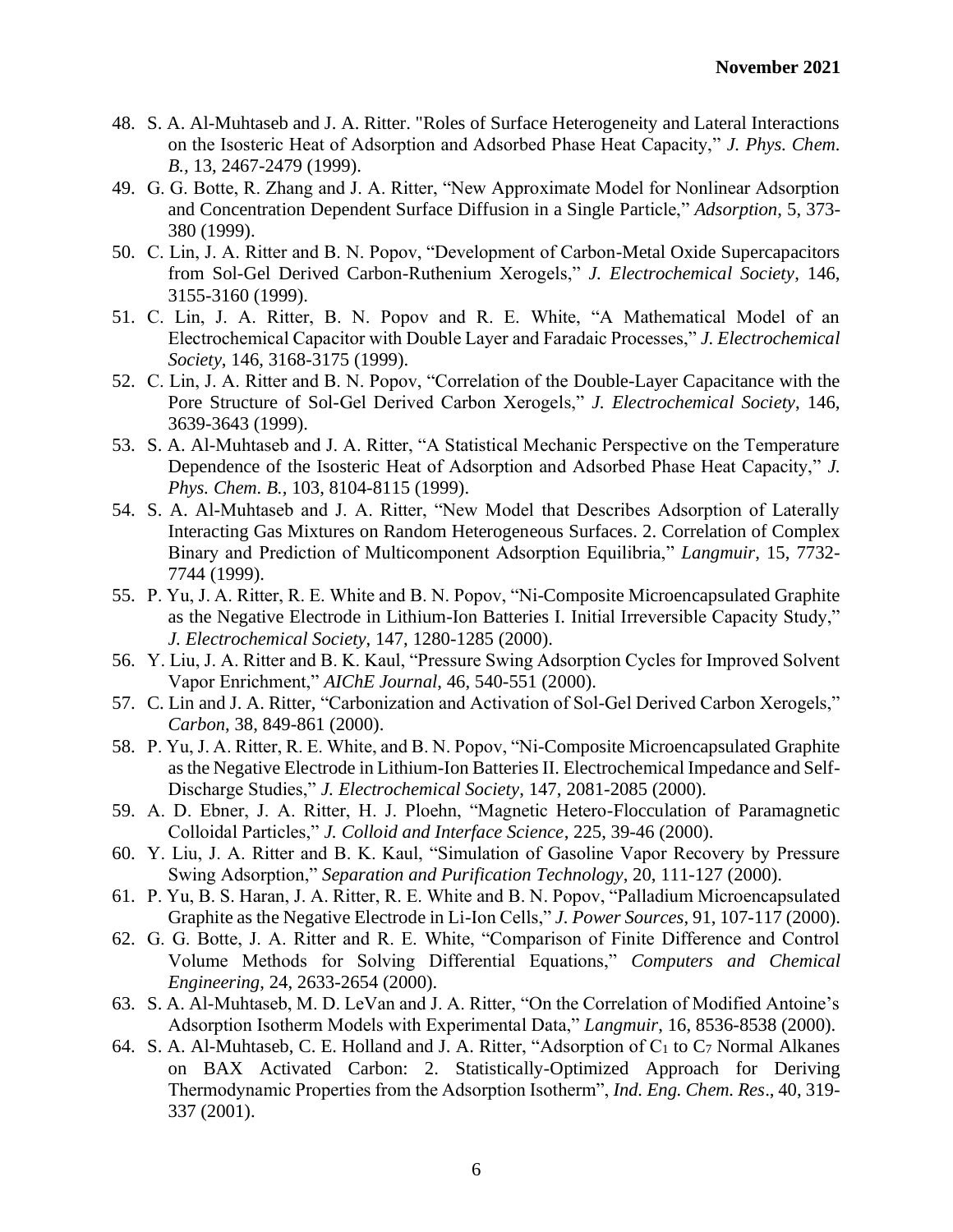- 65. C. E. Holland, S. A. Al-Muhtaseb, and J. A. Ritter, "Adsorption of C<sup>1</sup> to C<sup>7</sup> Normal Alkanes on BAX Activated Carbon: 1. Potential Theory Correlation and Adsorbent Characterization," *Ind. Eng. Chem. Res*., 40, 338-346 (2001).
- 66. A. D. Ebner and J. A. Ritter, "New Correlation for the Capture Cross Section in High Gradient Magnetic Separation," *AIChE Journal*, 47, 303-313 (2001).
- 67. C. M. Parlor, J. A. Ritter and M. D. Amiridis, "Infrared Spectroscopic Study of Sol-Gel Derived Mixed-Metal Oxides," *J. Non-Cryst. Solids*, 279, 119-125 (2001).
- 68. A. D. Ebner, J. A. Ritter and J. D. Navratil, "Adsorption of Cesium, Strontium and Cobalt Ions on Magnetite and Magnetite-Silica Composite," *Ind. Eng. Chem. Res.*, 40, 1615-1623 (2001).
- 69. V. R. Subramanian, J. A. Ritter and R. E. White, "Approximate Solutions for Galvanostatic Discharge of Spherical Particles – 1. Constant Diffusion Coefficient, *J. Electrochemical Society*, 148, E444-E449 (2001).
- 70. A. M. Puziy, O. I. Poddubnaya, J. A. Ritter, A. D. Ebner and C. E. Holland, "Elucidation of the Ion Binding Mechanism in Heterogeneous Carbon Composite Adsorbents," *Carbon*, 39, 2313-2324 (2001).
- 71. S. A. Gadre and J. A. Ritter, "New Analytical Solution for Nonlinear Adsorption and Diffusion in a Single Particle, *Chem. Eng. Sci.*, 57, 1197-1204 (2002).
- 72. E. J. Zanto, S. A. Al-Muhtaseb and J. A. Ritter, "Sol-Gel Derived Carbon Aerogels and Xerogels: Design of Experiments Approach to Materials Synthesis," *Ind. Eng. Chem. Res.*, 41, 3151-3162 (2002).
- 73. J. A. McIntyre, C. E. Holland and J. A. Ritter, "High Enrichment and Recovery of Dilute Hydrocarbons by Dual Reflux Pressure Swing Adsorption," *Ind. Eng. Chem. Res.*, 41, 3499-3504 (2002).
- 74. K. D. Daniel and J. A. Ritter, "Equilibrium Theory Analysis of a Pressure Swing Adsorption Cycle Utilizing an Unfavorable Langmuir Isotherm. 1. Periodic Behavior," *Ind. Eng. Chem. Res.*, 41, 3676-3687 (2002).
- 75. A. D. Ebner and J. A. Ritter, "Equilibrium Theory Analysis of a Rectifying Pressure Swing Adsorption Process for Producing Pure Heavy Component," *AIChE Journal*, 48, 1679- 1691 (2002).
- 76. S. A. Gadre and J. A. Ritter, "New Model for Nonlinear Adsorption and Diffusion Based on a Quartic Concentration Profile Approximation," *Ind. Eng. Chem. Res.*, 41, 4353-4361 (2002).
- 77. A. D. Ebner and J. A. Ritter, Concentrating Dilute Sludge Wastes with High Gradient Magnetic Separation: Breakthrough Experiments and Performance, *Ind. Eng. Chem. Res.*, 41, 5049-5057 (2002).
- 78. A. D. Ebner, J. A. Ritter, and H. J. Ploehn, "Magnetic Field Orientation and Spatial Effects on the Retention of Paramagnetic Nanoparticles with Magnetite," *Sep. Sci. Tech.*, 37, 3727- 3753 (2002).
- 79. S. A. Al-Muhtaseb and J. A. Ritter, "Preparation and Properties of Resorcinol-Formaldehyde Organic and Carbon Gels," *Advanced Materials*, 15, 101-114 (2003).
- 80. S. A. Gadre, A. D. Ebner, S. A. Al-Muhtaseb and J. A. Ritter, "Practical Modeling of Metal Hydride Hydrogen Storage Systems," *Ind. Eng. Chem. Res.*, 42, 1713-1722 (2003).
- 81. M. Yoshida, J. A. Ritter, A. Kodama, M. Goto and T. Hirose, "Enriching Reflux and Parallel Equalization-PSA Process for Concentrating Trace Components in Air," *Ind. Eng. Chem. Res.*, 42, 1795-1803 (2003).
- 82. K. D. Daniel and J. A. Ritter, "Equilibrium Theory Analysis of a Pressure Swing Adsorption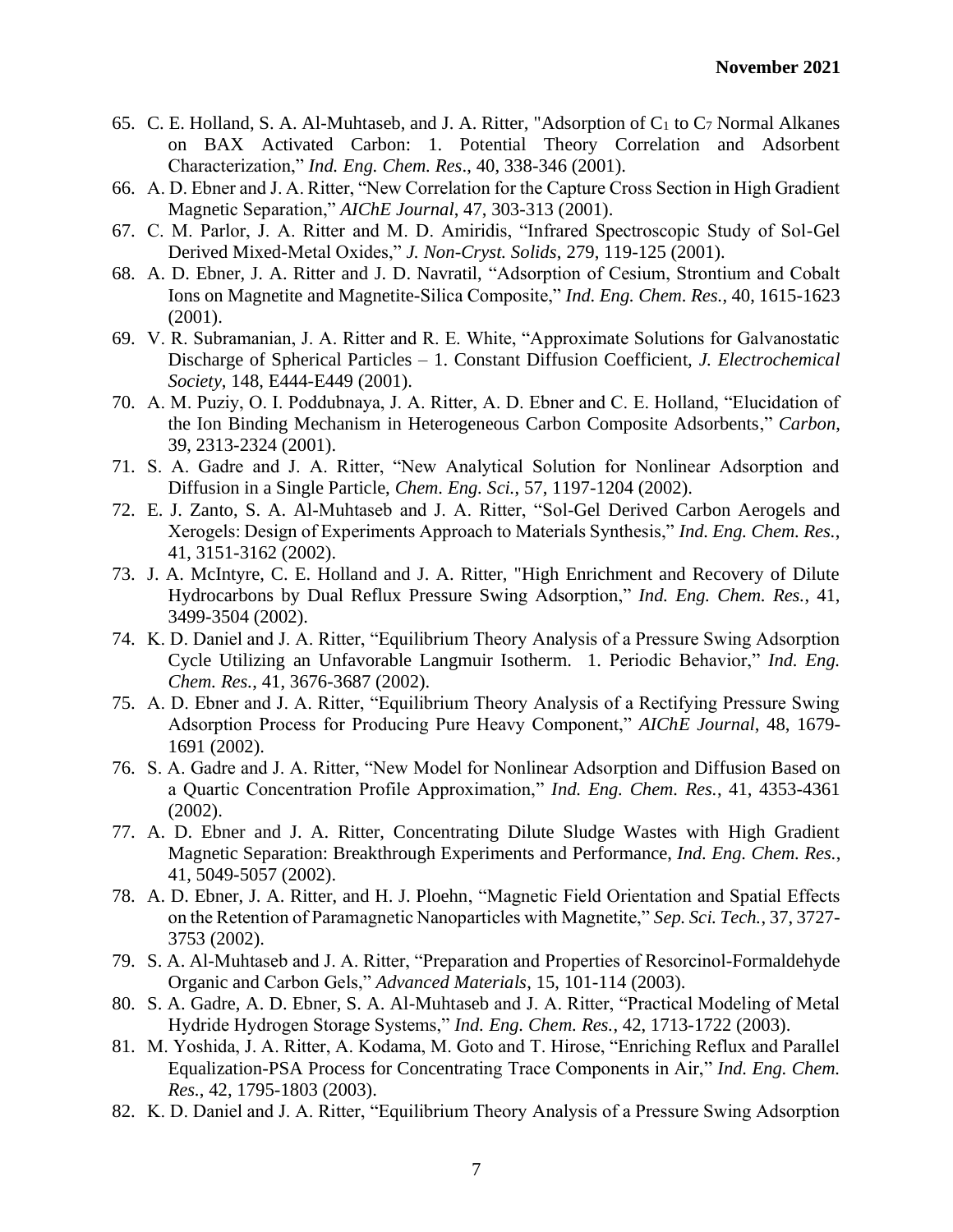Cycle Utilizing an Unfavorable Langmuir Isotherm. 2. Approach to Periodic Behavior," *Ind. Eng. Chem. Res.*, 42, 3381-3390 (2003).

- 83. C. Lin, S. A. Al-Muhtaseb and J. A. Ritter, "Thermal Treatment of Sol-Gel Derived Nickel Oxide Xerogels," *J. Sol-Gel Science and Technology*, 28, 133-141 (2003).
- 84. J. A. Ritter, A. D. Ebner, J. Wang and R. Zidan, "Implementing a Hydrogen Economy," *Materials Today*, September, 18-23 (2003).
- 85. J. A. Ritter, A. D. Ebner, K. D. Daniel, and K. L. Stewart, "Application of High Gradient Magnetic Separation Principles to Magnetic Drug Targeting," *J. Magnetism and Magnetic Materials*, 280, 184-201 (2004).
- 86. A. D. Ebner and J. A. Ritter, "Retention of Paramagnetic Particles by Magnetite Particle Clusters with Multifunctional Character," *Sep. Sci. Tech.*, 39, 2785-2808 (2004).
- 87. A. D. Ebner and J. A. Ritter, "Retention of Iron Oxide Particles by Stainless Steel and Magnetite Magnetic Matrix Elements in High Gradient Magnetic Separation," *Sep. Sci. Tech.*, 39, 2865-2892 (2004).
- 88. A. D. Ebner and J. A. Ritter, "Equilibrium Theory Analysis of Dual Reflux PSA for Separation of a Binary Mixture," *AIChE Journal*, 50, 2418-2429 (2004).
- 89. S. A. Al-Muhtaseb and J. A. Ritter, "New Methodology for the Measurement and Analysis of Adsorption Dynamics: Butane on Activated Carbon," *Ind. Eng. Chem. Res.*, 43, 7075-7082  $(2004)$ .
- 90. H. Chen, A. D. Ebner, A. J. Rosengart, M. D. Kaminski, and J. A. Ritter, "Analysis of Magnetic Drug Carrier Particle Capture by a Magnetizable Intravascular Stent. Part 1: Parametric Study with Single Wire Correlation," *J. Magnetism and Magnetic Materials*, 284, 181-194 (2004).
- 91. S. P. Reynolds, A. D. Ebner and J. A. Ritter, New Pressure Swing Adsorption Cycles for Carbon Dioxide Sequestration," *Adsorption*, 11, 531-536 (2005).
- 92. J. Wang, A. D. Ebner and J. A. Ritter, "On the Reversibility of Hydrogen Storage in Novel Complex Hydrides," *Adsorption*, 11, 811-816 (2005).
- 93. S. A. Gadre, A. D. Ebner and J. A. Ritter, "Two Dimensional Model for the Design of Metal Hydride Hydrogen Storage Systems," *Adsorption*, 11, 871-876 (2005).
- 94. J. Wang, A. D. Ebner, R. Zidan, and J. A. Ritter, "Synergistic Effects of Co-Dopants on the Dehydrogenation Kinetics of Sodium Aluminum Hydride," *J. Alloys and Compounds*, 391, 245-255 (2005).
- 95. Z. Jiang, R. A. Dougal, S. Liu, S. A. Gadre, A. D. Ebner and J. A. Ritter, "Simulation of a Thermally-Coupled Metal Hydride Hydrogen Storage and Fuel Cell System," *J. Power Sources*, 142, 92-102 (2005).
- 96. J. Wang, A. D. Ebner, T. Prozorov, R. Zidan, and J. A. Ritter, "Effect of Graphite on the Dehydrogenation and Hydrogenation Kinetics of Ti-Doped Sodium Aluminum Hydride," *J. Alloys and Compounds*, 395, 252-262 (2005).
- 97. M. O. Aviles, A. D. Ebner, H. Chen, A. J. Rosengart, M. D. Kaminski, and J. A. Ritter, "Theoretical Analysis of a Transdermal Ferromagnetic Implant for Retention of Magnetic Drug Carrier Particles," *J. Magnetism and Magnetic Materials*, 293, 605-615 (2005).
- 98. A. J. Rosengart, M. D. Kaminski, H. Chen, P. L. Caviness, A. D. Ebner and J. A. Ritter, "Magnetizable Intraluminal Stent and Functionalized Magnetic Carriers: A Novel Approach for Non-Invasive Yet Targeted Drug Delivery," *J. Magnetism and Magnetic Materials*, 293, 633-638 (2005).
- 99. H. Chen, A. D. Ebner, A. J. Rosengart, M. D. Kaminski, and J. A. Ritter, "Analysis of Magnetic Drug Carrier Particle Capture by a Magnetizable Intravascular Stent. Part 2: Parametric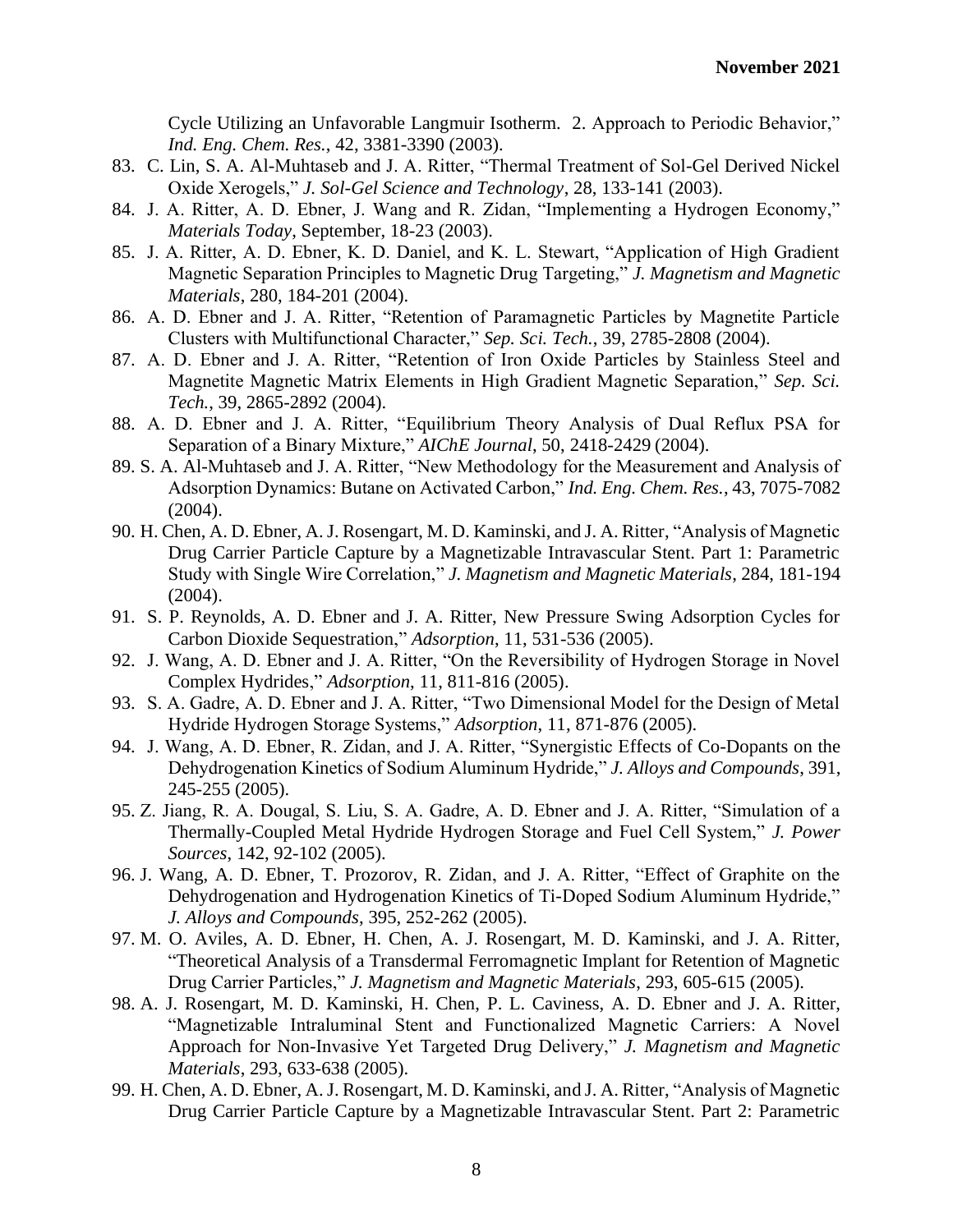Study with Multi-Wire Two-Dimensional Model," *J. Magnetism and Magnetic Materials*, 293, 616-632 (2005).

- 100. S. A. Gadre, A. D. Ebner, and J. A. Ritter, "Further Validation of the Quartic Concentration Profile Approximation for Describing Intraparticle Transport in Cyclic Adsorption Systems," *Adsorption*, 11, 295-312 (2005).
- 101. S. P. Reynolds, A. D. Ebner, and J. A. Ritter, "Novel Enriching PVSA Cycle for the Production of Nitrogen from Air," *Ind. Eng. Chem. Res.*, 45, 3256-3264 (2006).
- 102. J. Wang, A. D. Ebner and J. A. Ritter, "Physiochemical Pathway for Cyclic Dehydrogenation and Rehydrogenation of LiAlH4," *J. American Chemical Soc.*, 128, 5949-5954 (2006).
- 103. S. P. Reynolds, A. D. Ebner, and J. A. Ritter, "Stripping PSA Cycles for CO<sup>2</sup> Recovery from Flue Gas at High Temperature Using a Hydrotalcite-Like Adsorbent," *Ind. Eng. Chem. Res.*, 45, 4278-4294 (2006).
- 104. T. Prozorov, J. Wang, A. D. Ebner and J. A. Ritter, "Sonochemical Doping of Ti-Catalyzed Sodium Aluminum Hydride," *J. Alloys and Compounds*, 419, 162-171 (2006).
- 105. A. D. Ebner, S. P. Reynolds and J. A. Ritter, "Understanding the Adsorption and Desorption Behavior of CO<sub>2</sub> on a K-Promoted HTlc through Non-Equilibrium Dynamic Isotherms," *Ind. Eng. Chem. Res.*, 45, 6387-6392 (2006).
- 106. M. Yoshida, J. A. Ritter, A. Kodama, M. Goto and T. Hirose, "Simulation of an Enriching Reflux PSA Process with Parallel Equalization for Concentrating a Trace Component in Air," *Ind. Eng. Chem. Res.*, 45, 6243-6250 (2006).
- 107. J. Wang, A. D. Ebner, and J. A. Ritter, "Kinetic Behavior of Ti-Doped Sodium Aluminum Hydride when Co-Catalyzed with Carbon Nanostructures," *J. Phys. Chem. B*, 110, 17353- 17358 (2006).
- 108. S. P. Reynolds, A. D. Ebner and J. A. Ritter, "Carbon Dioxide Capture from Flue Gas by PSA at High Temperature using a K-Promoted HTlc: Effects of Mass Transfer on the Process Performance," *Environmental Progress*, 25, 334-342 (2006).
- 109. M. O. Avilés, A. D. Ebner and J. A. Ritter, "Ferromagnetic Seeding for the Magnetic Targeting of Drugs and Radiation in Capillary Beds," *J. Magnetism and Magnetic Materials*, 310, 131-144 (2007).
- 110. A. D. Ebner, S. P. Reynolds and J. A. Ritter, "Non-Equilibrium Kinetic Model that Describes the Reversible Adsorption and Desorption Behavior of CO<sub>2</sub> in a K-Promoted HTlc," *Ind. Eng. Chem. Res.*, 46, 1737-1744 (2007).
- 111. M. O. Avilés, H. Chen, A. D. Ebner, A. J. Rosengart, M. D. Kaminski and J. A. Ritter, "*In Vitro* Study of a Ferromagnetic Stent for Implant Assisted Magnetic Drug Targeting," *J. Magnetism and Magnetic Materials*, 311, 306-311 (2007).
- 112. J. A. Ritter and A. D. Ebner, "State-of-the-Art Adsorption and Membrane Separation Processes for Hydrogen Production in the Chemical and Petrochemical Industries," *Sep. Sci. Tech*, 42, 1123-1193 (2007).
- 113. H. Chen, M. D. Kaminski, A. D. Ebner, J. A. Ritter, and A. J. Rosengart, "Theoretical Analysis of a Simple yet Efficient Portable Magnetic Separator Design for Separation of Magnetic Nano/Micro-Carriers from Human Blood Flow," *J. Magnetism and Magnetic Materials*, 313, 127-134 (2007).
- 114. J. Wang, A. D. Ebner and J. A. Ritter, "Synthesis of Complex Hydrides for Hydrogen Storage," *J. Physical Chemistry C*, 111, 14917-14924 (2007).
- 115. H. Chen, A. D. Ebner, D. Bockenfeld, J. A. Ritter, M. D. Kaminski, X. Liu, D. Rempfer, and A. J. Rosengart, "A Comprehensive *In Vitro* Investigation of a Portable Magnetic Separator Device for Human Blood Detoxification," *Physics in Medicine and Biology*, 52, 6053-6072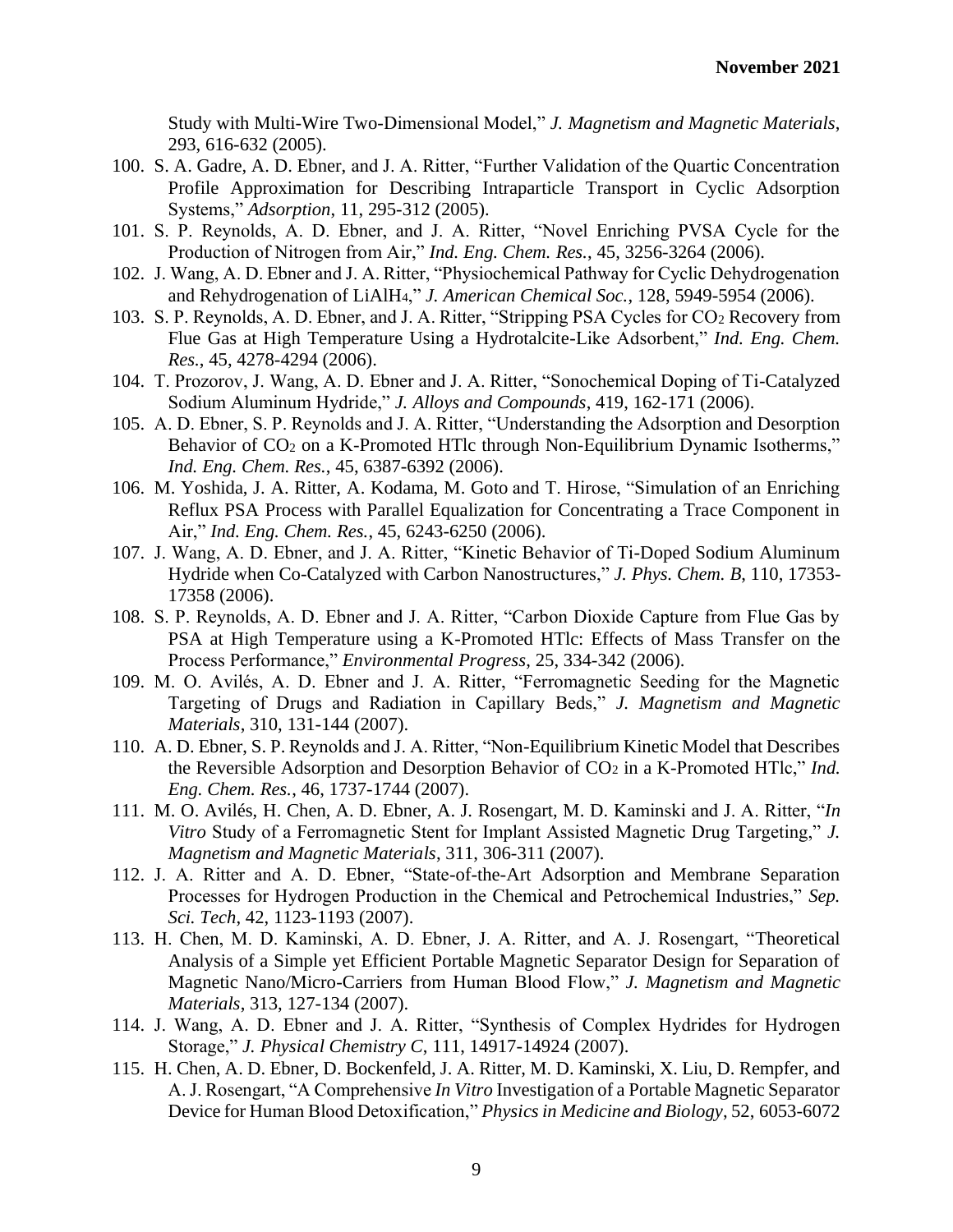(2007).

- 116. T. Wang, J. Wang, A. D. Ebner and J. A. Ritter, "Reversible Hydrogen Storage Properties of NaAlH<sup>4</sup> Catalyzed with Scandium," *J. Alloys and Compounds*, 459, 293-300 (2008).
- 117. S. P. Reynolds, A. Mehrotra, A. D. Ebner and J. A. Ritter, "Heavy Reflux PSA Cycles for CO<sup>2</sup> Recovery from Flue Gas. Part I. Performance Evaluation," *Adsorption*, 14 399-413 (2008).
- 118. H. Chen, A. D. Ebner, J. A. Ritter, M. D. Kaminski and A. J. Rosengart, "Theoretical Analysis of a Magnetic Separator Device for *Ex-Vivo* Blood Detoxification," *Separation Science and Technology*, 43, 996-2010 (2008).
- 119. M. O. Avilés, J. O. Mangual, A. D. Ebner, and J. A. Ritter, "Isolated Swine Heart Ventricle Perfusion Model for Implant Assisted-Magnetic Drug Targeting," *International Journal of Pharmaceutics*, 361, 202-208 (2008).
- 120. M. O. Avilés, A. D. Ebner, and J. A. Ritter, "*In Vitro* Study of Magnetic Particle Seeding for Implant Assisted-Magnetic Drug Targeting," *J. Magnetism and Magnetic Materials*, 320, 2640-2646 (2008).
- 121. M. O. Avilés, A. D. Ebner, and J. A. Ritter, "Implant Assisted-Magnetic Drug Targeting-Comparison of *In Vitro* Experiments with Theory," *Journal of Magnetism and Magnetic Materials*, 320, 2704-2713 (2008).
- 122. A. D. Ebner and J. A. Ritter, "State-of-the-Art Adsorption and Membrane Separation Processes for Carbon Dioxide Production from Carbon Dioxide Emitting Industries," *Sep. Sci. Tech*, 44, 1273-1421 (2009).
- 123. M. O. Avilés, A. D. Ebner, and J. A. Ritter, "*In Vitro* Study of Magnetic Particle Seeding for Implant Assisted-Magnetic Drug Targeting: Seed and Magnetic Drug Carrier Particle Capture," *J. Magnetism and Magnetic Materials*, 321, 1586-1590 (2009).
- 124. A. D. Ebner, A. Mehrotra, and J. A. Ritter, "Graphical Approach for Complex PSA Cycle Scheduling," *Adsorption*, 15, 406-421 (2009).
- 125. J. A. McIntyre, A. D. Ebner and J. A. Ritter, "Experimental Study of a Dual Reflux Enriching PSA Process for Concentrating Dilute Feed Streams," *Ind. Eng. Chem. Res*, 49, 1848-1858 (2010).
- 126. H. Du, A. D. Ebner and J. A. Ritter, "Temperature Dependence of the Non-Equilibrium Kinetic Model that Describes the Adsorption and Desorption Behavior of  $CO<sub>2</sub>$  in K-Promoted HTlc," *Ind. Eng. Chem. Res.*, 49, 3328-3336 (2010).
- 127. H. Du, C. T. Williams, A. D. Ebner, and J. A. Ritter, "*In Situ* FTIR Spectroscopic Analysis of Carbonate Transformations during Adsorption and Desorption of  $CO<sub>2</sub>$  in K-Promoted HTlc," *Chemistry of Materials*, 22, 3519-3526 (2010).
- 128. A. Mehrotra, A. D. Ebner, and J. A. Ritter, "Arithmetic Approach for Complex PSA Cycle Scheduling," *Adsorption*, 16, 113-116 (2010).
- 129. J. O. Mangual, S. Li, H. J. Ploehn, A. D. Ebner and J. A. Ritter, "Biodegradable Nanocomposite Magnetite Stent for Implant-Assisted Magnetic Drug Targeting," *Journal of Magnetism and Magnetic Materials*, 322, 3094-3100 (2010).
- 130. J. A. Ritter, H. Pan, and P. B. Balbuena, "Adsorption of Binary Gas Mixtures in Heterogeneous Carbon Predicted by Density Functional Theory: On the Formation of Adsorption Azeotropes," *Langmuir*, 26, 13968-13975 (2010).
- 131. J. O. Mangual, B. Jung, J. A. Ritter and A. Kheradvar, "Modeling Radial Viscoelastic Behavior of the Left Ventricle in a Cardiac Cycle," *Annals of Biomedical Engineering*, 38, 3102-3111 (2010).
- 132. H. Du, A. D. Ebner and J. A. Ritter, "Pressure Dependence of the Non-Equilibrium Kinetic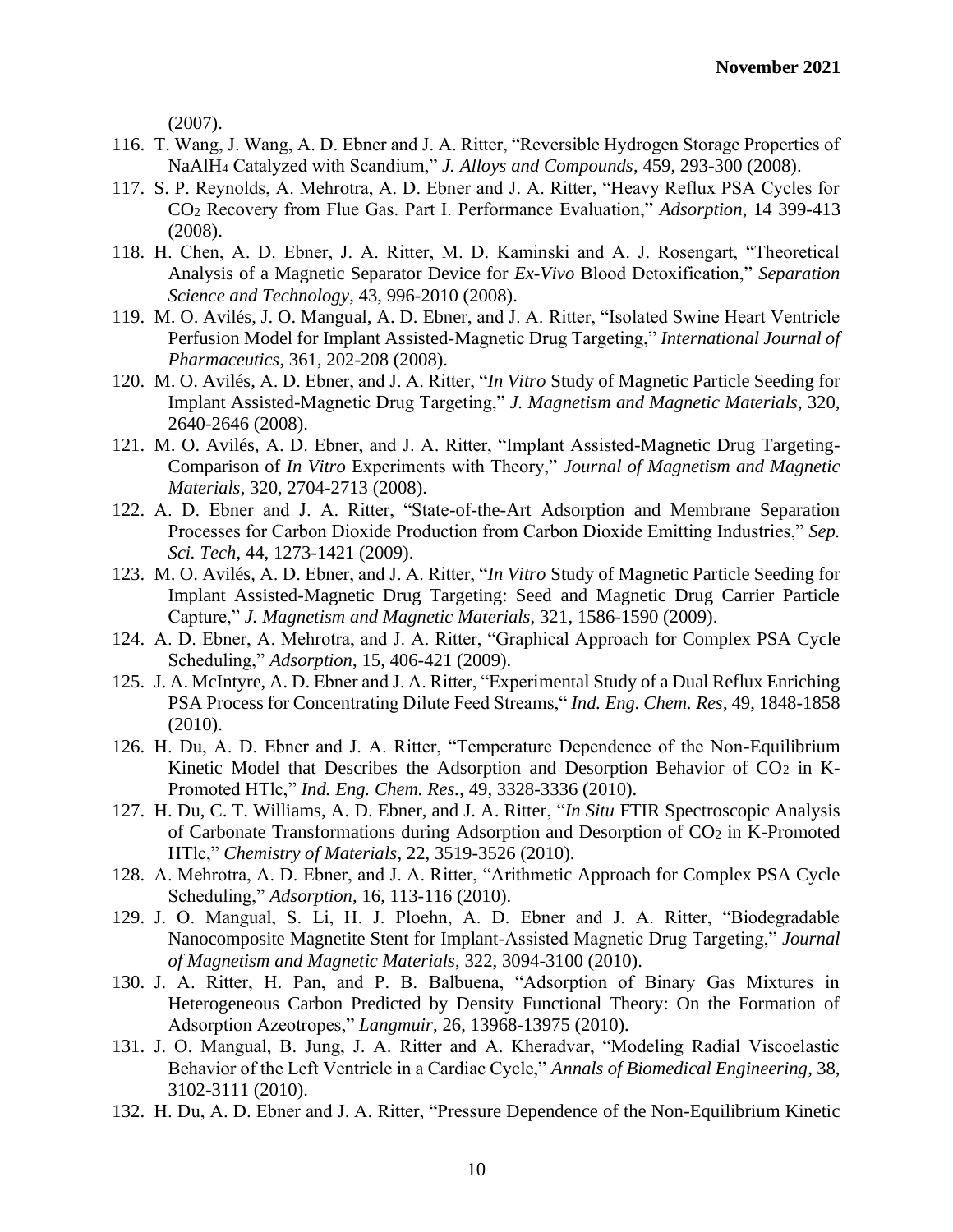Model that Describes the Adsorption and Desorption Behavior of CO<sub>2</sub> in K-Promoted HTlc," *Ind. Eng. Chem. Res.*, 50, 412-418 (2011).

- 133. A. Mehrotra, A. D. Ebner, and J. A. Ritter, "Simplified Graphical Approach for Complex PSA Cycle Scheduling," *Adsorption*, 17, 337-345 (2011).
- 134. A. D. Ebner, M. L. Gray, N. G. Chisholm, Q. T. Black, D. D. Mumford, M. A. Nicholson, and J. A. Ritter, "Suitability of a Solid Amine Sorbent for CO<sub>2</sub> Capture by Pressure Swing Adsorption, *Ind. Eng. Chem. Res.*, 50, 5634-5641 (2011).
- 135. J. A. Ritter, S. J. Bhadra and A. D. Ebner "On the Use of the Dual Process Langmuir Model for Correlating Unary and Predicting Mixed Gas Adsorption Equilibria," *Langmuir*, 27, 4700-4712 (2011).
- 136. J. O. Mangual, M. O. Avilés, A. D. Ebner and J. A. Ritter, "In Vitro Study of Magnetic Nanoparticles as the Implant for Implant-Assisted Magnetic Drug Targeting" *Journal of Magnetism and Magnetic Materials*, 323, 1903-1908 (2011).
- 137. S. J. Bhadra, A. D. Ebner and J. A. Ritter, "On the Use of the Dual Process Langmuir Model for Prodiciting Unary and Binary Isosteric Heats of Adsorption," *Langmuir*, 28, 6935-6941 (2012).
- 138. J. Wang, A. D. Ebner and J. A. Ritter, "Preparation of a New Ti Catalyst for Improved Dehydrogenation and Hydrogenation Performance of NaAlH4," *International Journal of Hydrogen Energy*, 37, 11650-11655 (2012).
- 139. T. Wang, J. Wang, A. D. Ebner and J. A. Ritter, "Synergistic Effects of Bimetallic Catalysis on the Cycling Behavior of NaAlH<sup>4</sup> Doped with Zr and Fe," *Journal of Alloys and Compounds*, 539, 242-248 (2012).
- 140. J. A. Ritter, F. Wu and A. D. Ebner, "New Approach for Modeling Hybrid PSA-Distillation Processes," *Ind. Eng. Chem. Res*, 51, 9343-9355 (2012).
- 141. D. J. Owens, A. D. Ebner and J. A. Ritter, "Equilibrium Theory Analysis of a Pressure Swing Adsorption Cycle Utilizing a Favorable Langmuir Isotherm: Approach to Periodic Behavior," *Ind. Eng. Chem. Res*, 51, 13454-13462 (2012).
- 142. S. J. Bhadra, A. D. Ebner and J. A. Ritter, "Carbon Monoxide Isotope Enrichment and Separation by Pressure Swing Adsorption," *Adsorption*, 19, 11-23, (2013).
- 143. A. D. Ebner, A. Mehrotra and J. A. Ritter, "Graphical Unit Block Approach for Complex PSA Cycle Scheduling of Parallel Interacting Trains of Columns and Tanks," *Adsorption*, 21, 229-241 (2015).
- 144. A. A. Govar, A. D. Ebner, J. A. Ritter, "New Kinetic Model that Describes the Reversible Adsorption and Desorption Behavior of CO<sub>2</sub> in a Solid Amine Sorbent", *Energy and Fuels*, 29, 4492-4502 (2015).
- 145. S. J. Bhadra, A. D. Ebner, V. van Brunt and J. A. Ritter, "Ideal Cascade Theory Applied to Carbon Monoxide Isotope Separation by Pressure Swing Adsorption," *Adsorption*, 21, 467-478 (2015).
- 146. J. C. Knox, A. D. Ebner, M. D. LeVan, R. F. Coker and J. A. Ritter, "On the Limitations of Breakthrough Curve Analysis in Fixed Bed Adsorption," *Ind. Eng. Chem. Res*, 55, 4734- 4748 (2016).
- 147. M. I. Hossain, A. D. Ebner, and J. A. Ritter, "New Linear Driving Force Correlation Spanning Long and Short Cycle Time Pressure Swing Adsorption Processes," *Adsorption*, 22, 939-950 (2016).
- 148. N. Mohammadi, A. D. Ebner and J. A. Ritter, "New PSA Cycle Schedules for Producing High Purity Oxygen Using Carbon Molecular Sieve," *Ind. Eng. Chem. Res*, 55, 10758- 10770 (2016).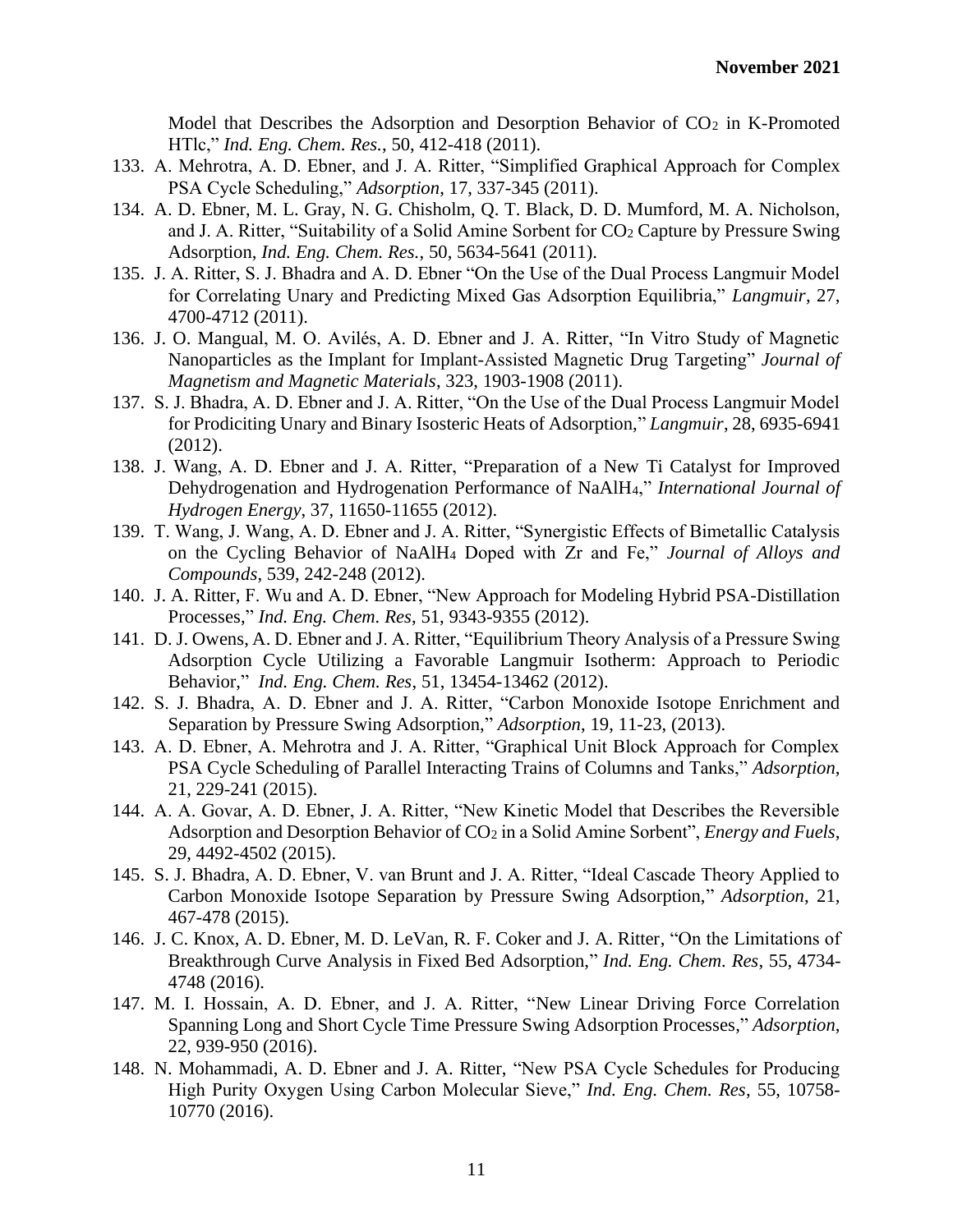- 149. A. A. Govar, A. D. Ebner, J. A. Ritter, " Effect of H2O Vapor on the Adsorption and Desorption Behavior of CO<sup>2</sup> in a Solid Amine Sorbent," *Energy & Fuels*, 30, 10653-10660 (2016).
- 150. N. Choomphon-anomakhun, A.D. Ebner, M. Natenapit and J. A. Ritter, "Simulation of Dynamic Magnetic Particle Capture and Accumulation Around a Ferromagnetic Wire," *Journal of Magnetism and Magnetic Materials*, 428, 493-505 (2017).
- 151. P. Eghbal, S. Fatemi, A. Vatani, J. A. Ritter and A. D. Ebner, "Purification of Helium from Nitrogen Rejection Unit in Cryogenic Natural Gas Process by Pressure Swing Adsorption," *Separation and Purification Technology*, 193, 91-102 (2018).
- 152. A. D. Ebner, J. G. S. Ho and J. A. Ritter, "Graphical Approach for Formulating Pressure Swing Adsorption Cycle Schedules with Unlimited Equalization Steps," *Adsorption,* 24, 221-232 (2018).
- 153. L. Erden, A. D. Ebner and J. A. Ritter, "Separation of Landfill Gas CH<sup>4</sup> from N<sup>2</sup> using Pressure Vacuum Swing Adsorption Cycles with Heavy Reflux," *Energy & Fuels*, 32, 3488-3498 (2018).
- 154. H. Erden, A. D. Ebner and J. A. Ritter, "Development of a PSA Cycle for Producing High Purity CO<sup>2</sup> from Dilute Feed Streams. Part I: Feasibility Study," *Ind. Eng. Chem. Res.*, 57, 8011-8022 (2018).
- 155. H. G. T. Nguyen, L. Espinal, R. D. van Zee, M. Thommes, B. Toman, S. L. Hudson, E. Mangano, S. Brandani, D. Broom, K. Cychosz, P. Bertier, F. Yang, B. M. Krooss, R. Siegelman, J. R. Long, Y. Nakada, K. Nakai, A. D. Ebner, L. Erden, J. A. Ritter, A. Moran, O. Talu, Y. Huang, K. S. Walton, P. Billemont, G. de Weireld, "A Reference High-Pressure CO<sup>2</sup> Adsorption Isotherm for Ammonium ZSM-5 Zeolite: Results of an Interlaboratory Study," *Adsorption,* 24, 531-539 (2018).
- 156. P. B. C. A. Amalraj, A. D. Ebner and J. A. Ritter, "On the Effective Radial Thermal Conductivity of a Parallel Channel Corrugated Metal Structured Adsorbent," *Ind. Eng. Chem. Res.,* 58, 16922-16933 (2019).
- 157. M. I. Hossain, C. E. Holland, A. D. Ebner, J. A. Ritter, "110<sup>th</sup> Anniversary: New Volumetric Frequency Response System for Determining Mass Transfer Mechanisms in Microporous Adsorbents," *Ind. Eng. Chem. Res.,* 58, 17462-17474 (2019).
- 158. J. A. Ritter, K. C. Bullmiller, K. J. Tynan and A. D. Ebner, "On the Use of the Dual Process Langmuir Model for Binary Gas Mixture Components that Exhibit Single Process or Linear Isotherms," *Adsorption*, 25, 1511-1523 (2019).
- 159. M. I. Hossain, C. E. Holland, A. D. Ebner and J. A. Ritter, "Mass Transfer Mechanisms and Rates of CO<sup>2</sup> and N<sup>2</sup> in 13X Zeolite from Volumetric Frequency Response," *Ind. Eng. Chem. Res.,* 58, 21679−21690 (2019).
- 160. H. Jiang, A. D. Ebner and J. A. Ritter, "Importance of Incorporating a Vacuum Pump Performance Curve in Dynamic Adsorption Process Simulation," *Ind. Eng. Chem. Res.*, 59, 856-873 (2020).
- 161. H. G. T. Nguyen, C. M. Sims, B. Toman, J. R. Horn, R. D. van Zee, M. Thommes, R. Ahmad, J. F. M. Denayer, G. V. Baron; E. Napolitano, M. Bielewski, E. Mangano, S. Brandani, D. P. Broom, M. Benham, A. Dailly, F. Dreisbach, S. Edubilli, S. Gumma, J. Möllmer, M. Lange, M. Tian, T. Mays, T. Shigeoka, S. Yamakita, M. Hakuman, Y. Nakada, K. Nakai, J. Hwang. R. Pini, H. Jiang, A. D. Ebner; M. A. Nicholson, J. A. Ritter; J. Farrando-Perez, C. Cuadrado; J. Silvestre-Albero, C, Tampaxis, T. Steriotis, M. Švábová, D. Řimnáčová, M. Vorokhta, L. Ren, H. Wang, E. Bovens, N. Heymans and G. de Weireld, "A Reference High-Pressure CH<sup>4</sup> Adsorption Isotherm for Zeolite Y: Results of an Interlaboratory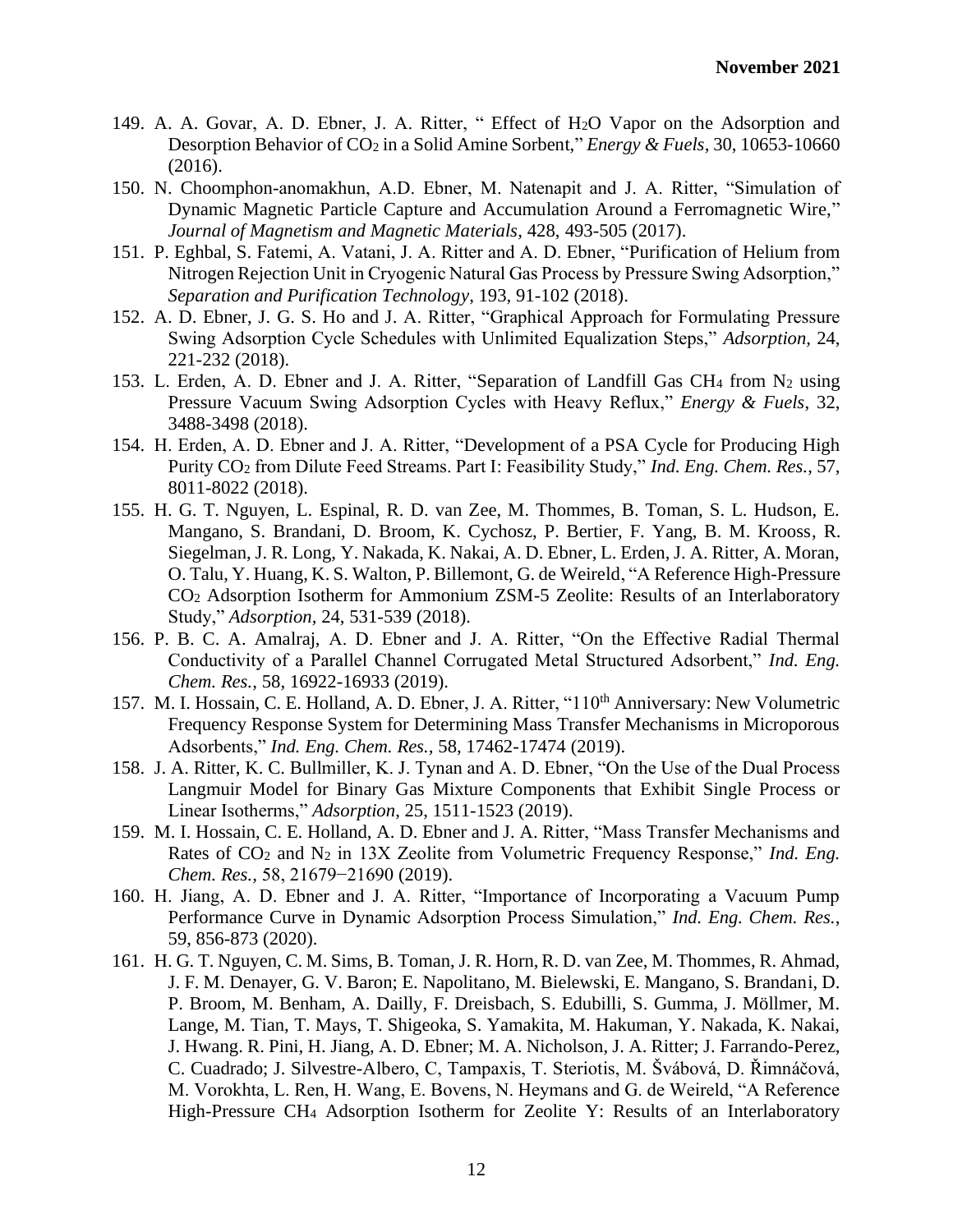Study," *Adsorption*, 26, 1253-1266 (2020).

- 162. K. J. Tynan, S. Tosso, A. D. Ebner and J. A. Ritter, "On the Use of Single, Dual and Three Process Langmuir Models for Binary Gas Mixtures that Exhibit Unique Combinations of These Processes," *Adsorption*, 27, 637-658 (2021).
- 163. B. Fakhari-Kisomi, L. Erden, A. D. Ebner and J. A. Ritter, "Equilibrium Theory Analysis of Pressure Equalization Steps in Pressure Swing Adsorption," *Ind. Eng. Chem. Res.*, 60, 9928−9939 (2021)**.**
- 164. H. Jiang, A. D. Ebner and J. A. Ritter, "Theoretical Analysis of the Necessary and Sufficient Conditions for the Formation of Adsorption Azeotropes in Binary Gas Mixtures," *Langmuir* (2021) [https://doi.org/10.1021/acs.langmuir.1c01933.](https://doi.org/10.1021/acs.langmuir.1c01933)

## **Refereed Journal Papers Accepted for Publication**

## **Patents Awarded**

- 165. R. Zidan, J. A. Ritter, A. D. Ebner, J. Wang and C. E. Holland, "Hydrogen Storage Material and Process Using Graphite Additive with Metal Doped Complex Hydrides," USP 7,384,574 (2008).
- 166. J. A. Ritter, T. Wang, A. D. Ebner and C. E. Holland, "Reversible Hydrogen Storage Materials," USP 8,153,554 (2012).
- 167. R. M. Alden, J. A. Ritter and A. D. Ebner, "Pressure Swing Adsorption/Desorption Heating, Cooling and Energy Storage Process and Apparatus," USP 9,016,084 (2015).
- 168. J. A. Ritter, A. D. Ebner and J. G. S. Ho, "Pressure Swing Adsorption Process for Enhanced Separation of Lighter from Heavier Species," USP 9,579,598 (2017).
- 169. Y. Dong, J. Dong, J. A. Ritter and A. D. Ebner, "Method and System for Pressure Swing Adsorption," USP 10,315,152 (2019).
- 170. J. A. Ritter and A. D. Ebner, "Removal of Water Vapor from Streams Containing Carbon Dioxide and/or Carbon Monoxide," USP 11,007,473 (2021).

### **Journal Papers Under Review**

171. N. Mohammadi, R. T. Sanders, C. E. Holland, A. D. Ebner and J. A. Ritter, "New Pressure Drop Correlation for Structured Adsorbents with Parallel Triangular Channels," *Adsorption*, submitted (2021).

### **Patent Applications Published**

- 1. J. A. Ritter, A. D. Ebner, and C. E. Holland, "System and Device for Magnetic Drug Targeting with Magnetic Drug Carrier Particles, International Patent Application, WO 2005/110395 A1 (2005).
- 2. J. A. Ritter, A. D. Ebner, and C. E. Holland, "System and Device for Magnetic Drug Targeting with Magnetic Drug Carrier Particles, USP Application, US 2007/0231393 A1 (2007).
- 3. J. Ritter, A. D. Ebner, J. Wang and C. H. Holland, Physiochemical Pathway to Reversible Hydrogen Storage," International Patent Application, WO 2007/002039 A2 (2007).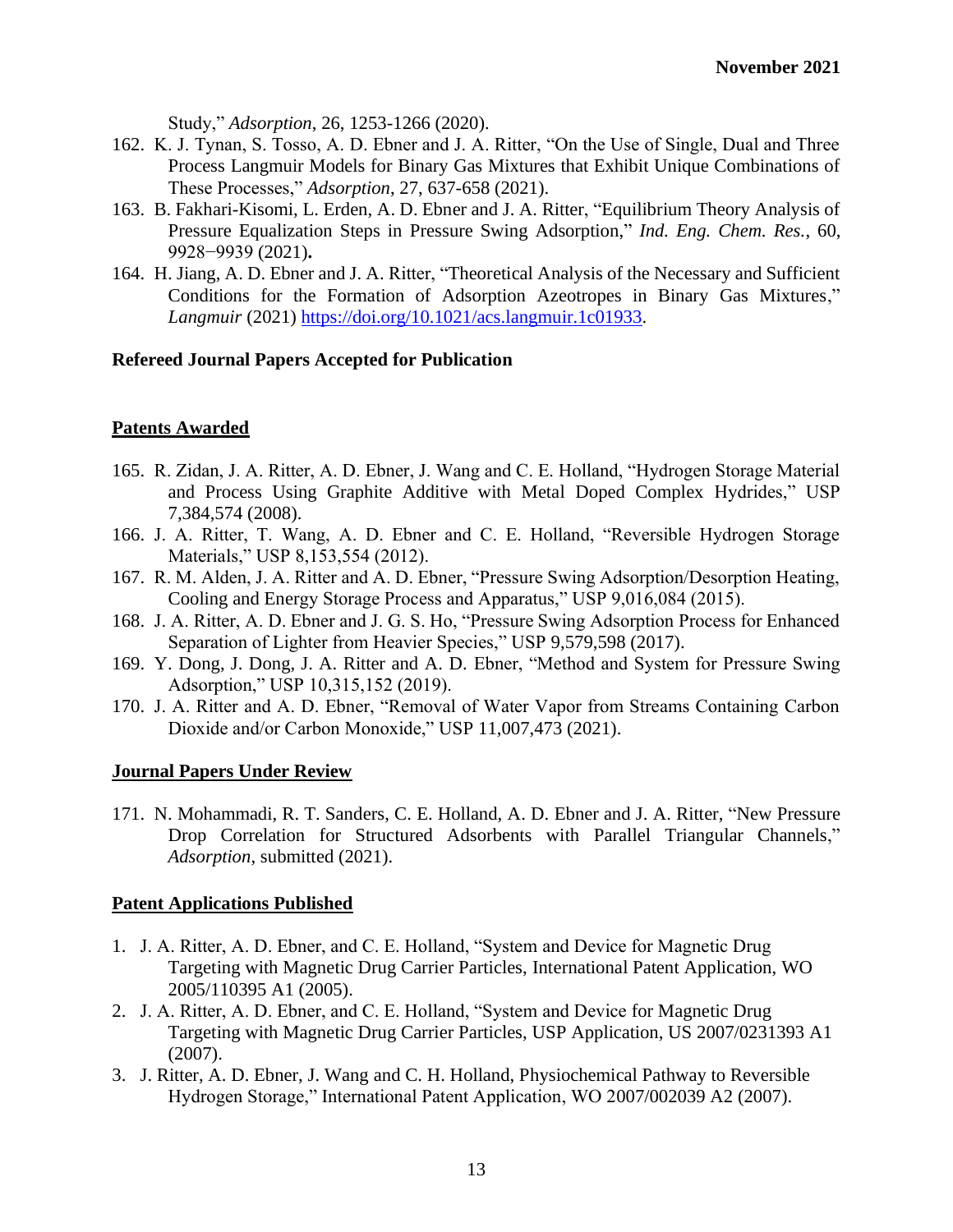- 4. J. Ritter, A. D. Ebner, J. Wang and C. H. Holland, Physiochemical Pathway to Reversible Hydrogen Storage," International Patent Application, US 2009/0142258 (2009).
- 5. J. A. Ritter, T. Wang, A. D. Ebner and C. E. Holland, "Reversible Hydrogen Storage Materials," US 2011/0218099 (2011).
- 6. R. M. Alden, J. A. Ritter and A. D. Ebner, "Pressure Swing Adsorption/Desorption Heating, Cooling and Energy Storage Process and Apparatus," US 2012/0324931 A1 (2012).
- 7. J. A. Ritter, A. D. Ebner and J. G. S. Ho, "Pressure Swing Adsorption Process for Enhanced Separation of Lighter from Heavier Species," US 2016/0271554 A1 (2016).
- 8. R. M. Alden, J. A. Ritter and A. D. Ebner, "Adsorption/Desorption Heating Cooling, and Energy Storage Process and Apparatus," US 2018/0363955 A1 (2018).
- 9. J. A. Ritter, A. D. Ebner and C. E. Holland, "Temperature-Vacuum Swing Adsorption Process for Capture of CO2," US 2020/0001225 A1 (2020).
- 10. J. A. Ritter and A. D. Ebner, "Removal of Water Vapor from Streams Containing Carbon Dioxide and/or Carbon Monoxide," US 2020/0009494 A1 (2020).

# **Contributions to Refereed Book Chapters**

- 1. Z. Pan, R. T. Yang and J. A. Ritter, "Kinetic Separation of Air by Pressure Swing Adsorption," in *New Directions in Sorption Technology*, (G. E. Keller and R. T. Yang, eds.), Amer. Chem. Soc., Washington, DC (1989).
- 2. J. A. Ritter, N. D. Hutson, J. R. Zamecnik and J. T. Carter, "Immobilization of Simulated High-Level Radioactive Waste in Borosilicate Glass: Pilot Scale Demonstrations," in *Nuclear Waste Management IV, Ceramic Transactions, Vol. 23* (G. G. Wicks, D. F. Bickford and L. R. Bunnel, eds.), Amer. Ceramic Soc., Westerville, OH (1991).
- 3. C. Lin and J. A. Ritter, "Synthesis of SiO2-Al2O3 Xerogels: Effect of pH and Composition on the Surface Area, Pore Volume, and Pore Structure," Fundamentals of Adsorption (M. D. LeVan, ed.), Kluwer Academic Publishers, Boston (1996).
- 4. J. Skvoretz, S. F. Ortaldo, J. A. Ritter and J. H. Wong, "Adsorption Characteristics of Carbon Filter Materials," Fundamentals of Adsorption (M. D. LeVan, ed.), Kluwer Academic Publishers, Boston (1996).
- 5. S. A. Al-Muhtaseb and J. A. Ritter, "Prediction of Single and Binary Isosteric Heats of Adsorption," Fundamentals of Adsorption (F. Meunier, ed.), Elsevier Science, The Netherlands, Elsevier Science, Paris (1998).
- 6. Y. Liu, C. E. Holland, J. A. McIntyre, J. A. Ritter and B. K. Kaul, "Multicomponent Solvent Vapor Recovery by Pressure Swing Adsorption," Fundamentals of Adsorption (F. Meunier, ed.), Elsevier Science, Paris (1998).
- 7. Y. Liu, D. Subramanian and J. A. Ritter, "Theory and Application of Pressure Swing Adsorption for the Environment," in Adsorption and Its Application in Industry and Environmental Protection (A. Dabrowski, ed.), Elsevier, Amsterdam (1999).
- 8. A. D. Ebner, J. A. Ritter and H. J. Ploehn, "Two Particle Magnetic Hetero-Flocculation Model for Nanolevel High Gradient Magnetic Separation," in Metal Separation Technologies Beyond 2000: Integrating Novel Chemistry with Processing (K. C. Liddell and D. J. Chaiko, eds.) TMS, PA (1999).
- 9. M. Yoshida, A. Kodama, M. Goto, T. Hirose, and J. A. Ritter, "Two Stage PSA for Enrichment of Trace Xenon from Atmospheric Air," in Adsorption Science and Technology (D. D. Do, ed), World Scientific, Singapore (2000).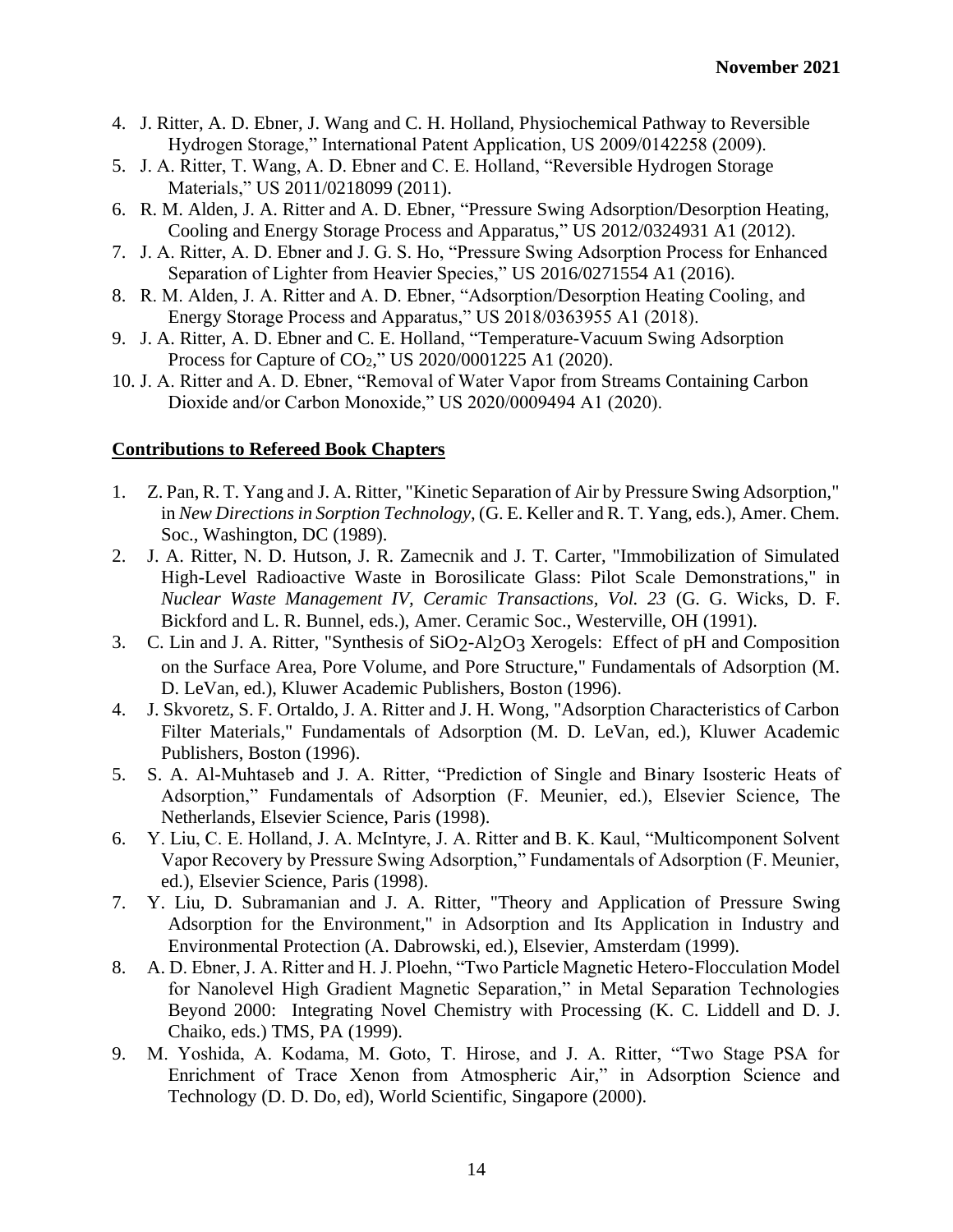- 10. K. D. Daniel and J. A. Ritter, "Equilibrium Theory Analysis of a Novel Pressure Swing Adsorption Cycle for Concentrating Dilute Hydrogen Streams," in Fundamentals of Adsorption (FOA7) (K. Kaneko, H. Kanoh and Y. Hanzawa, eds.), IK International (2002).
- 11. J. A. Ritter, S. A. Al-Muhtaseb and J. A. McIntyre, "Non-Equilibrium Adsorption Dynamics and their Role in the Modeling of PSA Process Behavior," in Fundamentals of Adsorption (FOA7) (K. Kaneko, H. Kanoh and Y. Hanzawa, eds.), IK International (2002).
- 12. J. A. McIntyre, M. Yoshida, C. E. Holland, T. Hirose and J. A. Ritter, "Stripping and Enriching Reflux Pressure Swing Adsorption for High Enrichment and Recovery of Dilute Hydrocarbons," in Fundamentals of Adsorption (FOA7) (K. Kaneko, H. Kanoh and Y. Hanzawa, eds.), IK International (2002).
- 13. J. Wang, A. D. Ebner, K. R. Edison, J. A. Ritter and R. Zidan, "Metal Doped Sodium Aluminum Hydride as a Reversible Hydrogen Storage Material," Adsorption Science and Technology (Chang-Ha Lee, ed.), World Scientific, Korea (2003).
- 14. A. D. Ebner and J. A. Ritter, "Dual Reflux Pressure Swing Adsorption Cycle for Gas Separation and Purification," in Adsorption Science and Technology (Chang-Ha Lee, ed), World Scientific, Korea, (2003).
- 15. S. A. Gadre, A. D. Ebner, S. A. Al-Muhtaseb and J. A. Ritter, "Modeling the Discharge Behavior of Metal Hydride Hydrogen Storage Systems," in Adsorption Science and Technology (Chang-Ha Lee, ed), World Scientific, Korea (2003).
- 16. S. P. Reynolds, A. D. Ebner and J. A. Ritter, "Non-Equilibrium Dynamic Adsorption and Desorption Isotherms of  $CO<sub>2</sub>$  on a K-Promoted HTlc," in Adsorption Progress in Fundamental and Application Research (Li Zhou, ed), World Scientific, Singapore (2007).
- 17 J. A. Ritter, S. P Reynolds, A. D. Ebner, J. C. Knox and M. D. LeVan, "Design and Performance of the Sorbent-Based Atmosphere Revitalization System for Orion," in Journal of Aerospace SAE 2007 Transactions (2007).
- 18. M. D. LeVan, G. Carta, J. A. Ritter and K. S. Walton, "Adsorption and Ion Exchange," in Perry's Chemical Engineers' Handbook, 9<sup>th</sup> Ed., (D. W. Green and R. H. Perry, eds.), McGraw-Hill, NY (2018).

### **Contributions to Proceedings Volumes**

- 1. J. R. Zamecnik, N. D. Hutson, J. A. Ritter and J. T. Carter, "The Processing of Simulated High-Level Radioactive Waste Sludges Containing Nitrites and Mercury," in *High Level Radioactive Waste Management Proceedings of the Second Annual International Conference, Vol. 2*, Amer. Soc. Civ. Eng. and Amer. Nuc. Soc., Inc. (1991).
- 2. N. D. Hutson, J. R. Zamecnik, J. A. Ritter and J. T. Carter, "Pilot Scale Processing of Simulated Savannah River Site High-Level Radioactive Waste," in *Proceedings of the 1991 Joint International Waste Management Conference, Vol. 2* (S. C. Slate, L. C. Oyen, K. J. Lee and W. Z. OH, eds.), Korean Nuc. Soc., Seoul, Korea (1991).
- 3. J. A. Ritter, J. R. Zamecnik and C. W. Hsu, "Hydrogen Generation During Treatment of Simulated High-Level Radioactive Waste with Formic Acid," in *High Level Radioactive Waste Management Proceedings of the Third International Conference, Vol. 1*, Amer. Soc. Civ. Eng. and Amer. Nuc. Soc., Inc. (1992).
- 4. J. A. Ritter, "Adsorption of a Binary Gas Mixture that Laterally Interacts on a Random Heterogeneous Surface," in *Proceedings of the First Separations Division Topical Conference on Separation Technologies: New Developments and Opportunities*, American Institute of Chemical Engineers, NY (1992).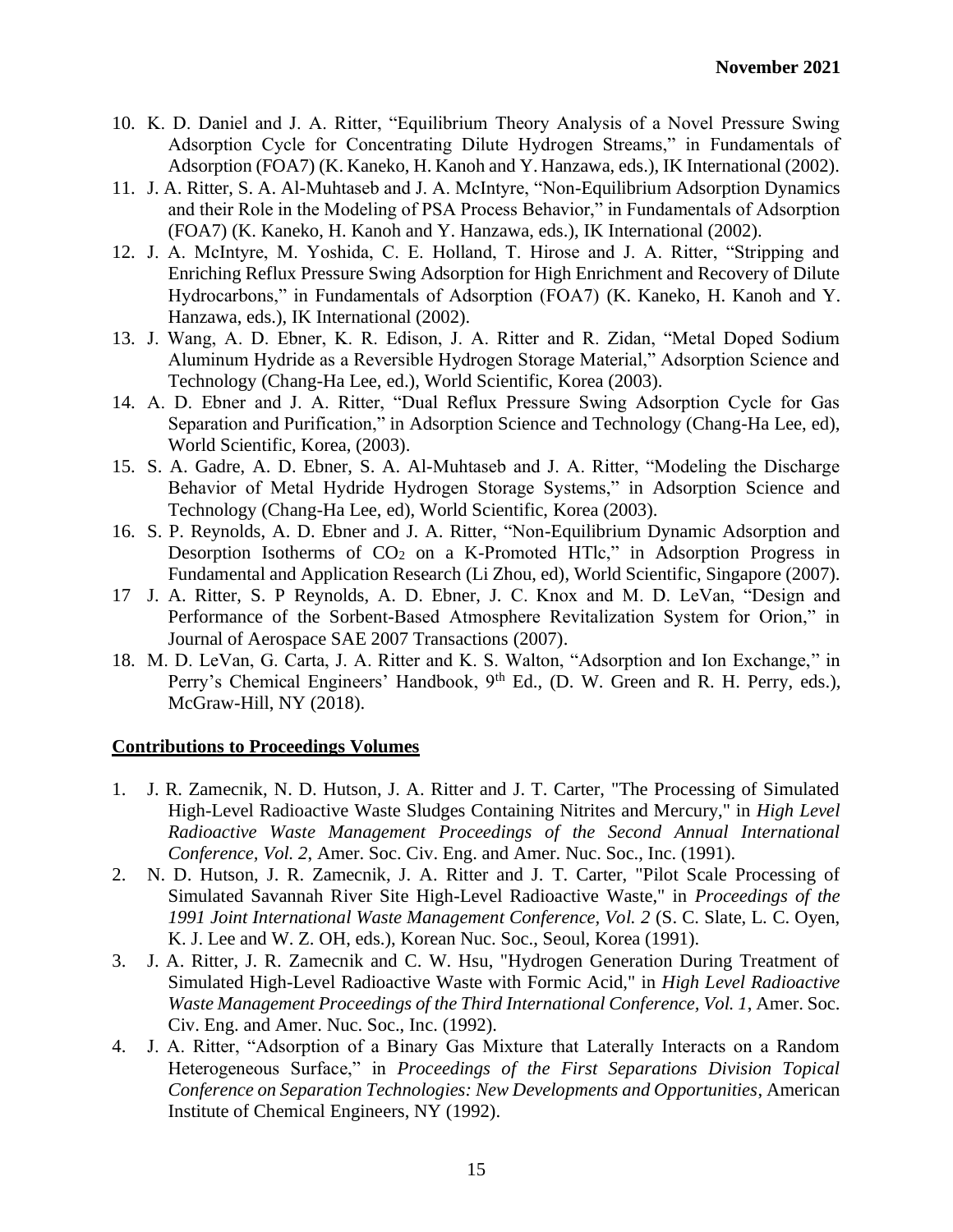- 5. C. W. Hsu, D. M. Ferrara, N. E. Bibler, B. C. Ha and J. A. Ritter, "Development of a Nitric/Formic Acid Process to Reduce Hydrogen Emissions During Sludge Treatment in the DWPF", *in WM '93, (R. G. P*ost, ed.), Waste Management Symposia, Inc., Tucson, AR (1993).
- 6. Y. Liu and J. A. Ritter, "Parametric Study on the PSA-Solvent Vapor Recovery Process," in *Proceedings of the 1995 Topical Conference: Recent Developments and Future Opportunities in Separations Technology, Vol. II*" American Institute of Chemical Engineers, NY (1995).
- 7. J. D. Navratil, R. L. Kochen and J. A. Ritter, "Magnetic Swing Adsorption Process for Actinide and Heavy Metal Removal from Waste Water", in *WM '95,* (M. Wacks, ed.), Waste Management Symposia, Inc., Tucson, AR (1995).
- 8. J. Skvoretz, S. F. Ortaldo, J. A. Ritter and J. H. Wong, "Adsorption Characteristics of Carbon Filter Materials," Adv. Filtr. Sep. Technol., 11, 244-251 (1997).
- 9. V. Srinivansan, C. Lin, J. A. Ritter, and J. W. Weidner, "Mathematical Modeling of Sol-Gel Derived Carbon Xerogels as Double Layer Capacitors," in *Electrochemical Capacitors II, Vol. 96-25*, (F. M. Delnick and D. Ingersoll, eds.), The Electrochemical Society Proceedings Series, NJ (1997).
- 10. D. Subramanian, Y. Liu, and J. A. Ritter, "Equilibrium Theory for Solvent Vapor Recovery by Pressure Swing Adsorption: Analysis of a Tapered Bed," in *Proceedings of the Topical Conference on Separation Science and Technologies,"* American Institute of Chemical Engineers, NY (1997).
- 11. Y. Liu, C. E. Holland and J. A. Ritter, "Butane Vapor Recovery by Pressure Swing Adsorption," in *Proceedings of the Topical Conference on Separation Science and Technologies,"* American Institute of Chemical Engineers, NY (1997).
- 12. H. Pan, J. A. Ritter and P. B. Balbuena, "Isosteric Heats of Adsorption on Carbon Predicted by Density Functional Theory," in *Proceedings of the Topical Conference on Separation Science and Technologies,"* American Institute of Chemical Engineers, NY (1997).
- 13. Y. Liu, S. P. Shealy and J. A. Ritter, "Prediction of the Adsorbed Phase Heat capacity," in *Proceedings of the Topical Conference on Separation Science and Technologies,"* American Institute of Chemical Engineers, NY (1997).
- 14. A. D. Ebner, J. A. Ritter and B. N. Popov, "Potentiostatically Enhanced Complexation Model for the Determination of Isopotential Equilibrium Curves," in *Proceedings of the Topical Conference on Separation Science and Technologies,* American Institute of Chemical Engineers, NY (1997).
- 15. A. D. Ebner, J. A. Ritter, P. B. Balbuena and A. Marquez, "Molecular Dynamics Simulations of the Water-Graphite Interface for the Estimation of the Double-Layer Capacitance," in *Proceedings of the Topical Conference on Applying Molecular Modeling and Computational Chemistry,* American Institute of Chemical Engineers, NY (1998).
- 16. E. J. Zanto, J. A. Ritter and B. N. Popov, "Sol-Gel Derived Carbon Aerogels and Xerogels for Use as the Anode in Lithium Ion Batteries," in *Electrochemical Capacitors II, Vol. 98- 16*, (S. Surampudi and R. Marsh, eds.), The Electrochemical Society Proceedings Series, NJ (1998).
- 17. C. Lin, J. A. Ritter, and B. N. Popov, "Sol-Gel Derived Carbon-Ruthenium Xerogels for Use as Electrochemical Capacitors," in *Electrochemical Capacitors II, Vol. 98-15*, (W. R. Cieslak, ed.), The Electrochemical Society Proceedings Series, NJ (1998).
- 18. C. Lin, J. A. Ritter, B. N. Popov and R. E. White, "A Mathematical Model of an Electrochemical Capacity with Double Layer and Faradaic Processes, in *Electrochemical*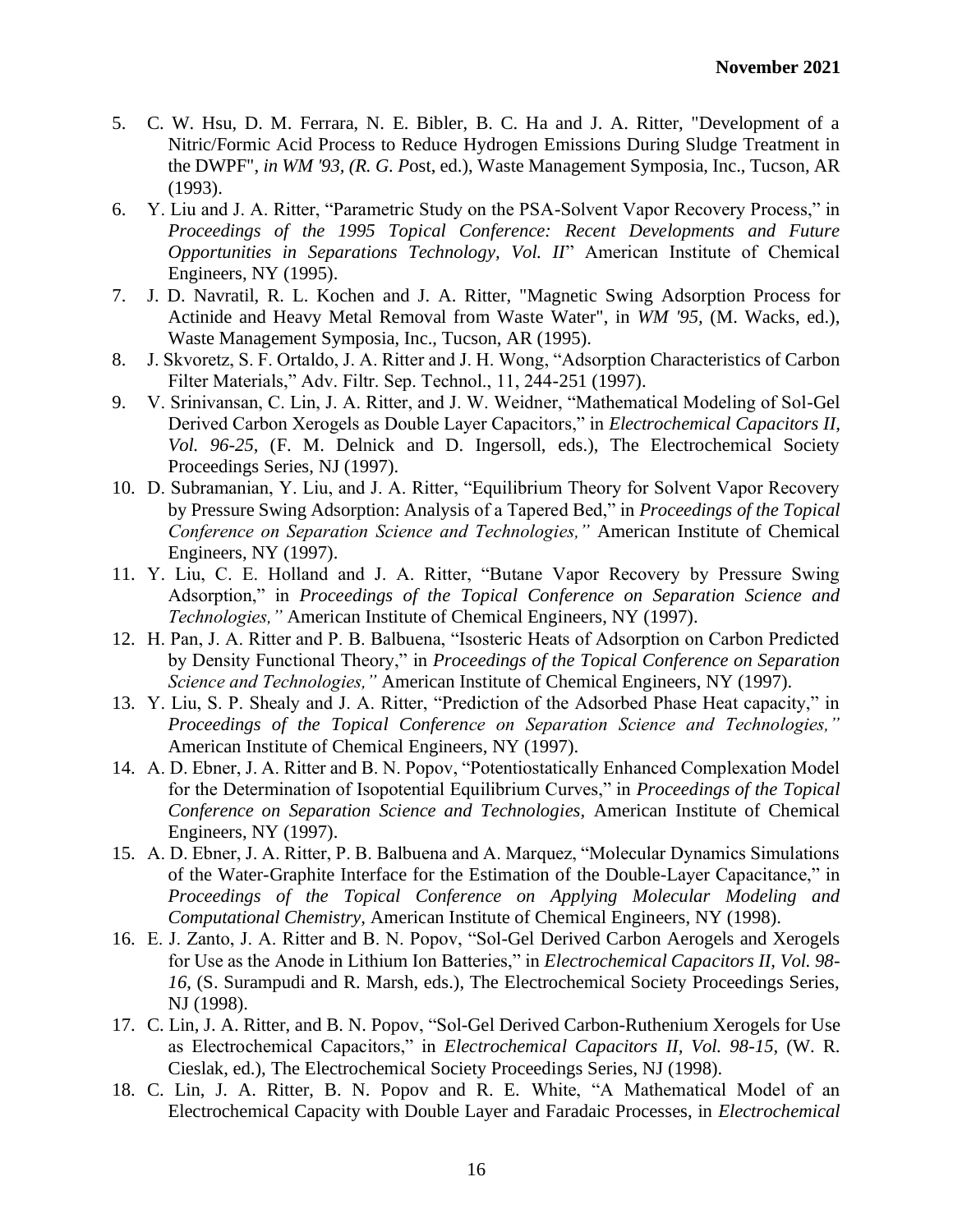*Capacitors II, Vol. 98-15*, (W. R. Cieslak, ed.), The Electrochemical Society Proceedings Series, NJ (1999).

- 19. Y. Liu, J. A. Ritter, and B. K. Kaul, "New Pressure Swing Adsorption-Solvent Vapor Recovery Cycles for Improved Solvent Vapor Enrichment, in *Fourth Topical Conference of Separations Science and Technology*," American Institute of Chemical Engineers, NY (1999).
- 20. A. D. Ebner and J. A. Ritter, "Theoretical Correlation for the Capture Cross Section in High Gradient Magnetic Separation," in *Fourth Topical Conference of Separations Science and Technology*," American Institute of Chemical Engineers, NY (1999).
- 21. E. J. Zanto, J. A. Ritter, and B. N. Popov, "Sol-Gel Derived Carbon Aerogels and Xerogels from a Statstical Design Approach," in *Fourth Topical Conference of Separations Science and Technology*," American Institute of Chemical Engineers, NY (1999).
- 22. P. Yu, J. A. Ritter, R. E. White and B. N. Popov, "Development of Ni-Composite Coated Graphite as an Anode for Li-Ion Batteries with PC=Based Solvent," *The Electrochemical Society Proceedings Series, Vol. 99-25*, 86-98 (2000).
- 23. P. Yu, B. S. Haran, J. A. Ritter, R. E. White and B. N. Popov, "Palladium-Microencapsulated Graphite as the Negative Electrode for Lithium-Ion Cells," *The Electrochemical Society Proceedings Series, Vol. 99-25*, 800-809 (2000).
- 24. J. A. Ritter and S. A. Al-Muhtaseb, "Adsorption Process Modeling: State of the Art," in *AIChE Separations Technology Topical Conference*, (P. Bryan and A. Serbezov, eds.), American Institute of Chemical Engineers, NY (2001).
- 25. K. D. Daniel and J. A. Ritter, "Equilibrium Theory Analysis of the Approach to the Periodic State in a Pressure Swing Adsorption Cycle Utilizing an Unfavorable Langmuir Isotherm," in *AIChE Separations Technology Topical Conference*, (P. Bryan and A. Serbezov, eds.), American Institute of Chemical Engineers, NY (2001).
- 26. R. A. Riggleman, A. D. Ebner, J. A. Ritter and R. Zidan, "On the Development of Novel Adsorbent Materials for Hydrogen Storage Systems," in *AIChE Separations Technology Topical Conference*, (P. Bryan and A. Serbezov, eds.), American Institute of Chemical Engineers, NY (2001).
- 27. A. D. Ebner and J. A. Ritter, "Equilibrium Theory Analysis of a Rectifying Pressure Swing Adsorption Process for Producing Pure Heavy Component," in *AIChE Separations Technology Topical Conference*, (P. Bryan and A. Serbezov, eds.), American Institute of Chemical Engineers, NY (2001).
- 28. S. A. Gadre, K. D. Daniel, A. D. Ebner, S. A. Al-Muhtaseb and J. A. Ritter, "Simple and Complex Models for the Design of H<sup>2</sup> Storage Systems," in *AIChE Separations Technology Topical Conference*, (P. Bryan and A. Serbezov, eds.), American Institute of Chemical Engineers, NY (2001).
- 29. S. A. Al-Muhtaseb, K. D. Daniel, J. A. Mc Intyre and J. A. Ritter, "Nonisothermal Adsorption Dynamics and its Role in the Modeling of PSA-Solvent Vapor Recovery Processes," in *AIChE Separations Technology Topical Conference*, (P. Bryan and A. Serbezov, eds.), American Institute of Chemical Engineers, NY (2001).
- 30. S. P Reynolds, A. D. Ebner, J. A. Ritter, J. C. Knox and L. D. LeVan, "Mathematical Simulation of the Sorbent-Based Atmosphere Revitalization System for the Crew Exploration Vehicle," in *Proceedings of the 36th International Conference on Environmental Systems*, SAE Aerospace (2006).
- 31. J. A. Ritter, S. P Reynolds, A. D. Ebner, J. C. Knox and M. D. LeVan, "Design and Performance of the Sorbent-Based Atmosphere Revitalization System for Orion," in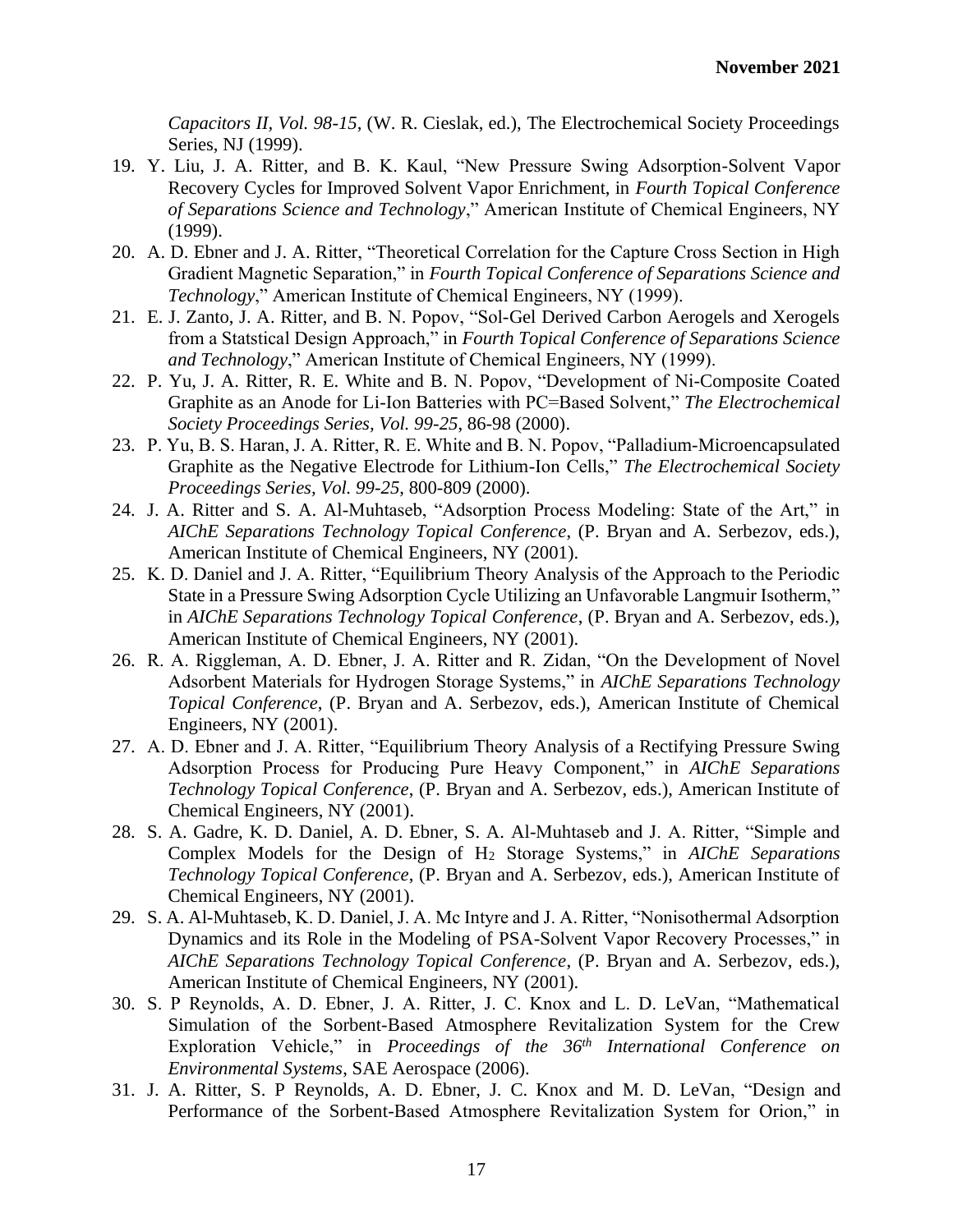*Proceedings of the 37th International Conference on Environmental Systems*, SAE Aerospace (2007).

32. A. D. Ebner, J. A. Ritter, M. D. LeVan and J. C. Knox, "Unique Regeneration Steps for the Sorbent-Based Atmosphere Revitalization System Designed for CO<sub>2</sub> and H<sub>2</sub>O Removal from Spacecraft Cabins," in *Proceedings of the 39th International Conference on Environmental Systems*, SAE Aerospace (2009).

#### **Guest Editorships**

- 1. J. A. Ritter, A. D. Ebner, and J. D. Navratil, eds. "Magnetic-Field Enhanced Separations," special issue of *Separation Science and Technology*, 37 (2002).
- 2. J. A. Ritter and B. K. Kaul, eds. "Special Issue Honoring Professor Douglas M. Ruthven, AIChE Annual Meeting 2000," *Adsorption*, **9** (2003).
- 3. J. A. Ritter, A. D. Ebner, and J. D. Navratil, eds. "Magnetic-Field Enhanced Separations," special issue of *Separation Science and Technology*, 39 (2004).

#### **TECHNICAL MEETING PRESENTATIONS**

- 304. A. D. Ebner, C. E. Holland, O. A. Smithson and J. A. Ritter, "New 100 Hz Volumetric Frequency Response System: Design, Operation and Analysis," Virtual AIChE Annual Meeting, San Francisco, CA, November, 2020, contributed.
- 303. A. D. Ebner and J. A. Ritter, "On the Use of the Absolute, Excess and Net Amounts Adsorbed in Dynamic Mass Balances," Virtual AIChE Annual Meeting, San Francisco, CA, November, 2020, invited.
- 302. S. A. Adegunju, R. T. Sanders, C. E. Holland, A. D. Ebner, J. A. Ritter, G. S. Foo, R. P. Grasso, S. K. Stark, J. R. Hanrahan and J. W. Henderson, "New Carbon and Zeolite Structured Adsorbents Made from Expanded PTFE," Virtual AIChE Annual Meeting, San Francisco, CA, November, 2020, contributed.
- 301. S. Tosso, B. F. Kisomi, A. D. Ebner and J. A. Ritter, "Single Gas Multi-Normal Energy Distribution Models for Predicting Mixed Gas Adsorption Equilibria from Non-Uniform Heterogeneous Extended Langmuir and HIAS Models," Virtual AIChE Annual Meeting, San Francisco, CA, November, 2020, contributed.
- 300. B. F. Kisomi, A. D. Ebner and J. A. Ritter, "Multi-Normal Energy Distribution Model for Correlating Single Gas Adsorption Isotherms for Carbon Dioxide, Methane, Ethane, Ethylene, Propane and Propylene on 5A Zeolite," Virtual AIChE Annual Meeting, San Francisco, CA, November, 2020, contributed.
- 299. P. B. C. A. Amalraj, M. A. Nicholson, A. D. Ebner and J. A. Ritter, "Design and Scale-Up of TVSA Cycle for CO<sup>2</sup> Removal from Spacecraft Cabins Using a Structured Adsorbent," Virtual AIChE Annual Meeting, San Francisco, CA, November, 2020, contributed.
- 298. H. Jiang, A. D. Ebner and J. A. Ritter, "Process Scaling and Design for Large Scale CO<sup>2</sup> Capture by PSA," Virtual AIChE Annual Meeting, San Francisco, CA, November, 2020, contributed.
- 297. H. Jiang, A. D. Ebner and J. A. Ritter, "Incorporating a Vacuum Pump Performance Curve in Cyclic Adsorption Process Simulation," AIChE Annual Meeting, Orlando, FL, November, 2019, contributed.
- 296. A. D. Ebner, P. B.C.A. Amalraj, R. T Sanders and J. A. Ritter, "On the Use of Structured Adsorbents in PTSA Cycles for CO<sup>2</sup> Removal from Spacecraft Cabins," AIChE Annual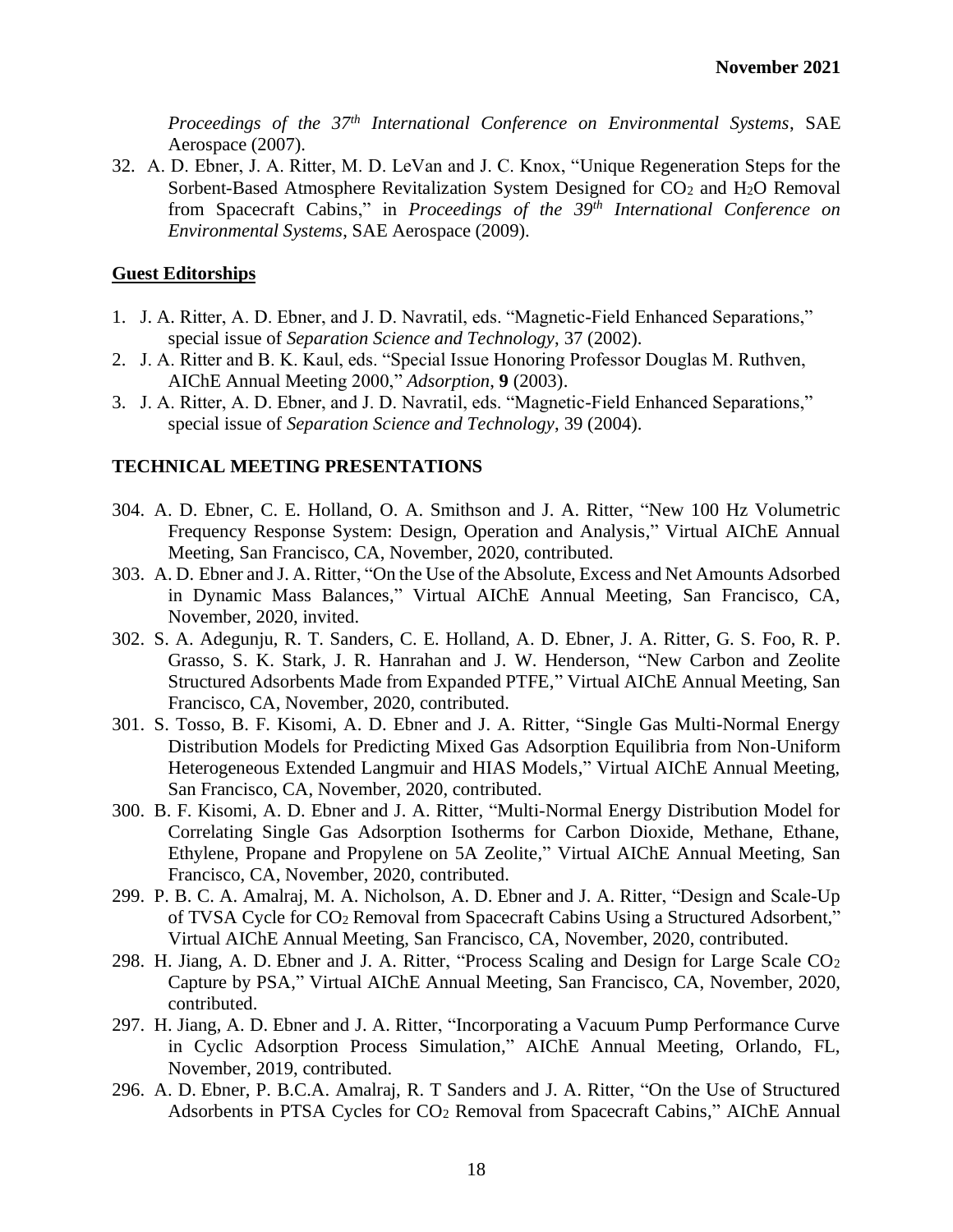Meeting, Orlando, FL, November, 2019, contributed.

- 295. B. F. Kisomi, A. D. Ebner and J. A. Ritter, "Equilibrium Theory Analysis of Equalization Tanks in a PSA Process," AIChE Annual Meeting, Orlando, FL, November, 2019, contributed.
- 294. J. A. Ritter, K. J. Tynan and A. D. Ebner, "On the Use of Single, Dual and Three Process Langmuir Models for Gas Mixture Components that Exhibit Different Combinations of these Processes," AIChE Annual Meeting, Orlando, FL, November, 2019, contributed.
- 293. P. B. C. A. Amalraj, A. D. Ebner and J. A. Ritter, "Exploiting Structured Bed Thermal Conductivity for Enhancing the Performance of Temperature Swing Adsorption Processes," AIChE Annual Meeting, Orlando, FL, November, 2019, contributed.
- 292. P. B. C. A. Amalraj, A. D. Ebner and J. A. Ritter, "Role of Bed Design Characteristics on the Effective Thermal Conductivity of a Structured Adsorbent," AIChE Annual Meeting, Pittsburgh, PA, November, 2018, contributed.
- 291. A. D. Ebner, R. T. Sanders, J. C. Knox and J. A. Ritter, "Structured Adsorbent PTSA Cycles for Metabolic CO<sup>2</sup> Removal from Spacecraft Cabins," AIChE Annual Meeting, Pittsburgh, PA, November, 2018, contributed.
- 290. J. A. Ritter, K. C. Bullmiller, L. Erden and A. D. Ebner, "On the Use of the Dual Process Langmuir Model for Gas Mixture Components that Exhibit Single Process or Linear Isotherms," AIChE Annual Meeting, Pittsburgh, PA, November, 2018, contributed.
- 289. J. A. Ritter, "Pressure Swing Adsorption: Proving to be a Universal Gas Separation Technology," 42<sup>nd</sup> International Carbon Conference, Pittsburg," PA, September, 2018, invited.
- 288. J. A. Ritter and A. D. Ebner, "On the Use of Structured Adsorbents in Pressure and Temperature Swing Adsorption Processes," 8<sup>th</sup> World Congress on Particle Technology, Orlando, FL, April, 2018, invited *Keynote Speaker*.
- 287. J. A. Ritter, Challenges in PI & MCPI Education & WFD for Intensified Process Fundamentals, AIChE Spring Meeting, Orlando, FL, April, 2018, invited.
- 286. M. B. Schmithorst, A. D. Ebner and J. A. Ritter, "Separation of CO<sup>2</sup> and N<sup>2</sup> by Rapid PSA using 13X Zeolite and a Dual Reflux Cycle," AIChE Annual Meeting, Minneapolis, MN, October, 2017, contributed.
- 285. A. D. Ebner, M. A. Nicholson, P. A. Fairchild and J. A. Ritter, "Thermogravimetric and Breakthrough Studies on the Adsorption Reversibility of SO<sub>2</sub>, NO<sub>2</sub> and NO on Type A and X Zeolites," AIChE Annual Meeting, Minneapolis, MN, October, 2017, contributed.
- 284. J. A. Ritter, A. D. Ebner and J. C. Knox, "Development of a PTSA Process for Metabolic CO<sup>2</sup> Removal from Spacecraft Cabins Using a Structured 13X Adsorbent," AIChE Annual Meeting, Minneapolis, MN, October, 2017, contributed.
- 283. J. A. Ritter A. D. Ebner, L. Erden and J. Ho, "On the Development of a PSA Process for Natural Gas Purification," AIChE Annual Meeting, Minneapolis, MN, October, 2017, contributed.
- 282. J. A. Ritter, "Adsorption and Membrane Processes for Low Energy Separations: Past and Present Initiatives," Separations Technology IX: New Frontiers in Media, Techniques, and Technologies, Albufeira, Portugal, March, 2017, invited.
- 281. J. A. Ritter, A. D. Ebner and N. Mohammadi, "On the Use of Structured Adsorbents in Cyclic Adsorption Processes," Separations Technology IX: New Frontiers in Media, Techniques, and Technologies, Albufeira, Portugal, March, 2017, invited.
- 280. J. A. Ritter, "Past and Present Pressure Swing Adsorption Technology," AIChE Annual Meeting, San Francisco, CA, November, 2016, invited.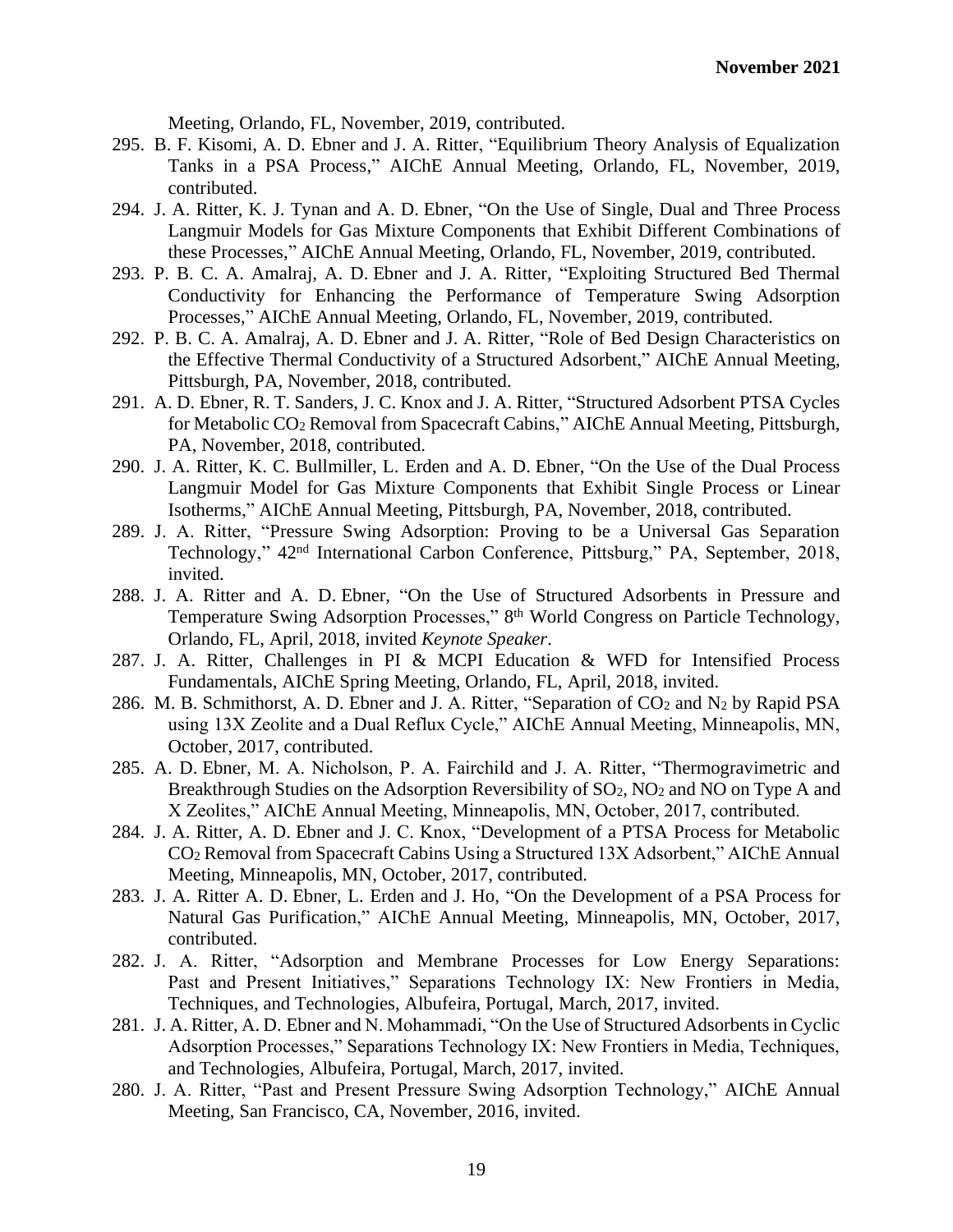- 279. J. C. Knox, A. D. Ebner, M. D. LeVan and J. A. Ritter, "On the Limitations of Breakthrough Curve Analysis in Fixed-Bed Adsorption," AIChE Annual Meeting, San Francisco, CA, November, 2016, contributed.
- 278. J. A. Ritter, A. D. Ebner, M. Natenapit and N. Choomphon-Anomakhun, "Simulation of Dynamic Magnetic Drug Carrier Particle Capture and Accumulation around a Ferromagnetic Wire," AIChE Annual Meeting, San Francisco, CA, November, 2016, contributed.
- 277. N. Mohammadi, A. D. Ebner, J. A. Ritter and L. Erden, "Carbon Dioxide Capture from Flue Gas by a PSA Process Utilizing a Structured Adsorbent: Full Scale Simulation with Model Validated at the Bench Scale," AIChE Annual Meeting, San Francisco, CA, November, 2016, contributed.
- 276. M. I. Hossain, A. D. Ebner and J. A. Ritter, "Understanding the Transport of Gases in Carbon Molecular Sieve Using the Volumetric Frequency Response Technique," AIChE Annual Meeting, San Francisco, CA, November, 2016, contributed.
- 275. H. Erden, A. D. Ebner and J. A. Ritter, "Two-Stage PSA System for CO<sup>2</sup> Removal during Closed-Loop Human Space Exploration Missions," AIChE Annual Meeting, San Francisco, CA, November, 2016, contributed.
- 274. J. A. Ritter, M. D. Rahman, N. Mohammadi, M. A. Nicholson, L. Erden, C. E. Holland and A. D. Ebner, "On the Use of a Novel Structured Adsorbent for CO<sub>2</sub> Capture from Flue Gas by PSA: Bench Scale Demonstration," Twelfth International Conference on Fundamentals of Adsorption (FOA12), Friedrichshafen, Germany, June, 2016, contributed.
- 273. M. D. Rahman, A. D. Ebner and J. A. Ritter, "Experimental Validation of High Throughput Separation by Rapid Pressure Swing Adsorption," Twelfth International Conference on Fundamentals of Adsorption (FOA12), Friedrichshafen, Germany, June, 2016, contributed.
- 272. A. D. Ebner, H. Erden and J. A. Ritter, "New PSA Cycle for Removing and Concentrating Metabolic CO<sub>2</sub> Produced during Closed-Loop Human Space Exploration Missions," Twelfth International Conference on Fundamentals of Adsorption (FOA12), Friedrichshafen, Germany, June, 2016, contributed.
- 271. A. Rahman, A. D. Ebner, C. E. Holland and J. A. Ritter, "High Throughput Separation by Rapid PSA: Bench Scale Demonstration of Model Binary Gas Mixture," AIChE Annual Meeting, Salt Lake City, UT, November, 2015, contributed.
- 270. J. A. Ritter, A. Rahman, N. Mohammadi, M. A. Nicholson, L. Erden, C. E. Holland and A. D. Ebner, "CO<sup>2</sup> Capture from Flue Gas by PSA: Bench-Scale Demonstration of a Novel Structured Adsorbent," AIChE Annual Meeting, Salt Lake City, UT, November, 2015, contributed.
- 269. N. Mohammadi, A. D. Ebner and J. A. Ritter, "CO<sup>2</sup> Capture from Flue Gas By PSA: Comparison of Bench to Full Scale Process Simulation when Utilizing a Structured Adsorbent," AIChE Annual Meeting, Salt Lake City, UT, November, 2015, contributed.
- 268. H. Erden, A. D. Ebner and J. A. Ritter, "New PSA Cycle for CO<sub>2</sub> Removal During Closed-Loop Human Space Exploration Missions," AIChE Annual Meeting, Salt Lake City, UT, November, 2015, contributed.
- 267. A. D. Ebner and J. A. Ritter, "Dynamic Adsorption Process Simulator: Evolution of the Energy Balance on the Approach to Periodicity," AIChE Annual Meeting, Salt Lake City, UT, November, 2015, contributed.
- 266. J. A. Ritter, "Bench-Scale Development and Testing of Rapid PSA for CO<sub>2</sub> Capture," 2015 NETL CO<sup>2</sup> Capture Technology Meeting, Pittsburgh, PA, June, 2015, invited.
- 265. N. Mohammadi, A. D. Ebner and J. A. Ritter, "Understanding Complex Structured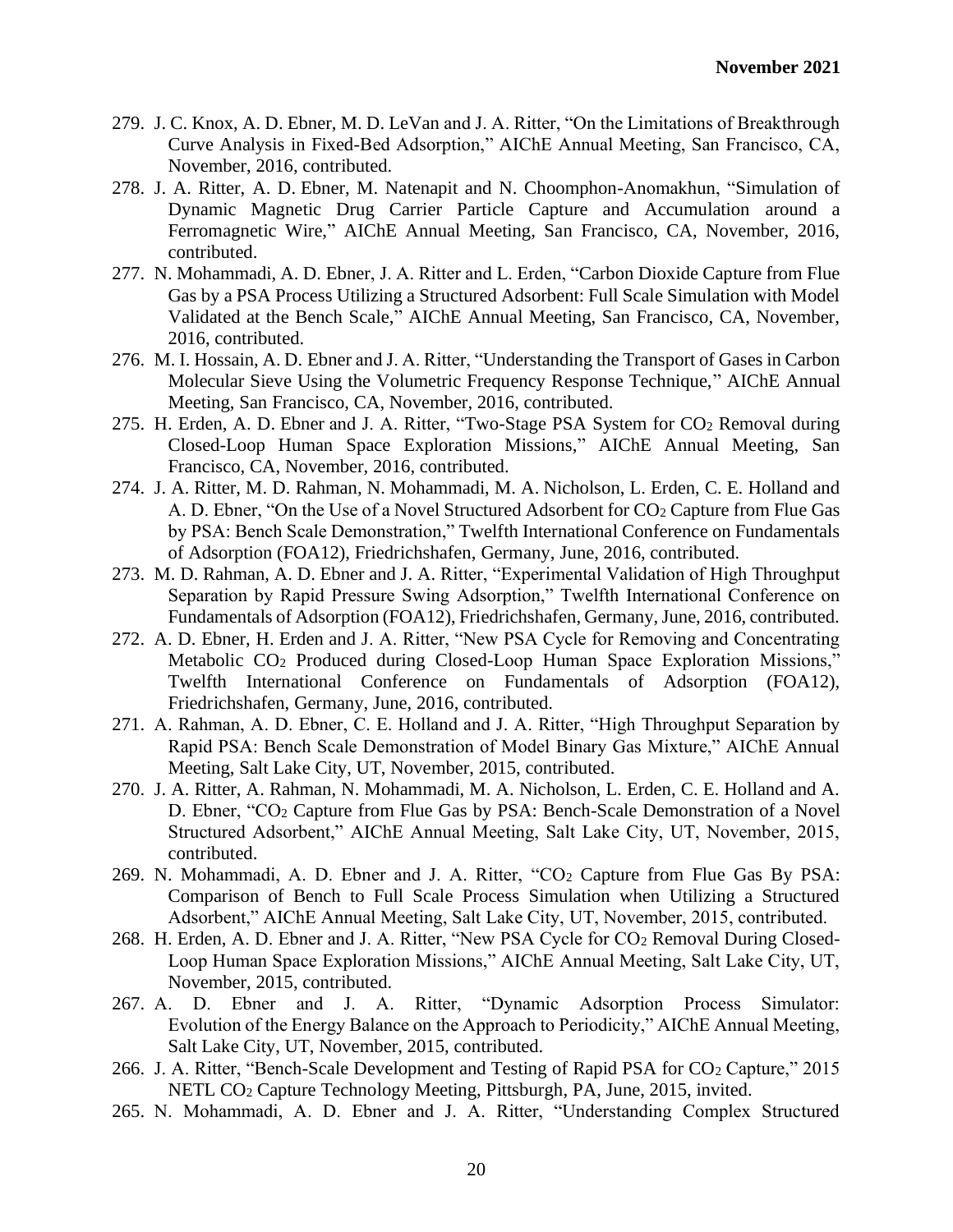Adsorbent Contactors Via 3-D CFD Modeling," AIChE Annual Meeting, Atlanta, GA, November, 2014, contributed.

- 264. J. A. Ritter, M. I. Hossain and A. D. Ebner, "On the Use of Volumetric Frequency Response for Understanding the Transport of Gases in Commercial Adsorbents," AIChE Annual Meeting, Atlanta, GA, November, 2014, contributed.
- 263. J. A. Ritter, N. Mohammadi, M. A. Nicholson, L. Erden and A. D. Ebner, "Novel Structured Adsorbent and Flowsheet for CO<sup>2</sup> Capture from Flue Gas By PSA," AIChE Annual Meeting, Atlanta, GA, November, 2014, contributed.
- 262. H. Erden, A. D. Ebner and J. A. Ritter, "On the Development of a Novel Pressure Swing Reactor for the Production of Ammonia," AIChE Annual Meeting, Atlanta, GA, November, 2014, contributed.
- 261. A. Rahman, A. D. Ebner and J. A. Ritter, "Single Bed Apparatus Designed for Studying Rapid Pressure Swing Adsorption Concepts, "AIChE Annual Meeting, Atlanta, GA, November, 2014, contributed.
- 260. J. A. Ritter, "Frequency Response: A Powerful Technique for Discerning Gas Phase Diffusional Mechanisms and Rates in Nanoporous Adsorbents," NIST Workshop on Measurement Needs in the Adsorption Sciences, Gaithersburg, MD November, 2014, invited.
- 259. J. A. Ritter, "Potential of CO<sup>2</sup> Capture from Flue Gas by Pressure Swing Adsorption," USC Energy Leadership Institute Forum, Cradle to Grave: CO<sup>2</sup> Opportunities & Challenges, Columbia, SC, September, 2014, invited.
- 258. J. A. Ritter, "Pressure Swing Adsorption: A Ubiquitous Gas Separation Technology," 32nd International Carbon Conference, Pittsburg," PA, September, 2014, invited.
- 257. J. A. Ritter, "Bench-Scale Development and Testing of Rapid PSA for  $CO<sub>2</sub>$  Capture," 2014 NETL CO<sup>2</sup> Capture Technology Meeting, Pittsburgh, PA, July, 2014, invited.
- 256. J. A. Ritter, "New PSA Cycle for  $CO<sub>2</sub>$  Removal during Closed-Loop Human Space Exploration Missions," Closed Loop CO<sup>2</sup> Removal Workshop at NASA MSFC, Huntsville, AL, April, 2014, invited.
- 255. L. Erden, A. D. Ebner, M. A. Nicholson, C. E. Holland and J. A. Ritter, "On the Variability and Reproducibility of Equilibrium Adsorption Isotherm Measurements From Different Laboratories, "AIChE Annual Meeting, San Francisco, CA, November, 2013, contributed.
- 254. F. Wu, A. D. Ebner and J. A. Ritter, "Hybrid PSA-Distillation Process for Propane/Propylene Separation, "AIChE Annual Meeting, San Francisco, CA, November, 2013, contributed.
- 253. M. I. Hossain, A. D. Ebner, C. E. Holland and J. A. Ritter, "Diffusion of  $N_2$  and  $CO_2$  in 13X Zeolite From Volumetric Frequency Response Measurements Up to 10 Hz, "AIChE Annual Meeting, San Francisco, CA, November, 2013, contributed.
- 252. A. Rahman, A. D. Ebner, H. Erden, C. E. Holland and J. A. Ritter, "Rapid Cycling of Pure Gases in a Single Bed PSA Apparatus, "AIChE Annual Meeting, San Francisco, CA, November, 2013, invited.
- 251. N. Mohammadi, A. Abdollahi, M. A. Nicholson, A. D. Ebner, C. E. Holland and J. A. Ritter, "CO<sup>2</sup> Capture From Flue Gas by PSA Utilizing a Structured Adsorbent, "AIChE Annual Meeting, San Francisco, CA, November, 2013, contributed.
- 250. J. A. Ritter, "Pressure Swing Adsorption: A Ubiquitous Gas Separation Technology," 32nd International Carbon Conference, Pittsburg, PA, September, 2013, invited.
- 249. J. A. Ritter, M. I. Hossain and A. D. Ebner, "Adsorption and Diffusion of Gases in Microporous Adsorbents Using Volumetric Frequency Response," 246<sup>th</sup> ACS National Meeting, Indianapolis, IN, September, 2013, invited.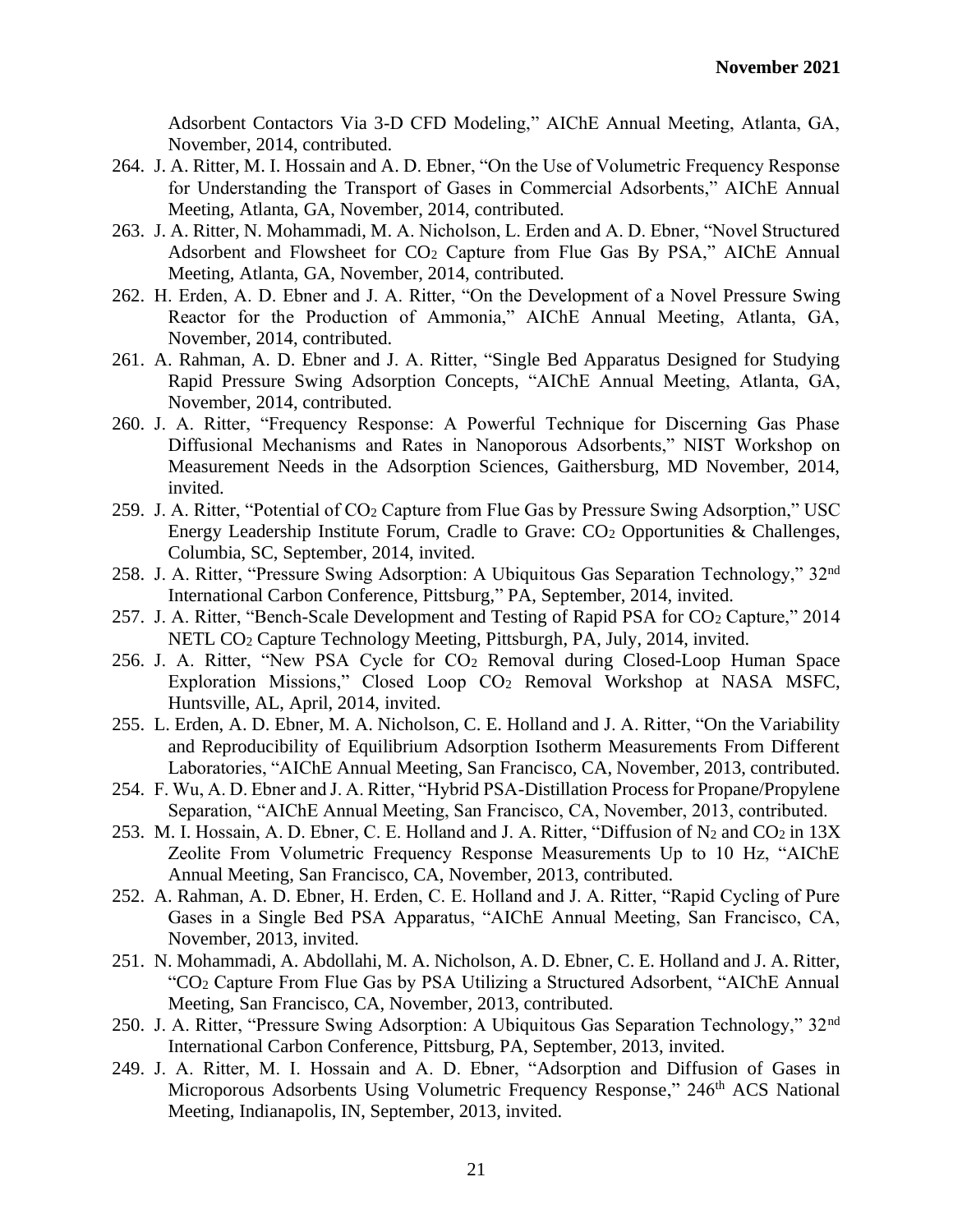- 248. J. A. Ritter, "Bench-Scale Development and Testing of Rapid PSA for CO<sup>2</sup> Capture," 2013 NETL CO<sup>2</sup> Capture Technology Meeting, Pittsburgh, PA, July, 2013, invited.
- 247. J. A. Ritter, M. I. Hossain and A. D. Ebner, "On the Use of Volumetric Frequency Response for Determining Mass Transfer Mechanisms in Microporous Adsorbents," Eleventh International Conference on Fundamentals of Adsorption (FOA11), Baltimore, MD, May 2013, contributed.
- 246. J. A. Ritter, A. Abdollahi and A. D. Ebner, "On the Use of Solid Amine Sorbents for CO<sup>2</sup> Capture by PSA," Eleventh International Conference on Fundamentals of Adsorption (FOA11), Baltimore, MD, May 2013, contributed.
- 245. J. A. Ritter, A. Rahman, and A. D. Ebner, "A High Feed Throughput PSA Process for CO<sup>2</sup> Capture from Flue Gas," Eleventh International Conference on Fundamentals of Adsorption (FOA11), Baltimore, MD, May 2013, contributed.
- 244. J. A. Ritter, M. D. LeVan, P. Edwards and J. C. Knox, "Development of Pressure Swing Adsorption Technology for Spaceflight Oxygen Concentrators," NASA Human Research Program Investigators' Workshop, Houston, TX, February, 2013, invited.
- 243. J. A. Ritter, "Recent Advances in Pressure Swing Adsorption Technology," AIChE Annual Meeting, Pittsburgh, PA, October, 2012, invited.
- 242. M. I. Hossain, A. D. Ebner, and J. A. Ritter, "Experimental Characterization of Adsorbents via Volumetric Frequency Response Analysis," AIChE Annual Meeting, Pittsburgh, PA, October, 2012, contributed.
- 241. A. Rahman, A. D. Ebner, and J. A. Ritter, " $CO<sub>2</sub>$  Capture from Flue Gas by High Feed Throughput Pressure Swing Adsorption Processes," AIChE Annual Meeting, Pittsburgh, PA, October, 2012, contributed.
- 240. L. Erden, A. D. Ebner, and J. A. Ritter, "PVSA Cycles for Landfill Methane Purification," AIChE Annual Meeting, Pittsburgh, PA, October, 2012, contributed.
- 239. F. Wu, A. D. Ebner, and J. A. Ritter, "Improved PSA Cycles for Ethanol PSA-Distillation System," AIChE Annual Meeting, Pittsburgh, PA, October, 2012, contributed.
- 238. A. Abdollahi Govar, A.D. Ebner, and J. A. Ritter, "Post-Combustion CO<sup>2</sup> Capture Using Solid Amines in a Pressure Swing Adsorption Process," AIChE Annual Meeting, Pittsburgh, PA, October, 2012, contributed.
- 237. J. A. Ritter, "Bench-Scale Development and Testing of Rapid PSA for  $CO<sub>2</sub>$  Capture," 2012 NETL CO<sup>2</sup> Capture Technology Meeting, Pittsburgh, PA, July, 2012, invited.
- 236. J. A. Ritter, A. Mehrotra, A. Abdollahi and A. D. Ebner, "CO<sup>2</sup> Capture from Flue Gas by Pressure Swing Adsorption," 243<sup>rd</sup> ACS National Meeting San Diego, CA, March, 2012, invited.
- 235. J. A. Ritter, M. D. LeVan, P. Edwards and J. C. Knox, "Development of Pressure Swing Adsorption Technology for Spaceflight Oxygen Concentrators," NASA Human Research Program Investigators' Workshop, Houston, TX, February, 2012, invited.
- 234. J. A. Ritter and A. D. Ebner, "A Low Energy Pressure Swing Adsorption Process for CO<sup>2</sup> Capture," AIChE Annual Meeting, Minneapolis, MN, October, 2011, invited.
- 233. J. C. Knox, J. A. Ritter, A.D. Ebner, and M. D. LeVan, "Deviations from Plug Flow and 1- D Thermal Behavior for Breakthrough Tests with Zeolite CaA and Water Vapor and Carbon Dioxide," AIChE Annual Meeting, Minneapolis, MN, October, 2011, contributed.
- 232. J. A. Ritter, A.D. Ebner, M. D. LeVan, P. Edwards and J. C. Knox, "Development of PSA Technology for Spaceflight Medical Oxygen Concentrators," AIChE Annual Meeting, Minneapolis, MN, October, 2011, invited.
- 231. A.D. Ebner, A. Abdollahi Govar and J. A. Ritter, "On the Use of a Solid Amine Sorbent for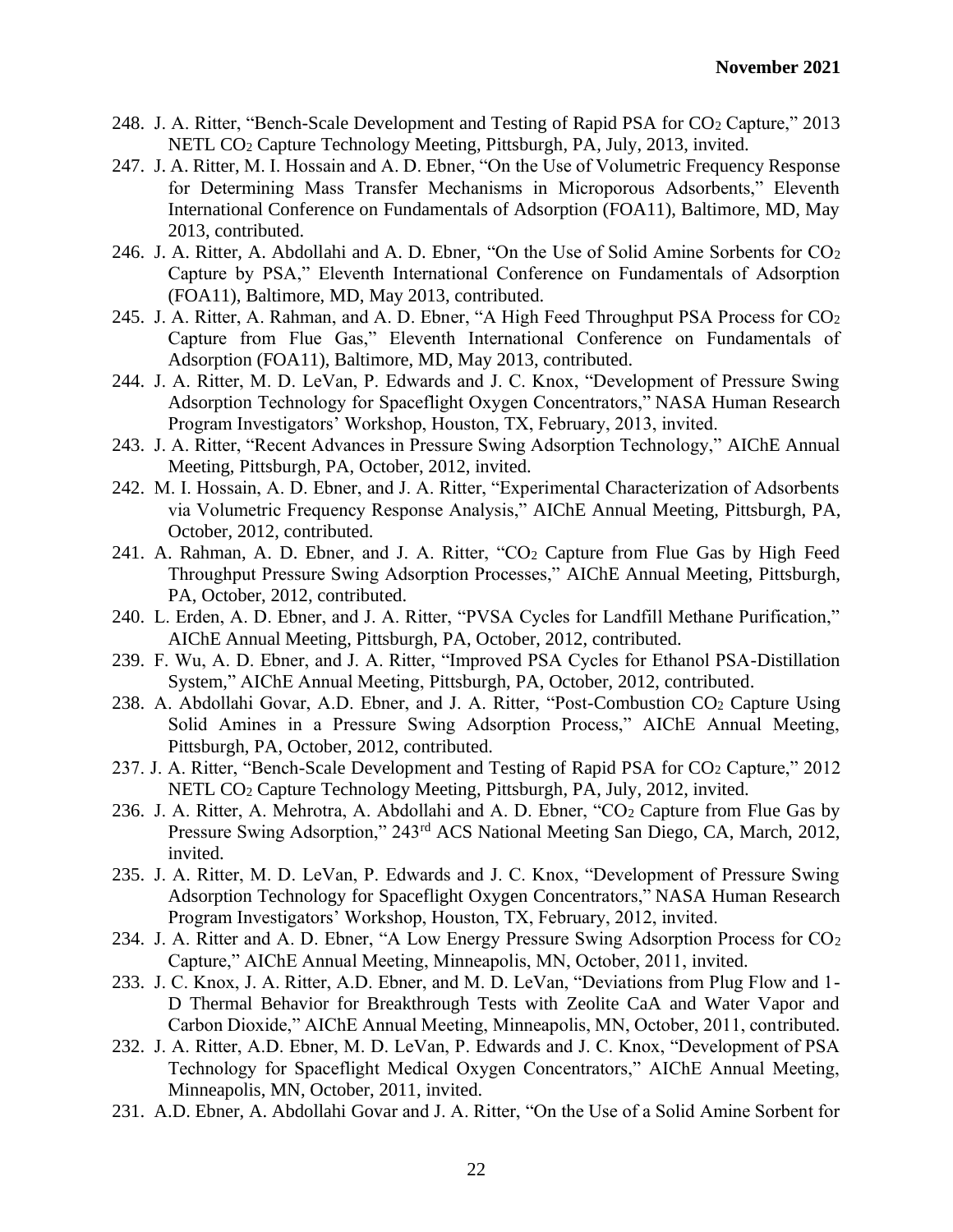CO<sup>2</sup> Capture by Pressure Swing Adsorption," AIChE Annual Meeting, Minneapolis, MN, October, 2011, contributed.

- 230. J. A. Ritter, "Pressure Swing Adsorption: Past, Present and Future, "International Activated Carbon Conference, Pittsburgh, PA, October, 2011, invited.
- 229. A.D. Ebner, M. I Hossain and J. A. Ritter, "Development of New Adsorption Cycles for Xenon Concentration from Air," AIChE Annual Meeting, Salt Lake City, UT, November, 2010, contributed.
- 228. A. Mehrotra, A.D. Ebner and J. A. Ritter, "Simplified Graphical Approach for Complex PSA Cycle Scheduling," AIChE Annual Meeting, Salt Lake City, UT, November, 2010, contributed.
- 227. A. Mehrotra, A.D. Ebner and J. A. Ritter, "Design of Pressure Swing Adsorption Cycles for Carbon Dioxide Capture from Flue Gas," AIChE Annual Meeting, Salt Lake City, UT, November, 2010, contributed.
- 226. J. A. Ritter, A. D. Ebner, S. Bhadra, M. A. Nicholson, and C. E., "Holland High Temperature Pressure Swing Adsorption Process for the Production of Ammonia," AIChE Annual Meeting, Salt Lake City, UT, November, 2010, contributed.
- 225. F. Wu, A. D. Ebner, and J. A. Ritter, "New Approach for Modeling Hybrid PSA-Distillation Processes," AIChE Annual Meeting, Salt Lake City, UT, November, 2010, contributed.
- 224. J. A. Ritter, "Development of Pressure Swing Adsorption Technology for Spaceflight Oxygen Concentrators," NASA Human Research Program Investigators' Workshop, Houston, TX, February, 2010, invited.
- 223. S. Bhadra, A. D. Ebner, C. E. Holland, and J. A. Ritter, "Carbon Monoxide Isotope Separation by Pressure Swing Adsorption," AIChE Annual Meeting, Nashville, TN, November, 2009, contributed.
- 222. A. Mehrotra, A. D. Ebner, C. E. Holland, and J. A. Ritter, "Influence of the PSA Cycle on CO<sup>2</sup> Capture from Flue Gas," AIChE Annual Meeting, Nashville, TN, November, 2009, contributed.
- 221. J. A. Ritter, F. Wu, and A. D. Ebner, "Overview of Hybrid PSA-Distillation Processes," AIChE Annual Meeting, Nashville, TN, November, 2009, invited.
- 220. J. O. Mangual, A. D. Ebner and J. A. Ritter, "Biodegradable Magnetite Stent for Implant-Assisted Magnetic Drug Targeting," AIChE Annual Meeting, Nashville, TN, November, 2009, contributed.
- 219. J. O. Mangual, A. D. Ebner and J. A. Ritter, "Biodegradable Magnetite Stent for Implant-Assisted Magnetic Drug Targeting," AIChE Annual Meeting, Nashville, TN, November, 2009, contributed.
- 218. H. Du, A. D. Ebner and J. A. Ritter, "High temperature  $CO<sub>2</sub>$  Capture by PSA using K-Promoted HTlc: Performance Differences due to Different CO<sub>2</sub> Uptake and Release Models in the Literature," AIChE Annual Meeting, Nashville, TN, November, 2009, contributed.
- 217. A. Mehrotra, A. D. Ebner and J. A. Ritter, "Pressure Swing Adsorption Technology for Post and Pre-Combustion Carbon Dioxide Capture," 26<sup>th</sup> Annual International Pittsburgh Coal Conference, Pittsburgh, PA, September, 2009, contributed.
- 216. A. D. Ebner, M. D. LeVan, J. C. Knox, and J. A. Ritter, "Unique regeneration Steps for the Sorbent-Based Atmosphere Revitalization System Designed for CO<sub>2</sub> and H<sub>2</sub>O Removal from Spacecraft Cabins," International Conference on Environmental Systems," Savannah, GA, July 2009, contributed.
- 215. J. A. Ritter, A. D. Ebner, S. Bhadra C. E. Holland and F. Jegede, "Application of Pressure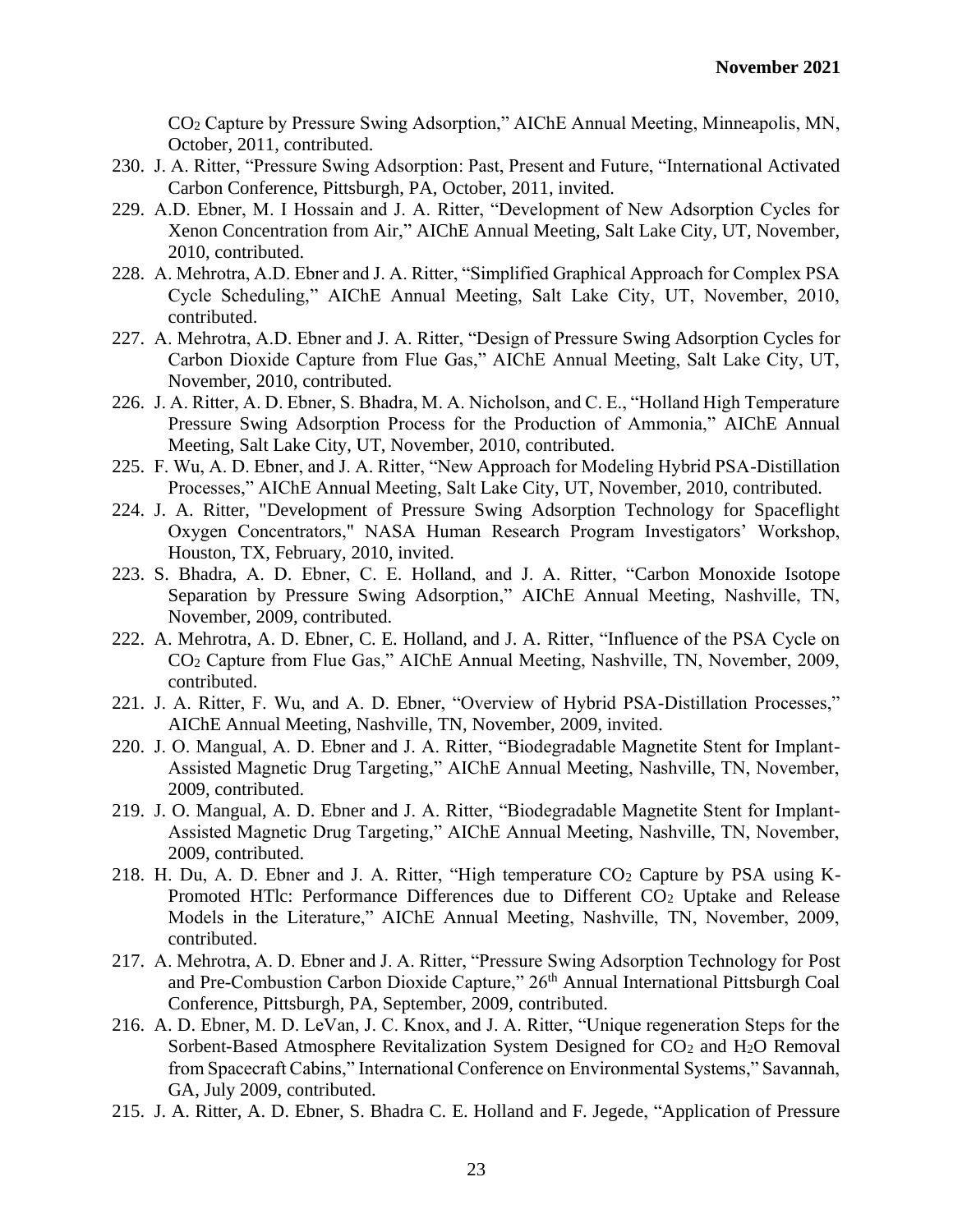Swing Adsorption in the Production of Ammonia," AIChE Spring National Meeting, Tampa, FL, April 2009, contributed.

- 214. A. Mehrotra, A. D. Ebner and J. A. Ritter, "Carbon Dioxide Capture by Pressure Swing Adsorption," AIChE Spring National Meeting, Tampa, FL, April, 2009, contributed.
- 213. A. Mehrotra, A. D. Ebner and J. A. Ritter, "Complexity of Cycle Scheduling in Pressure Swing Adsorption Processes," AIChE Annual Meeting, Philadelphia, PA, November, 2008, invited.
- 212. A. Mehrotra, A. D. Ebner and J. A. Ritter, "Pressure Swing Adsorption Cycles for Carbon Dioxide Capture," AIChE Annual Meeting, Philadelphia, PA, November, 2008, contributed.
- 211. S. Bhadra, C. H. Holland, M. A. Nicholson, A. D. Ebner, F. Jegede and J. A. Ritter, "Production of Ammonia with Pressure Swing Adsorption Utilized in Key Separations Steps," AIChE Annual Meeting, Philadelphia, PA, November, 2008, contributed.
- 220. J. O. Mangual, A. D. Ebner and J. A. Ritter, "Implant-Assisted Magnetic Drug Targeting: Design of Stent Implants," AIChE Annual Meeting, Philadelphia, PA, November, 2008, contributed.
- 219. H. Du, A. D. Ebner and J. A. Ritter, "Adsorption of CO<sub>2</sub> in K-Promoted HTlc: Temperature and Pressure Dependent Non-Equilibrium Kinetic Model," AIChE Annual Meeting, Philadelphia, PA, November, 2008, contributed.
- 218. A. D. Ebner, Y. Wang, J. A. Ritter, "On the Design of Hydrogen Storage Vessels Utilizing a Complex Hydride Storage Material," AIChE Annual Meeting, Philadelphia, PA, November, 2008, contributed.
- 217. J. A. Ritter, "Adsorption Processes: 100 Years of History," AIChE Annual Meeting, Philadelphia, PA, November, 2008, invited.
- 216. A. Mehrotra, A. D. Ebner and J. A. Ritter, "Pressure Swing Adsorption Technology for Carbon Dioxide Capture," 25<sup>th</sup> Annual International Pittsburgh Coal Conference, Pittsburgh, PA, October, 2008, contributed.
- 215. J. O. Mangual, M. O. Avilés, A. D. Ebner, and J. A. Ritter, "*In Vitro* Study of Magnetite Nanoparticles as the Implant for Implant-Assisted Magnetic Drug Targeting," 7<sup>th</sup> International Conference on the Scientific and Clinical Applications of Magnetic Carriers, Vancouver, Canada, May, 2008, contributed.
- 214. J. O. Mangual, M. O. Avilés, A. D. Ebner, and J. A. Ritter, "Isolated Swine Heart Ventricle Perfusion Model for Implant-Assisted Magnetic Drug Targeting," 7<sup>th</sup> International Conference on the Scientific and Clinical Applications of Magnetic Carriers, Vancouver, Canada, May, 2008, contributed.
- 213. F. Jegede, J. A. Ritter and A. D. Ebner, "Ammonia by Pressure Swing Adsorption," AIChE Spring National Meeting, New Orleans, LA, April 2008, contributed.
- 212. A. Mehrotra, A. D. Ebner and J. A. Ritter, "Vacuum Swing Adsorption Cyucles for Carbon Dioxide Capture from Flue and Stack Gases," AIChE Spring National Meeting, New Orleans, LA, April 2008, contributed.
- 211. A. D. Ebner, A. Mehrotra, J. C. Knox, M. D. LeVan and J. A. Ritter, "Simulation of Unique Pressure Changing Steps and Situations in PSA Processes," AIChE 2007 Annual Meeting, Salt Lake City, UT, November 2007, contributed.
- 210. A. D. Ebner, H. Du and J. A. Ritter, "Temperature Dependent Non-Equilibrium Kinetic Model that Describes the Reversible Adsorption and Desorption Behavior of  $CO<sub>2</sub>$  in a K-Promoted HTlc," AIChE 2007 Annual Meeting, Salt Lake City, UT, November 2007, contributed.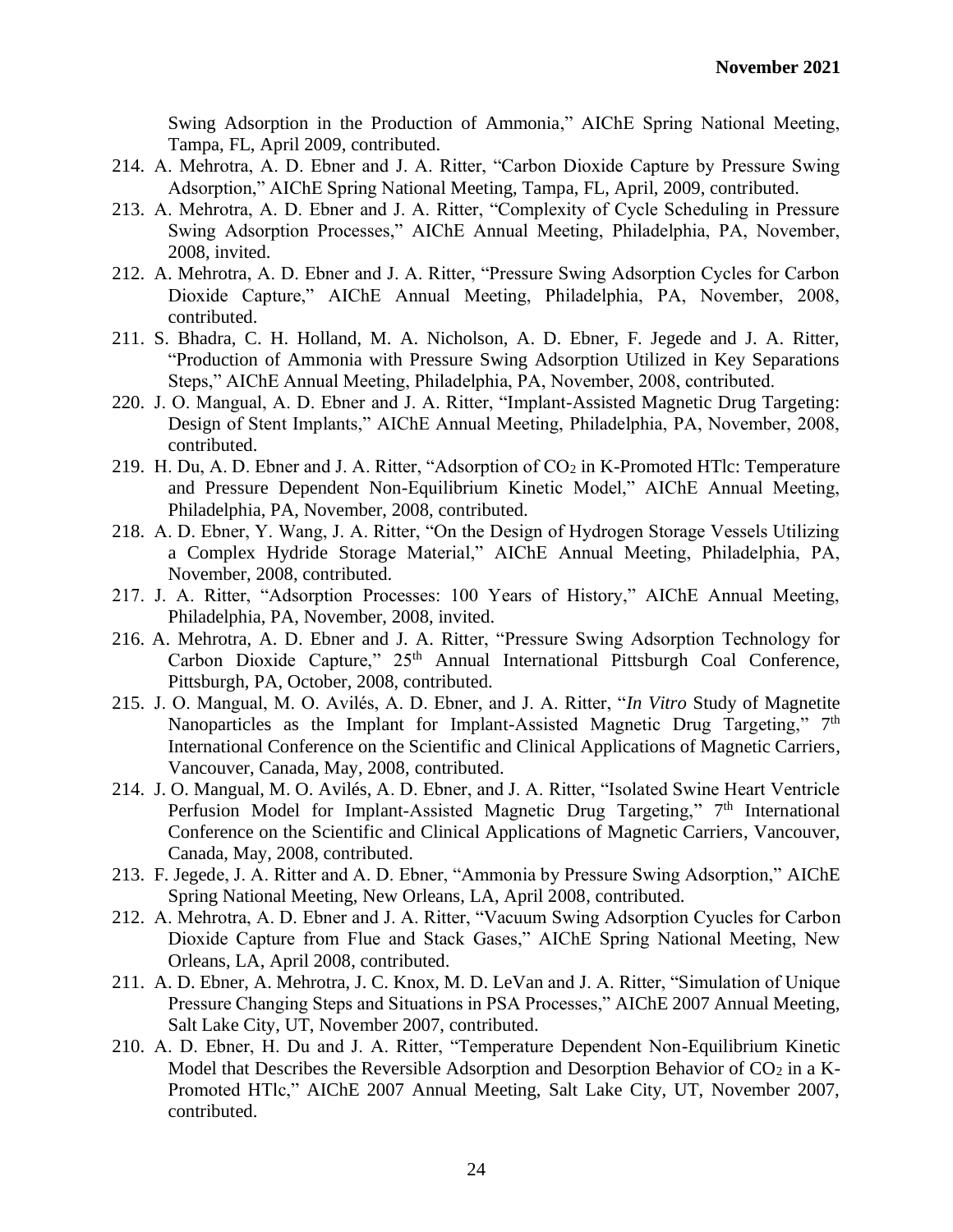- 209. A. D. Ebner, Y. Wang and J. A. Ritter, "Complex Hydride Hydrogen Storage Vessel Design," AIChE 2007 Annual Meeting, Salt Lake City, UT, November 2007, contributed.
- 208. M. O. Avilés, J. O. Mangual, A. D. Ebner, and J. A. Ritter, "Implant Assisted Magnetic Drug Targeting: Ferromagnetic Nanoparticles for Enhancing the Retention of Magnetic Drug Carrier Particles," AIChE 2007 Annual Meeting, Salt Lake City, UT, November 2007, contributed.
- 207. M. O. Avilés, J. O. Mangual, A. D. Ebner, and J. A. Ritter, "Magnetic Nanoparticles for Magnetic Drug Targeting," AIChE 2007 Annual Meeting, Salt Lake City, UT, November 2007, invited.
- 206. A. Mehrotra, A. D. Ebner and J. A. Ritter, "Extreme Configurations in Heavy Reflux PSA Cycles," AIChE 2007 Annual Meeting, Salt Lake City, UT, November 2007, contributed.
- 205. J. A. Ritter and C. E. Holland, "The Chemical Engineering Laboratory Experience at the University of South Carolina," AIChE 2007 Annual Meeting, Salt Lake City, UT, November 2007, invited.
- 204. J. O. Mangual, M. O. Avilés, A. D. Ebner, and J. A. Ritter, "Ferromagnetic Nanoparticle Scaffold for Studying Seeds as an Implant for Magnetic Drug Targeting," BMES 2007 Annual Meeting, Los Angeles, CA, September 2007, contributed.
- 203. M. O. Avilés, J. O. Mangual, A. D. Ebner, and J. A. Ritter, "*In Vitro* and Theoretical Advances in the Study of Implant Assisted Magnetic Drug Targeting," BMES 2007 Annual Meeting, Los Angeles, CA, September 2007, contributed.
- 202. J. A. Ritter, A. D. Ebner, S. P Reynolds, J. C. Knox and L. D. LeVan, "Design and Performance of the Sorbent-Based Atmosphere Revitalization System for the Orion," 37<sup>th</sup> International Conference on Environmental Systems," Chicago, IL, July 2007, contributed.
- 201. S. P. Reynolds, A. D. Ebner, J. C. Knox, M. D. LeVan and J. A. Ritter, "Simulation of Novel Pressure Changing Steps and Extreme Conditions in PSA Processes," Fundamentals of Adsorption FOA9, Giardini Naxos, Italy, May 2007, contributed.
- 200. Y. Wang, A. D. Ebner and J. A. Ritter, "Rapid Charging of a Metal Hydride Hydrogen Storage Bed: Two-Dimensional Model Validation and System Design," Fundamentals of Adsorption FOA9, Giardini Naxos, Italy, May 2007, contributed.
- 199. S. P. Reynolds, A. Mehrotra, A. D. Ebner and J. A. Ritter, "Novel Heavy Reflux Cycles in Pressure Swing Adsorption Processes," Fundamentals of Adsorption FOA9, Giardini Naxos, Italy, May 2007, contributed.
- 198. T. Wang, J. Wang, M. A. Nicholson, A. D. Ebner and J. A. Ritter, "Reversible Hydrogen Storage in High Temperature Complex Hydrides," Fundamentals of Adsorption FOA9, Giardini Naxos, Italy, May 2007, invited plenary.
- 197. A. D. Ebner, Y. Wang and J. A. Ritter, "Two-Dimensional Model for Rapid Charging of a Metal Hydride Hydrogen Storage Bed," 2<sup>nd</sup> Annual Korean-USA Joint Symposium on Hydrogen and Fuel Cell Technologies, Columbia, SC, May 2007, invited.
- 196. J. Wang, T. Wang, M. A. Nicholson, A. D. Ebner and J. A. Ritter, "High Capacity and High Temperature Complex Hydrides for Reversible Hydrogen Storage," 2<sup>nd</sup> Annual Korean-USA Joint Symposium on Hydrogen and Fuel Cell Technologies, Columbia, SC, May 2007, invited.
- 195. J. Wang, A. D. Ebner and J. A. Ritter, "New Synthesis Route for Complex Hydride Hydrogen Storage Materials," AIChE 2007 Spring National Meeting, Houston, TX, April 2007, contributed.
- 194. M. O. Aviles, A. D. Ebner and J. A. Ritter, "Studies of Implant Assisted Magnetic Drug Targeting, "AIChE 2006 Annual Meeting, San Francisco, CA, November 2006,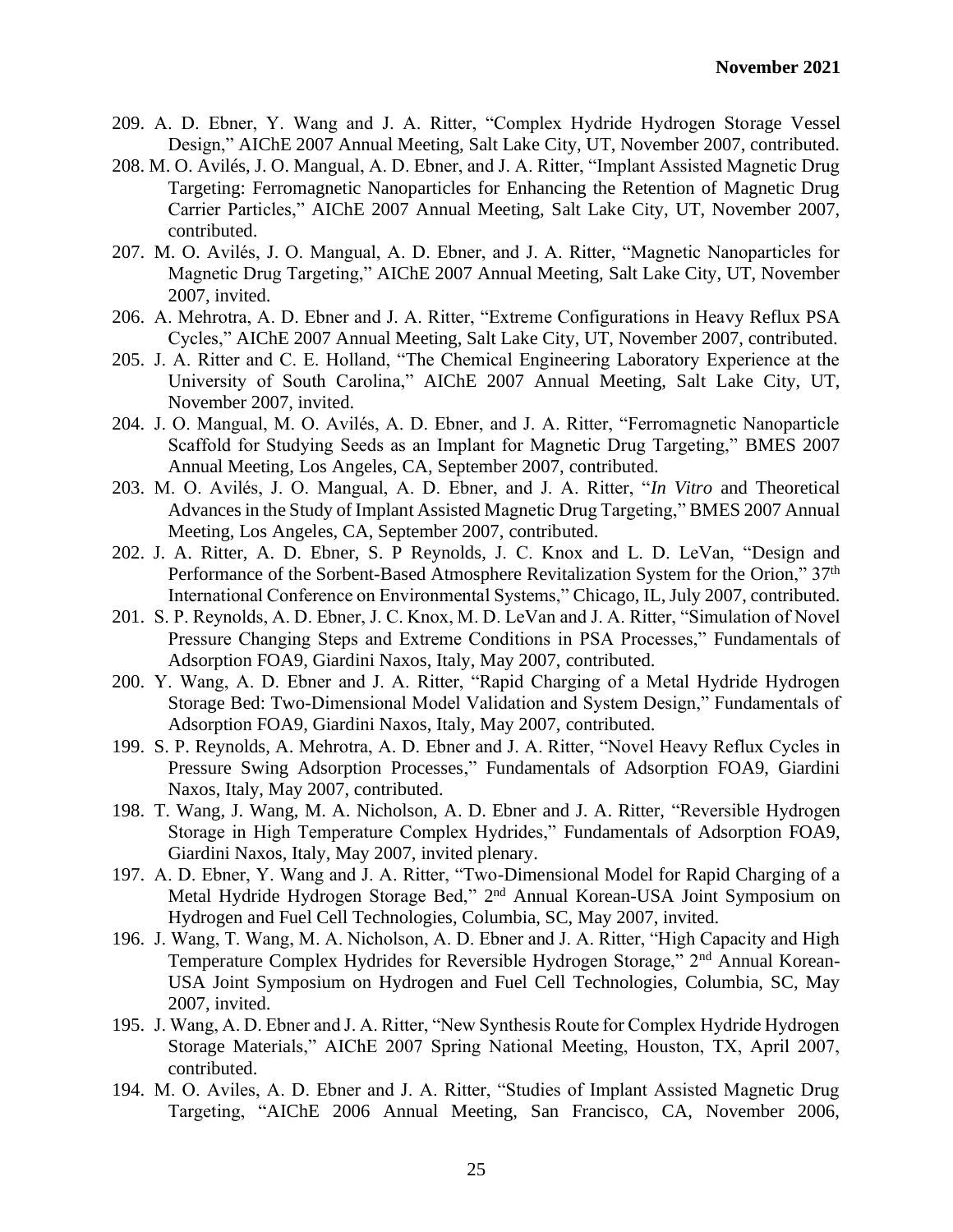contributed.

- 193. A. D. Ebner, S. P. Reynolds and J. A. Ritter, "Non-Equilibrium Kinetic Model for the Reversible Adsorption of CO<sub>2</sub> on a K-Promoted HTlc," AIChE 2006 Annual Meeting, San Francisco, CA, November 2006, contributed.
- 192. J. Wang, T. Wang, M. A. Nicholson, A. D. Ebner and J. A. Ritter, "High Capacity Reversible Hydrogen Storage Materials," AIChE 2006 Annual Meeting, San Francisco, CA, November 2006, contributed.
- 191. J. A. Ritter, S. P. Reynolds, A. D. Ebner, M. D. LeVan and J. C. Knox, "Layered Bed PSA Cycle for the Atmosphere Revitalization System of the NASA Crew Exploration Vehicle, Orion," AIChE 2006 Annual Meeting, San Francisco, CA, November 2006, contributed.
- 190. M. O. Aviles, A. D. Ebner and J. A. Ritter, "On the Use of a Ferromagnetic Stent for Implant Assisted Magnetic Drug Targeting, "AIChE 2006 Annual Meeting, San Francisco, CA, November 2006, contributed.
- 189. S. P. Reynolds, A. D. Ebner and J. A. Ritter, "Novel Heavy Reflux PSA Cycles for the Recovery of Carbon Dioxide at High Temperature with K-Promoted HTlc," AIChE 2006 Annual Meeting, San Francisco, CA, November 2006, contributed.
- 188. A. D. Ebner, Y. Yang and J. A. Ritter, "Simulation of the Rapid Charging of a Metal Hydride Hydrogen Storage System," AIChE 2006 Annual Meeting, San Francisco, CA, November 2006, contributed.
- 187. J. Wang, T. Wang, M. A. Nicholson, A. D. Ebner and J. A. Ritter, "Synthesis of Metal Complex Hydride Reversible Hydrogen Storage Materials," AIChE 2006 Annual Meeting, San Francisco, CA, November 2006, contributed.
- 186. M. O. Aviles, A. D. Ebner, and J. A. Ritter, "Ferromagnetic Stents for Implant Assisted Magnetic Drug Targeting," BMES 2006 Annual Meeting, Chicago, IL, October 2006 contributed.
- 185. S. P Reynolds, A. D. Ebner and J. A. Ritter, "Simulation of Real-Time Dynamic Cabin Conditions in the Crew Exploration Vehicle to Determine the Effects on the Sorbent-Based Atmosphere Revitalization System," Norfolk, VA, July 2006, contributed.
- 184. S. P Reynolds, A. D. Ebner, J. A. Ritter, J. C. Knox and L. D. LeVan, "Mathematical Simulation of the Sorbent-Based Atmosphere Revitalization System for the Crew Exploration Vehicle," 36<sup>th</sup> International Conference on Environmental Systems," Norfolk, VA, July 2006, contributed.
- 183. T. Wang, J., Wang, A. D. Ebner, and J. A. Ritter, "Adsorption and Desorption of Hydrogen in Sodium Aluminum Hydride Co-Doped with Zr and Ti," 4<sup>th</sup> Pacific Basin Conference on Adsorption Science and Technology, Tianjin, China, May 2006, contributed.
- 182. S. P. Reynolds, A. D. Ebner, and J. A. Ritter, "Non-Equilibrium Dynamic Adsorption and Desorption Isotherms of CO<sub>2</sub> on a K-Promoted HTlc," 4<sup>th</sup> Pacific Basin Conference on Adsorption Science and Technology, Tianjin, China, May 2006, contributed.
- 181. S. P. Reynolds, A. D. Ebner, and J. A. Ritter, "Capture of CO<sup>2</sup> from Flue gas by PSA using K-Promoted HTlc: Mass Transfer Effects," 4th Pacific Basin Conference on Adsorption Science and Technology, Tianjin, China, May 2006, contributed.
- 180. M. O. Aviles, A. D. Ebner, and J. A. Ritter, "*In Vitro* and Theoretical Advances in the Study of Stents for Implant-Assisted Magnetic Drug Targeting," 6th International Conference of the Scientific Applications of Magnetic Carriers, Krems, Austria, May 2006, contributed.
- 179. M. O. Aviles, A. D. Ebner, F. Rainsford and J. A. Ritter, "*In Vitro* Studies of Implant-Assisted Magnetic Drug Targeting with a Single Ferromagnetic Wire as a First Step Toward *In Vivo* Studies with Animal Models," 6<sup>th</sup> International Conference of the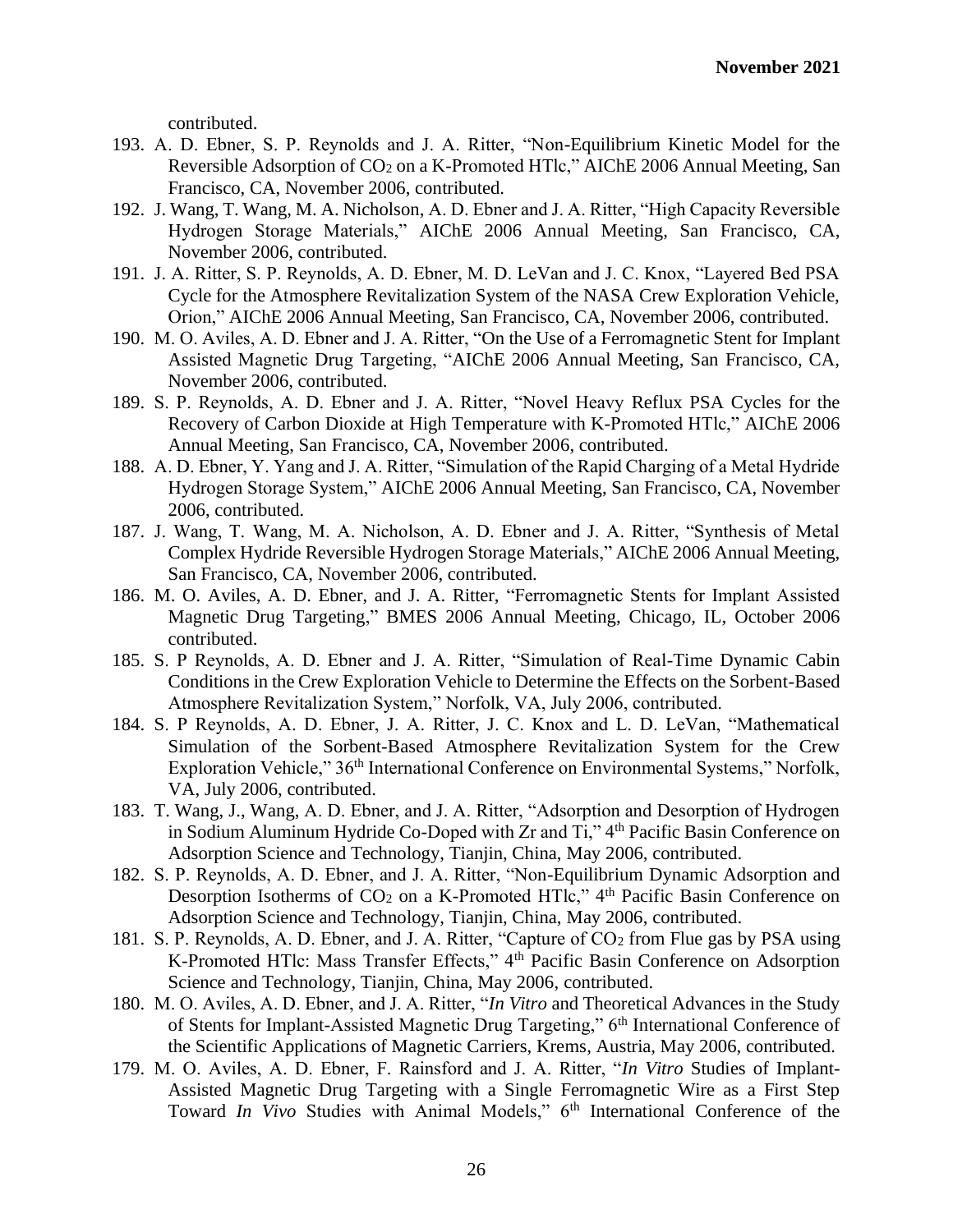Scientific Applications of Magnetic Carriers, Krems, Austria, May 2006, contributed.

- 178. A. D. Ebner and J. A. Ritter, "Adsorption and Membrane Processes in Hydrogen Production," 2006 AIChE Spring National Meeting, Orlando, FL, April 2006, contributed.
- 177. J. A. Ritter and A. D. Ebner, "State-of-the-Art Adsorption and Membrane Separation Processes for H<sup>2</sup> Production in the Chemical and Petrochemical Industries," 2006 AIChE Spring National Meeting, Orlando, FL, April 2006, invited.
- 176. J. Wang, T. Wang, A. D. Ebner and J. A. Ritter, "Physiochemical Pathway to reversible Hydrogen in Complex Hydrides," TMS 2006: 125<sup>th</sup> Annual Meeting and Exhibition, San Antonio, TX, March, 2006, invited.
- 175. J. A. Ritter, M. O. Aviles and A. D. Ebner, "Implant-Assisted Magnetic Drug Targeting," International E-Symposium on Pharmaceutical Engineering, Video Conference, Broadcast Live from USC to Bharathidasan University, India, March 2006, invited.
- 174. A. D. Ebner, M. O. Aviles, and J. A. Ritter, "Magnetic Implants for Magnetic Drug Targeting," Pacific Polymer Federation IX Conference, Maui, Hawaii, December 2005, invited.
- 173. M. O. Aviles, A. D. Ebner and J. A. Ritter, "In Vitro Studies of Implant Assisted Magnetic Drug Targeting," Pacific Polymer Federation IX Conference, Maui, Hawaii, December 2005, invited.
- 172. H. Chen, A. D. Ebner, J. A. Ritter, S. Guy, A. J. Rosengart and M. D. Kaminski, "Development of a Magnetic Separator for Sequestration of Magnetic Microspheres Designed for Ex-Vivo Blood Detoxification," AIChE 2005 Annual Meeting, Cincinnati, OH, November 2005, contributed.
- 171. M. O. Aviles, A. D. Ebner and J. A. Ritter, "In Vitro Studies of Ferromagnetic Coils for Implant Assisted Magnetic Drug Targeting," AIChE 2005 Annual Meeting, Cincinnati, OH, November 2005, contributed.
- 170. M. O. Aviles, A. D. Ebner and J. A. Ritter, "High Gradient Magnetic Implants: A More Effective Approach to Magnetic Drug Targeting," AIChE 2005 Annual Meeting, Cincinnati, OH, November 2005, contributed.
- 169. J. Wang, T. Prozorov. T. Wang, A. D. Ebner and J. A. Ritter, "Hydrogen Storage in Complex Hydrides: Reversible Reaction that Mimics Adsorption Behavior," AIChE 2005 Annual Meeting, Cincinnati, OH, November 2005, contributed.
- 168. S. P. Reynolds, A. D. Ebner, and J. A. Ritter, "Concentration and Recovery of Carbon Dioxide at High Temperature with Heavy Reflux PSA Cycles," AIChE 2005 Annual Meeting, Cincinnati, OH, November 2005, contributed.
- 167. S. P. Reynolds, A. D. Ebner, and J. A. Ritter, "Dynamic Adsorption and Desorption of CO<sup>2</sup> in K-Promoted Hydrotalcite," AIChE 2005 Annual Meeting, Cincinnati, OH, November 2005, contributed.
- 166. H. Chen, P. Caviness, M. D. Kaminski, A. D. Ebner, J. A. Ritter, V. Balasubramanian, S. Guy, and A. J. Rosengart, "Prototype Designs of Portable Magnetic Separators for Extracorporeal Detoxification," Biomedical Engineering Society 2005 Annual Fall Meeting, Baltimore, MD, September 2005, contributed.
- 165. H. Chen, M. D. Kaminski A. D. Ebner, J. A. Ritter and A. J. Rosengart and, "Magnetizable Intravascular Stents for Sequestration of Systematically Circulating Magnetic Drug Carriers," 3rd International IEEE-EMBS Special Topic Conference of Microtechnologies in Medicine and Biology, Oahu, Hawaii, May 2005, contributed.
- 164. J. A. Ritter, "Is Hydrogen Storage Truly a Roadblock to the Hydrogen Economy?" FuelCellSouth, Columbia, SC May 2005, invited.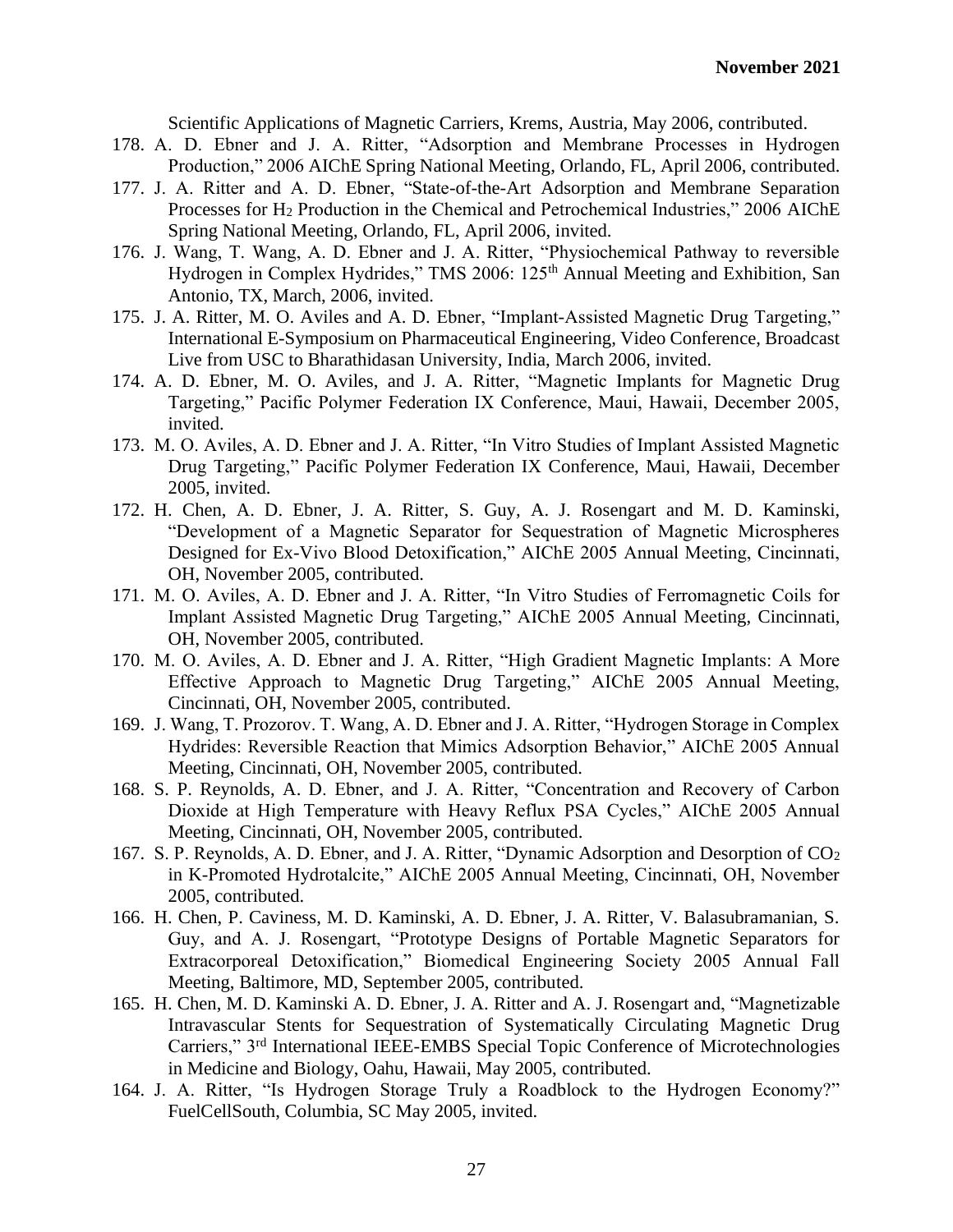- 163. J. A. Ritter, "Adsorption Tutorial," AIChE 2005 Spring National Meeting, Atlanta, GA, April 2005, invited.
- 162. S. P. Reynolds, J. A. McIntyre, A. D. Ebner, and J. A. Ritter, "Emerging Applications for PSA Cycles Based on the Heavy Reflux Concept," AIChE 2004 Annual Meeting, Austin, TX, November 2004, contributed.
- 161. S. Gadre, C. Orvedal, A. D. Ebner and J. A. Ritter, "Understanding the Charge Behavior of Metal Hydride Hydrogen Storage Systems, AIChE 2004 Annual Meeting, Austin, TX, November 2004, contributed.
- 160. J. Wang, T. Prozorov, A. D. Ebner and J. A. Ritter, "Novel Complex Hydrides for Reversible Hydrogen Storage," AIChE 2004 Annual Meeting, Austin, TX, November 2004, contributed.
- 159. J. A. Ritter, S. P. Reynolds, S. A. Gadre, and A. D. Ebner, "High Temperature Heavy Reflux PSA Cycles for Carbon Dioxide Concentration and Recovery from Stack Gases," AIChE 2004 Annual Meeting, Austin, TX, November 2004, contributed.
- 158. M. O. Aviles, A. D. Ebner, H. Chen, A. J. Rosengart, M. D. Kaminski, and J. A. Ritter, "Transdermal Ferromagnetic Implants for Retention, Retrieval and Guidance of Magnetic Drug Carrier Particles," AIChE 2004 Annual Meeting, Austin, TX, November 2004, contributed.
- 157. M. O. Aviles, A. D. Ebner, A. J. Rosengart, M. D. Kaminski, and J. A. Ritter, "Applicability of High Gradient Magnetic Separation Principles to Magnetic Drug Targeting," AIChE 2004 Annual Meeting, Austin, TX, November 2004, contributed.
- 156. A. D. Ebner, M. O. Aviles, A. J. Rosengart, M. D. Kaminski, and J. A. Ritter, "Non-Invasive Magnetic Drug Targeting Based on Ferromagnetic Seeding," AIChE 2004 Annual Meeting, Austin, TX, November 2004, contributed.
- 155. H. Chen, A. D. Ebner, A. J. Rosengart, M. D. Kaminski, and J. A. Ritter, "Magnetizable Intravascular Stents for Retention of Blood Borne Magnetic Drug Carrier Particles," AIChE 2004 Annual Meeting, Austin, TX, November 2004, contributed.
- 154. H. Chen, P. L. Caviness, A. J. Rosengart, M. D. Kaminski, V. Balasubramanian A. D. Ebner, S. G. Guy, and J. A. Ritter, "Sequestration of Blood Borne Magnetic Drug Carrier Particles with Magnetizable Intravascular Stents," BMES 2004 Annual Fall Meeting, Philadelphia, PA, October 2004, contributed.
- 153. S. A. Gadre, A. D. Ebner and J. A. Ritter, "Two and Three Dimensional Models for the Design of Metal Hydride Hydrogen Storage Systems," 8<sup>th</sup> International Conference on Fundamentals of Adsorption FOA8, Sedona, AZ, May 2004, contributed.
- 152. S. P Reynolds, A. D. Ebner and J. A. Ritter, "New Pressure Swing Adsorption Cycles for Carbon Dioxide Sequestration," 8th International Conference on Fundamentals of Adsorption FOA8, Sedona, AZ, May 2004, contributed.
- 151. J. Wang, A. D. Ebner and J. A. Ritter, "On the Reversibility of Hydrogen in Novel Complex Hydrides," 8th International Conference on Fundamentals of Adsorption FOA8, Sedona, AZ, May 2004, contributed.
- 150. N. D. Hutson, S. A. Gadre, A. D. Ebner and J. A. Ritter, "Separation and Capture of CO<sup>2</sup> using a High Temperature Pressure Swing Adsorption System," Third Annual Conference of Carbon Capture & Sequestration, Alexandria, VA, May 2004, invited.
- 149. A. J. Rosengart, M. D. Kaminski, P. L. Caviness, C. J. Mertz, H. Chen, V. Balasubramanian, A. D. Ebner, and J. A. Ritter, "How to Achieve and Optimize Separation of Magnetic Carriers from Pulsatile Blood," 5<sup>th</sup> International Conference on the Scientific and Clinical Applications of Magnetic Carriers, Lyon, France, May 2004, contributed.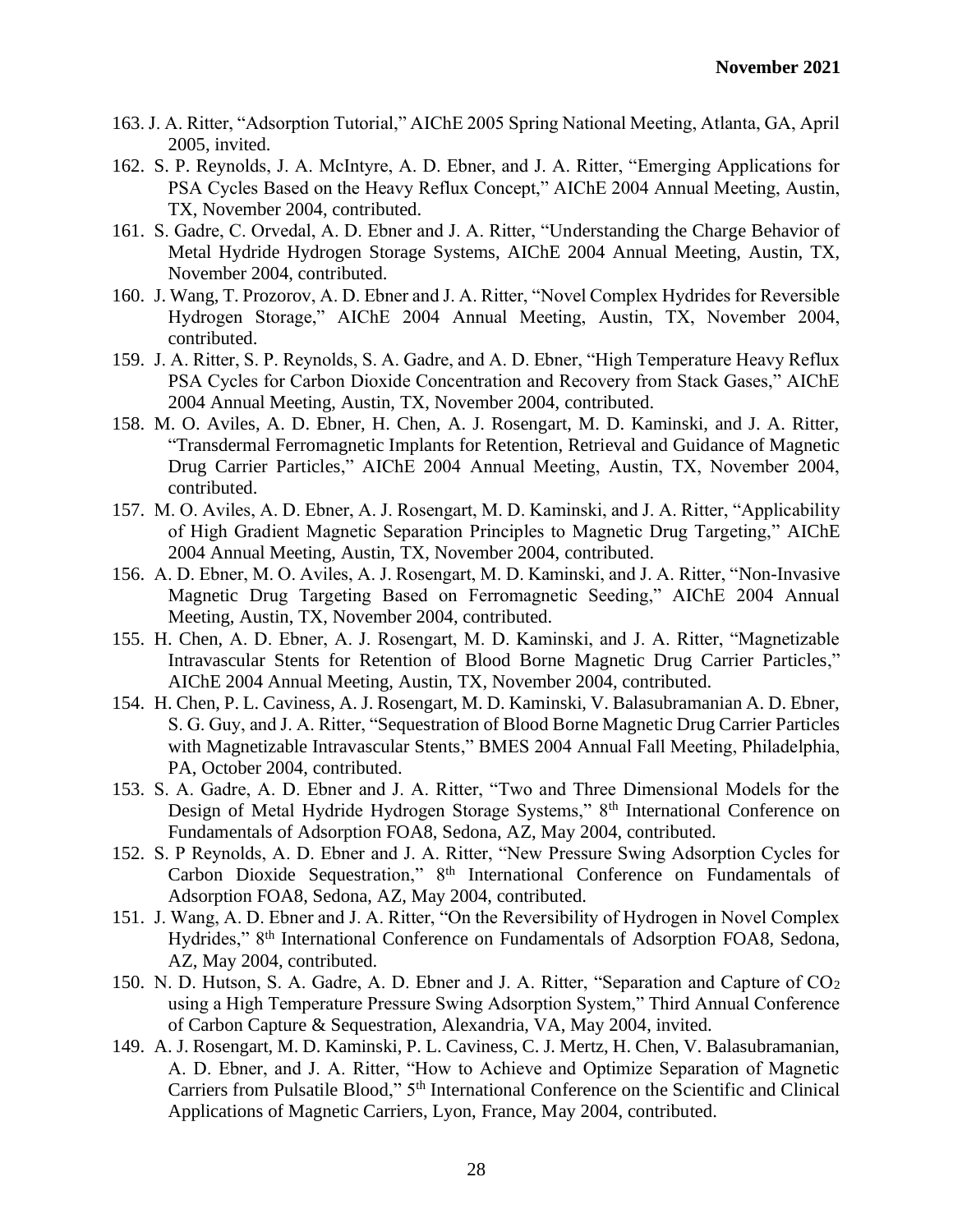- 148. A. L. Stanley, A. D. Ebner, M. D. Kaminski, A. J. Rosengart, and J. A. Ritter, "Feasibility of High gradient Magnetic Implants for Magnetic Drug Targeting," 5<sup>th</sup> International Conference on the Scientific and Clinical Applications of Magnetic Carriers, Lyon, France, May 2004, contributed.
- 147. M. D. Kaminski, A. J. Rosengart, A. D. Ebner, H. Chen, S. G. Guy, C. J. Mertz, P. L. Caviness and J. A. Ritter, "Magnetizable Intraluminal Stent and Functionalized Magnetic Carriers: A Novel Approach for Noninvasive yet Targeted Drug Delivery," 5<sup>th</sup> International Conference on the Scientific and Clinical Applications of Magnetic Carriers, Lyon, France, May 2004, contributed.
- 146. M. O. Aviles, A. D. Ebner, H. Chen, M. D. Kaminski, A. J. Rosengart and J. A. Ritter, "Theoretical Analysis of Transdermal Ferromagnetic Implants for Retention, Retrieval and Guidance or Magnetic Drug Carrier Particles," 5<sup>th</sup> International Conference on the Scientific and Clinical Applications of Magnetic Carriers, Lyon, France, May 2004, contributed.
- 145. A. D. Ebner, A. L. Stanley, M. D. Kaminski, A. J. Rosengart and J. A. Ritter, "Analysis of High gradient Ferromagnetic Seeding for Targeted Drug Delivery," 5<sup>th</sup> International Conference on the Scientific and Clinical Applications of Magnetic Carriers, Lyon, France, May 2004, contributed.
- 144. H. Chen, A. D. Ebner, J. A. Ritter, M. D. Kaminski, and A. J. Rosengart, "Feasibility of Magnetizable Stents for Sequestering Blood Borne Magnetic Drug Carrier Particles," 5<sup>th</sup> International Conference on the Scientific and Clinical Applications of Magnetic Carriers, Lyon, France, May 2004, contributed.
- 143. A. D. Ebner, A. L. Stanley, M. D. Kaminski, A. J. Rosengart and J. A. Ritter, "Theoretical Analysis of Ferromagnetic Seeding for Magnetic Drug Targeting," 5th International Conference on the Scientific and Clinical Applications of Magnetic Carriers, Lyon, France, May 2004, contributed.
- 142. A. J. Rosengart, M. D. Kaminski, A. D. Ebner, U. Hafeli and J. A. Ritter, "Magnetically Guided and Targeted Drug Delivery Utilizing a Novel Magnetizable Vascular Stent and Magnetic Nanospheres," European Stroke Conference, Mannhein-Heidelberg, Germany, May 2004, contributed.
- 141. H. Chen, M. Dd Kaminski, A. D. Ebner, V. Balasubramanian, Y. Xie, S. G. Guy, J. A. Ritter, V. T. Turitto, U. Häfeli and A. J. Rosengart. "Feasibility of using a magnetizable vascular stent to sequester systemically circulating medicated magnetic particles," Joint Annual Meeting of the AANS/CNS Cerebrovascular Section and the American Society of Interventional & Therapeutic Neuroradiology, San Diego, CA, February 2004, contributed.
- 140. M. D. Kaminski, A. J. Rosengart, V. Turitto, J. A. Ritter and A. Ebner, "The Design and Development of a Novel Platform Technology for Rapid, Efficient, and Portable Detoxification of Blood-Borne Toxins," GRC on Chemical and Biological Terrorism Defense, Santa Barbara, CA, January 2004, contributed.
- 139. J. A. Mc Intyre, N. D. Hutson, A. D. Ebner and J. A. Ritter, "New Adsorption Technology for Carbon Dioxide Sequestration," AIChE 2003 Annual Meeting, San Francisco, CA, November 2003, invited.
- 138. S. A. Gadre, A. D. Ebner and J. A. Ritter, "Two-Dimensional Models for the Design of Metal Hydride Hydrogen Storage Systems," AIChE 2003 Annual Meeting, San Francisco, CA, November 2003, contributed.
- 137. A. D. Ebner and J. A. Ritter, "On the Use of Magnetic Implants for Targeted Drug Delivery," AIChE 2003 Annual Meeting, San Francisco, CA, November 2003, contributed.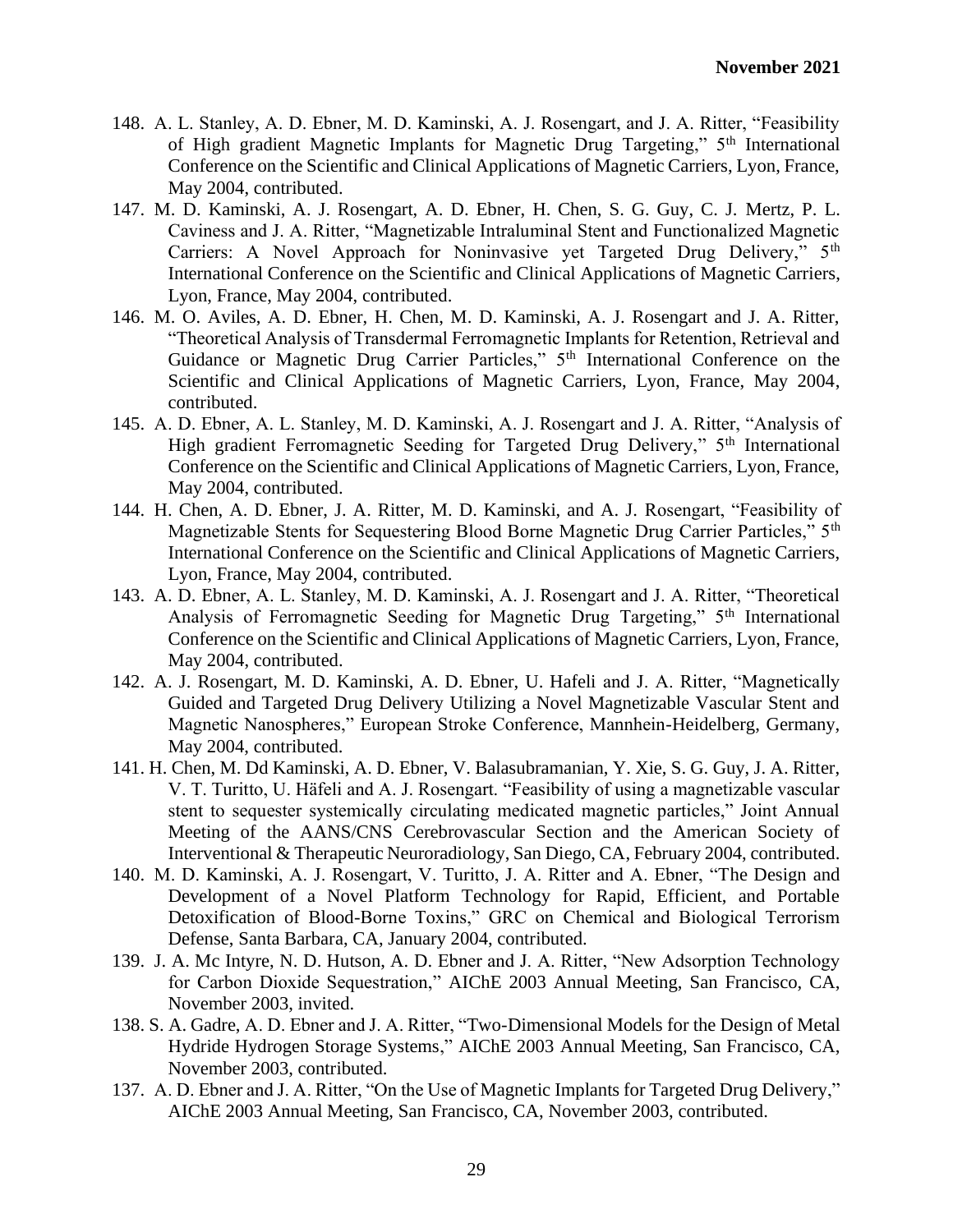- 136. A. D. Ebner and J. A. Ritter, "Buoyancy Correction Methodology to Account for Temperature Imbalances In High Pressure Gravimetric Microbalances," AIChE 2003 Annual Meeting, San Francisco, CA, November 2003, contributed.
- 135. S. P. Reynolds, A. D. Ebner and J. A. Ritter, "Empirical Correlation for the Design of Dual Reflux Pressure Swing Adsorption Columns," AIChE 2003 Annual Meeting, San Francisco, CA, November 2003, contributed.
- 134. J. A. McIntyre, S. P. Reynolds, A. D. Ebner, and J. A. Ritter, "Multicomponent Fractionation by CasCade Dual Reflux Pressure Swing Adsorption," AIChE 2003 Annual Meeting, San Francisco, CA, November 2003, contributed.
- 133. J. Wang, A. D. Ebner, J. A. Ritter, and R. Zidan, "Reversibility of Na, Li and Mg Complex Hydrides for Hydrogen Storage," AIChE 2003 Annual Meeting, San Francisco, CA, November 2003, invited.
- 132. J. Wang, A. D. Ebner, K. Edison, C. T. Williams, J. A. Ritter, and R. Zidan , "Reversible Chemical Hydrides for Solid Hydrogen Storage," AIChE 2003 Annual Meeting, San Francisco, CA, November 2003, contributed.
- 131. J. A. Mc Intyre, A. D. Ebner and J. A. Ritter, "Hydrogen Purification by Dual Reflux Pressure Swing Adsorption," 13<sup>th</sup> Symposium on Separation Science and Technology for Energy Applications, Gatlinburg, Tennessee, October 2003, contributed.
- 130. J. A. Mc Intyre, N. D. Hutson, A. D. Ebner and J. A. Ritter, "New Adsorption Technology for Carbon Dioxide Sequestration," 13<sup>th</sup> Symposium on Separation Science and Technology for Energy Applications, Gatlinburg, Tennessee, October 2003, contributed.
- 129. J. Wang, A. D. Ebner, K. R. Edison, J. A. Ritter and R. Zidan, "Metal Doped Sodium Aluminum Hydride as a Reversible Hydrogen Storage Material," 3rd Pacific Basin Conference on Adsorption Science and Technology, Kyongju, Korea, May 2003, contributed.
- 128. A. D. Ebner and J. A. Ritter, "Dual Reflux Pressure Swing Adsorption Cycle for Gas Separation and Purification," 3<sup>rd</sup> Pacific Basin Conference on Adsorption Science and Technology, Kyongju, Korea, May 2003, contributed.
- 127. S. A. Gadre, A. D. Ebner, S. A. Al-Muhtaseb and J. A. Ritter, "Modeling the Discharge Behavior of Metal Hydride Hydrogen Storage Systems," 3<sup>rd</sup> Pacific Basin Conference on Adsorption Science and Technology, Kyongju, Korea, May 2003, contributed.
- 126. S. A. Gadre, A. D. Ebner, and J. A. Ritter, "Performance of a Metal Hydride Hydrogen Storage System," 225<sup>th</sup> ACS National Meeting, New Orleans, LA, March 2003, contributed.
- 125. J. Wang, A. D. Ebner, K. R. Edison, J. A. Ritter and R. Zidan, "Performance of Metal Doped Sodium Aluminum Hydride for Reversible Hydrogen Storage," 225<sup>th</sup> ACS National Meeting, New Orleans, LA, March 2003, contributed.
- 124. A. D. Ebner, K. D. Daniel and J. A. Ritter, "Novel Permanent Magnet Configurations for Small-Scale HGMS," 225<sup>th</sup> ACS National Meeting, New Orleans, LA, March 2003, contributed.
- 123. A. D. Ebner, K. D. Daniel and J. A. Ritter, "High Gradient Magnetic Implants for Targeted Drug Delivery," 225<sup>th</sup> ACS National Meeting, New Orleans, LA, March 2003, contributed.
- 122. A. D. Ebner and J. A. Ritter, "New Pressure Swing Adsorption Cycles for Gas Separation and Purification," 225<sup>th</sup> ACS National Meeting, New Orleans, LA, March 2003, invited.
- 121. S. A. Gadre, A. D. Ebner, and J. A. Ritter, "Metal Hydride Hydrogen Storage System Modeling," National Hydrogen Association's 14<sup>th</sup> Annual US Hydrogen Conference,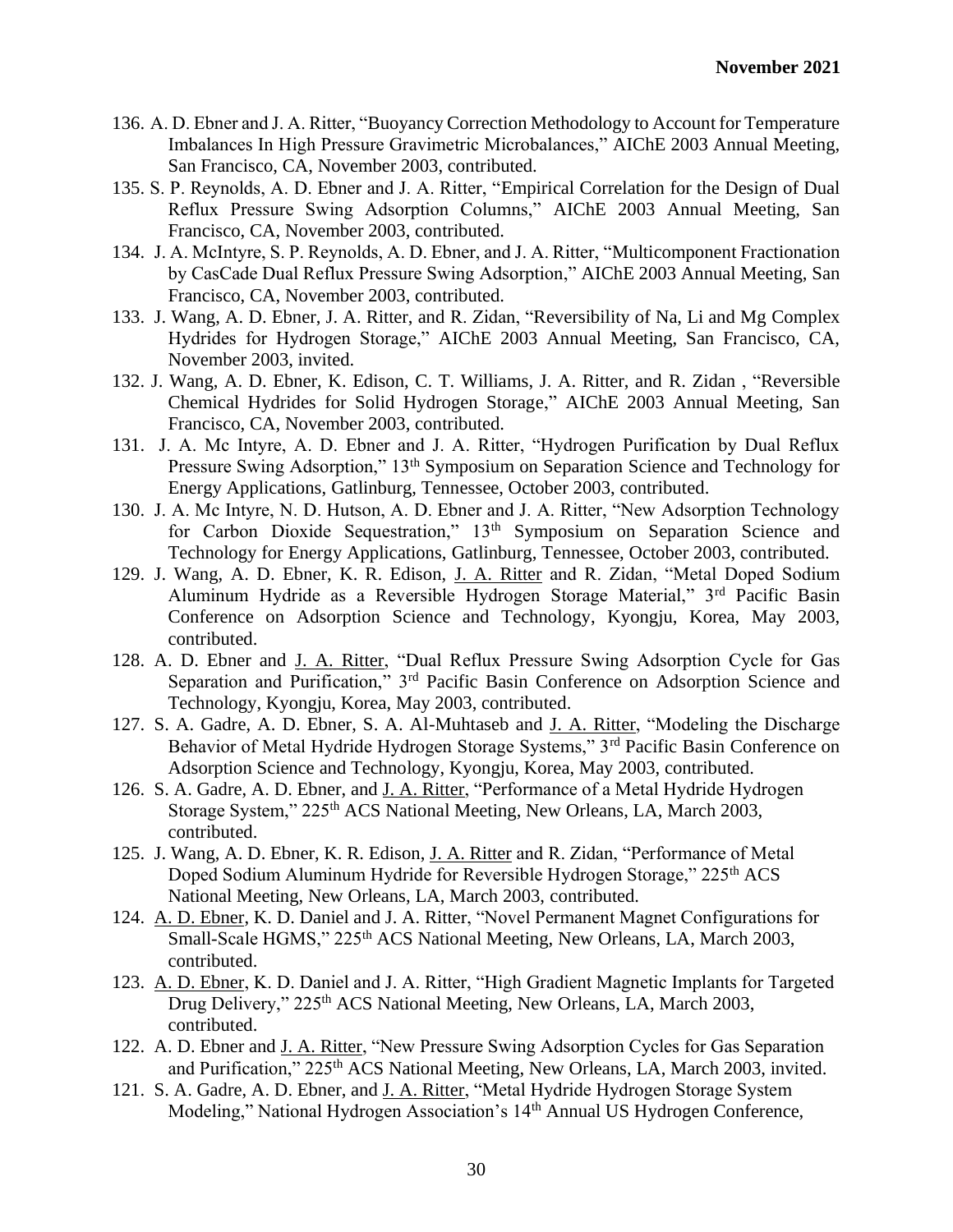Washington, DC, March 2003, contributed.

- 120. J. Wang, A. D. Ebner, J. A. Ritter and R. Zidan, "Metal Doped Sodium Aluminum Hydride as a Reversible Hydrogen Storage Material," National Hydrogen Association's 14<sup>th</sup> Annual US Hydrogen Conference, Washington, DC, March 2003, contributed.
- 119. Separation, Purification and Storage by Adsorption: Thoughts for the Next Decade, AIChE Annual Meeting, Indianapolis, IN, November 2002, invited.
- 118. Zeolite Parallel Passage Contactor, AIChE Annual Meeting, Indianapolis, IN, November 2002, contributed.
- 117. Pore Structures of Resorcinol-Formaldehyde Carbon Aerogels and Xerogels, AIChE Annual Meeting, Indianapolis, IN, November 2002, contributed.
- 116. Quest for Tailoring the Pore Size Distribution of Resorcinol-Formaldehyde Carbon Aerogels and Xerogels by Experimental Design, AIChE Annual Meeting, Indianapolis, IN, November 2002, contributed.
- 115. Equilibrium Theory Analysis and Feasibility of New Rectifying PSA Cycles for Producing Pure Heavy Component, AIChE Annual Meeting, Indianapolis, IN, November 2002, contributed.
- 114. Equilibrium Theory Analysis of the Effect of Langmuir-Type Isotherms on Rectifying PSA, AIChE Annual Meeting, Indianapolis, IN, November 2002, contributed.
- 113. What Can Possibly be New and Exciting about Pressure Swing Adsorption? AIChE Annual Meeting, Indianapolis, IN, November 2002, invited.
- 112. Dual Reflux Pressure Swing Adsorption Process for Concentrating Dilute Feeds at High Recovery, AIChE Annual Meeting, Indianapolis, IN, November 2002, contributed.
- 111. Adsorption of H<sup>2</sup> on Pd and Ti Doped Multiwalled Carbon Nanotubes, AIChE Annual Meeting, Indianapolis, IN, November 2002, contributed.
- 110. Is the Magneto-Manipulation of Single Walled Nanotubes Feasible? AIChE Annual Meeting, Indianapolis, IN, November 2002, contributed.
- 109. On the Synergistic Effects in the Retention of Paramagnetic Particles by Cluster of Equally Spaced Magnetite Particles, AIChE Annual Meeting, Indianapolis, IN, November 2002, contributed.
- 108. Practical Modeling of Metal Hydride Hydrogen Storage Systems, AIChE Annual Meeting, Indianapolis, IN, November 2002, contributed.
- 107. Study and Validation of a Virtual Single Wire HGMS Testing Unit, AIChE Annual Meeting, Indianapolis, IN, November 2002, contributed.
- 106. Performance of Doped Chemical Hydrides for Reversible Hydrogen Storage, AIChE Annual Meeting, Indianapolis, IN, November 2002, contributed.
- 105. Modeling the Discharge Behavior of a Metal Hydride Hydrogen Storage System,  $224<sup>th</sup>$ National Meeting of the American Chemical Society, Boston, MA, August 2002, contributed.
- 104. Development of a Reversible Hydrogen Storage Material from Metal Doped Sodium Aluminum Hydride, 224<sup>th</sup> National Meeting of the American Chemical Society, Boston, MA, August 2002, contributed.
- 103. Concentrating Dilute Hydrogen Streams with a Metal Hydride Based Pressure Swing Adsorption Process, 224th National Meeting of the American Chemical Society, Boston, MA, August 2002, contributed.
- 102. What Can Possibly Be New and Exciting about Pressure Swing Adsorption? 4<sup>th</sup> Brazilian Meeting on Adsorption, Rio de Janeiro, Brazil, May 2002, invited.
- 101. Nonisothermal Adsorption Dynamics and its Role in the Modeling of PSA-Solvent Vapor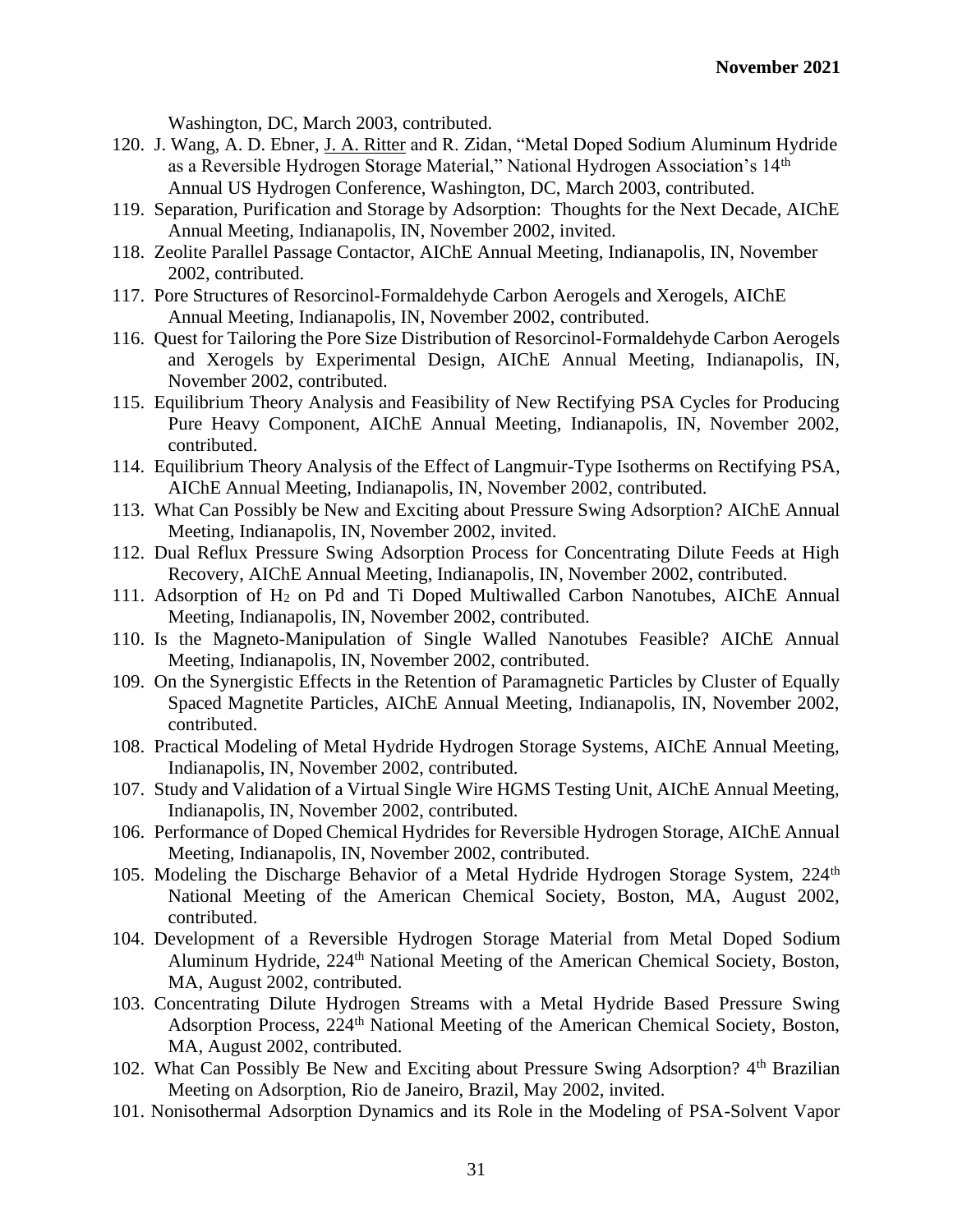Recovery Processes, AIChE Annual Meeting, Reno, NV, November 2001, contributed.

- 100. Simple and Complex Models for the Design of H<sup>2</sup> Storage Systems, AIChE Annual Meeting, Reno, NV, November 2001, contributed.
- 99. Equilibrium Theory Analysis of a Rectifying Pressure Swing Adsorption Process for Producing Pure Heavy Component, AIChE Annual Meeting, Reno, NV, November 2001, contributed.
- 98. On the Development of Novel Adsorbent Materials for Hydrogen Storage Systems, AIChE Annual Meeting, Reno, NV, November 2001, contributed.
- 97. Equilibrium Theory Analysis of the Approach to the Periodic State in a Pressure Swing Adsorption Cycle Utilizing an Unfavorable Langmuir Isotherm," AIChE Annual Meeting, Reno, NV, November 2001, contributed.
- 96. Adsorption Process Modeling: State of the Art, AIChE Annual Meeting, Reno, NV, November 2001, invited.
- 95. Solid State Diffusion in Insertion Electrodes, 200<sup>th</sup> Meeting of The Electrochemical Society Inc., San Francisco, CA, September 2001, contributed.
- 94. Equilibrium Theory Analysis of the Approach to the Periodic State in a Pressure Swing Adsorption Cycle Utilizing an Unfavorable Langmuir Isotherm, 7<sup>th</sup> International Conference on Fundamentals of Adsorption, Nagasaki, Japan, May 2001, contributed.
- 93. Enriching Reflux Pressure Swing Adsorption for Enrichment of Trace Components, 7<sup>th</sup> International Conference on Fundamentals of Adsorption, Nagasaki, Japan, May 2001, contributed.
- 92. High Enrichment of Dilute VOCs by Pressure Swing, 7<sup>th</sup> International Conference on Fundamentals of Adsorption, Nagasaki, Japan, May 2001, contributed.
- 91. Novel Adsorbent Materials for Use in Separation Processes and Energy Storage Systems, 7<sup>th</sup> International Conference on Fundamentals of Adsorption, Nagasaki, Japan, May 2001, contributed.
- 90. Extreme Temperature, Pressure and Loading Effects on the Kinetic Behavior of PSA Processes, 7<sup>th</sup> International Conference on Fundamentals of Adsorption, Nagasaki, Japan, May 2001, contributed.
- 89. Magnetite-Silica Composite as Alternative Magnetic Matrix in HGMS, 2001 ACS Annual Meeting, San Diego, CA, April 2001.
- 88. Concentration of Dilute Sludge Wastes with HGMS, 2001 ACS Annual Meeting San Diego, CA, April 2001.
- 87. Magnetic Hetero-Flocculation of Paramagnetic Colloidal Particles by a 3-D Array of Magnetite Particles: A Materials Design Issue, 2001 ACS Annual Meeting San Diego, CA, April 2001.
- 86. Sol-Gel Derived Nanostructured Materials for Use in Energy Storage Systems, AIChE Annual Meeting, Los Angeles, CA, November 2000, contributed.
- 85. Nanostructured Materials for Use in Gas Phase Adsorption Processes, AIChE Annual Meeting, Los Angeles, CA, November 2000, contributed.
- 84. Experimental Studies on the Ultimate Retention of Fe<sub>2</sub>O<sub>3</sub> in High Gradient Magnetic Separation, AIChE Annual Meeting, Los Angeles, CA, November 2000, contributed.
- 83. Magnetic Hetero-Flocculation of Paramagnetic Colloidal Particles by a Three Dimensional Array of Magnetite Particles, AIChE Annual Meeting, Los Angeles, CA, November 2000, contributed.
- 82. Pore and Surface Diffusion Behavior in PSA-Solvent Vapor Recovery Processes: Temperature, Pressure and Loading Effects, AIChE Annual Meeting, Los Angeles, CA, November 2000, contributed.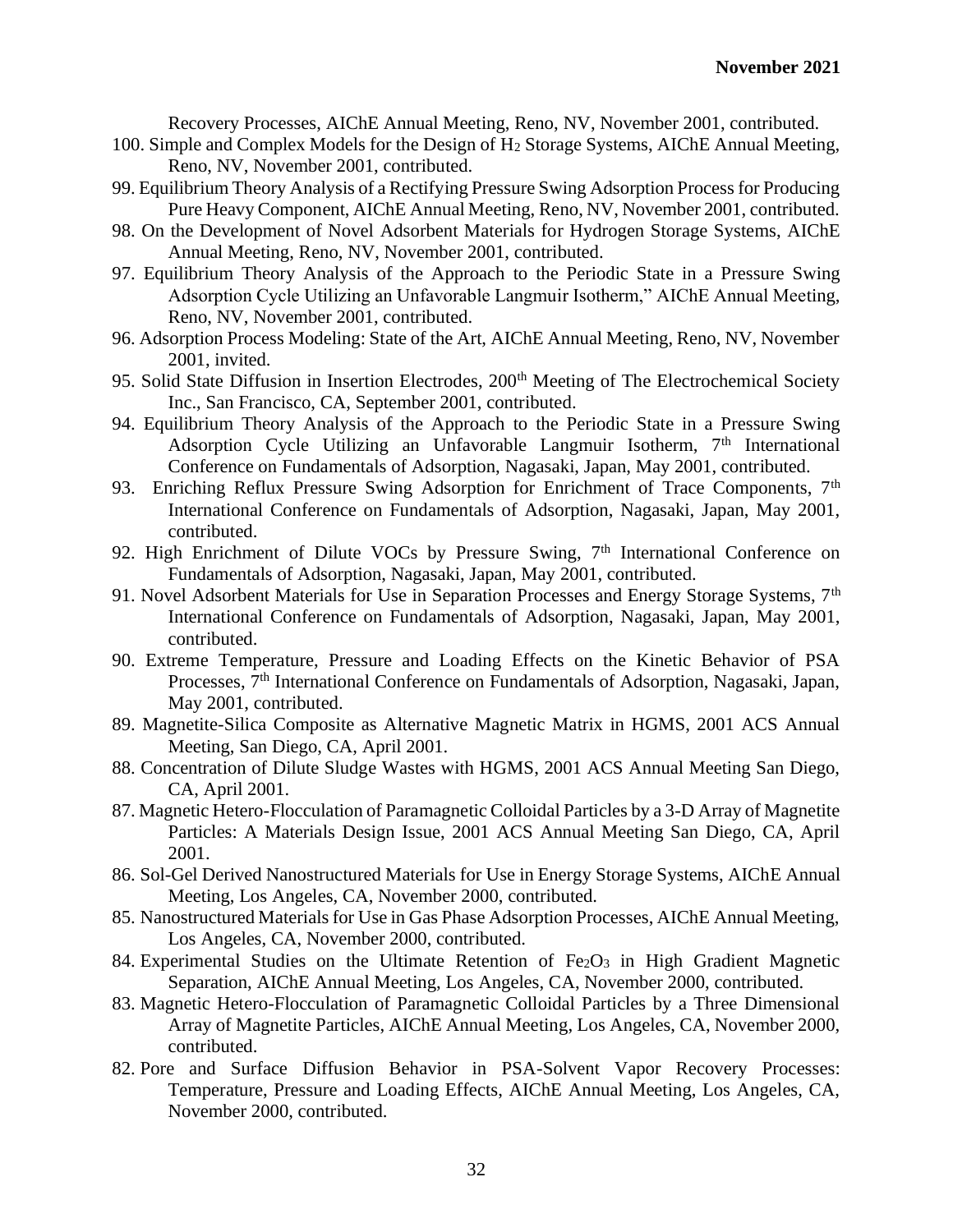- 81. Concentrating Dilute Hydrocarbons by Enriching Reflux-Pressure Swing Adsorption, AIChE Annual Meeting, Los Angeles, CA, November 2000, contributed.
- 80. Modeling the Discharge of Electrode Particles: Utility of the Parabolic Concentration Profiles, 198th Meeting of The Electrochemical Society Inc., Phoenix, AR, October 2000, contributed.
- 79. Two-Stage PSA for Enrichment of Trace Xenon from Atmospheric Air, The 2nd Pacific Basin Conference of Adsorption Science and Technology, Brisbane, Australia, May 2000, contributed.
- 78. High Gradient Magnetic Separation for the Treatment of Dilute Sludge Wastes, AIChE Annual Meeting, Dallas TX, November 1999, contributed.
- 77. Sol-Gel Derived Inorganic Oxide Materials for Use in Separation Processes, AIChE Annual Meeting, Dallas TX, November 1999, contributed.
- 76. New Pressure Swing Adsorption-Solvent Vapor Recovery Cycles for Improved Solvent Vapor Enrichment, AIChE Annual Meeting, Dallas TX, November 1999, contributed.
- 75. Development of Ni Composite Coated Graphite as an Anode for Li-Ion Batteries with PC-Based Electrolyte, 196<sup>th</sup> Meeting of The Electrochemical Society Inc., Honolulu, Hawaii, October, 1999.
- 74. High Performance Pd-Coated Graphite for Li-Ion Batteries with PC-Based Electrolyte, 196<sup>th</sup> Meeting of The Electrochemical Society Inc., Honolulu, Hawaii, October, 1999.
- 73. Experimental and Theoretical Investigation on the New Magsorb Process for Treating Aqueous Wastes, Eleventh Symposium on Separation Science and Technology for Energy Applications, Gatlinburg, Tennessee, October 1999, contributed.
- 72. On the Use of High Gradient Magnetic Separation for Concentrating Dilute Sludge Wastes, Eleventh Symposium on Separation Science and Technology for Energy Applications, Gatlinburg, Tennessee, October 1999, contributed.
- 71. Modification of the Pore Structure of Carbon Aerogels and Xerogels for Energy Storage, 24th Biennial Conference on Carbon, Charleston, SC, July 1999, contributed.
- 70. On Deriving Thermodynamic Properties from the Adsorption Isotherm, 24th Biennial Conference on Carbon, Charleston, SC, July 1999, contributed.
- 69. Surface Groups of Carbon-Composite Adsorbents Characterized by Proton Affinity Distribution, 24th Biennial Conference on Carbon, Charleston, SC, July 1999, contributed.
- 68. On the Use of Composite Iron Oxide Materials for Magnetically-Enhanced Separation Processes, United Engineering Foundation Conference on Metal Separation Technologies Beyond 2000: Integrating Novel Chemistry with Processing, Oahu, Hawaii, June 1999, invited.
- 67. Sol-Gel Derived Inorganic Oxide Materials for Use in Separation Processes, 217<sup>th</sup> National Meeting of the American Chemical Society, Anaheim, CA, March 1999, invited.
- 66. On the Temperature Dependence of the Isosteric Heat of Adsorption, AIChE Annual Meeting, Miami, FL, November 1998.
- 65. Sol-Gel Route for Making Carbon-Metal Oxide Supercapacitors, AIChE Annual Meeting, Miami, FL, November 1998.
- 64. Controlled Pore Materials for Novel Adsorption Processes, AIChE Annual Meeting, Miami, FL, November 1998.
- 63. Simulation of a Full-Scale Multicomponent PSA-Solvent Vapor Recovery Process, AIChE Annual Meeting, Miami, FL, November 1998.
- 62. Electrical Potential and Capacitance Profiles at a Graphite-Water Interface Calculated by Molecular Dynamics Simulations, AIChE Annual Meeting, Miami, FL, November 1998.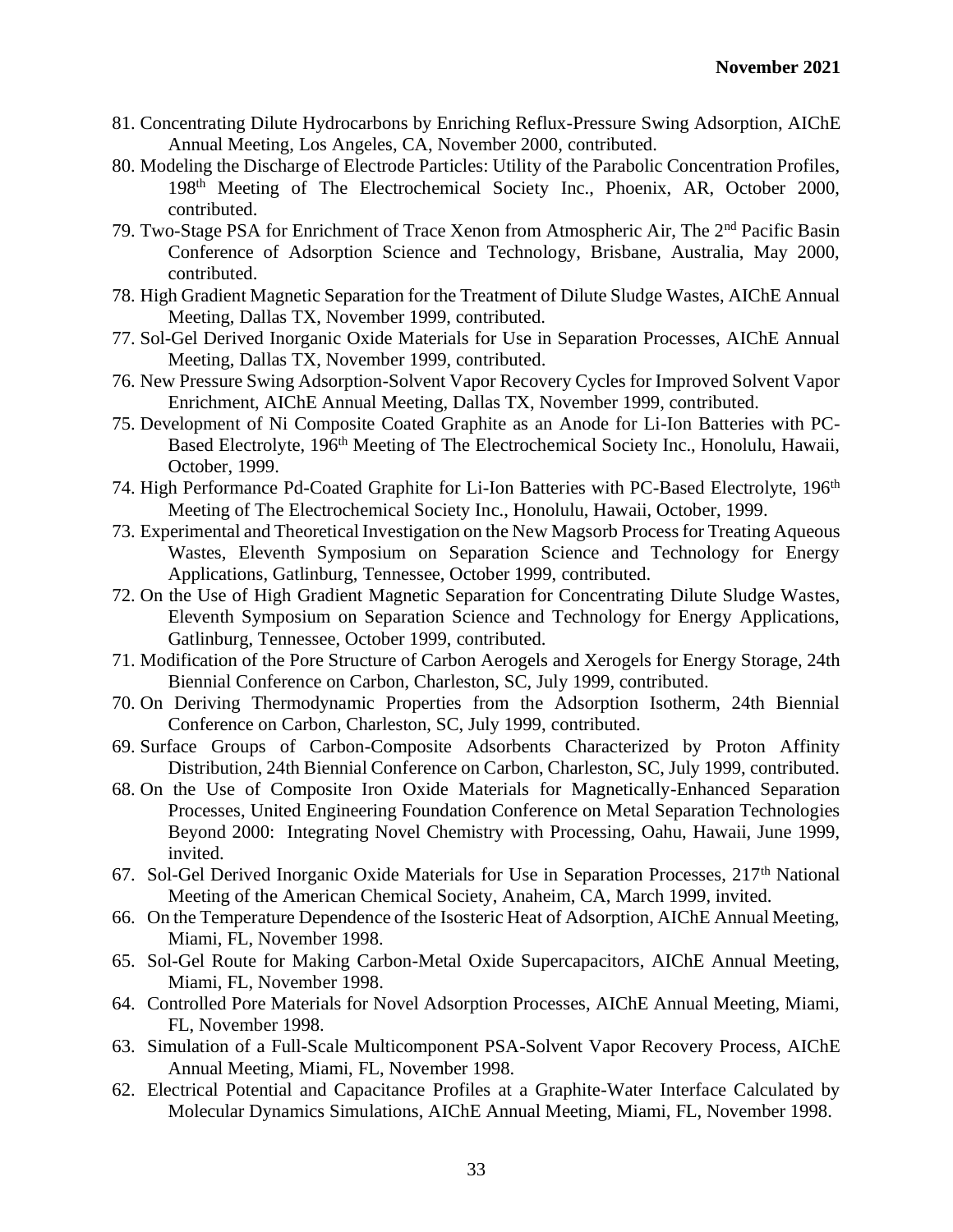- 61. Sol-Gel Derived Carbon Aerogels and Xerogels for use as the Anode in the Lithium Ion Battery, 194<sup>th</sup> Meeting of The Electrochemical Society Inc., Boston, MA, November, 1998.
- 60. Sol-Gel Derived Carbon-Ruthenium Xerogels for use as Electrochemical Capacitors, 194<sup>th</sup> Meeting of The Electrochemical Society Inc., Boston, MA, November, 1998.
- 59. Theoretical Analysis of an Electrochemical Capacity with Double Layer and Faradaic Processes, 194<sup>th</sup> Meeting of The Electrochemical Society Inc., Boston, MA, November, 1998.
- 58. Nanolevel High Gradient Magnetic Separation for Wastewater Treatment, Emerging Technologies in Hazardous Waste Management X, Boston, MA, August, 1998.
- 57. Sol-Gel Derived Adsorbents for Gas Separation and Purification, Fundamentals of Adsorption FOA6, Presquile de Giens, France, May 1998.
- 56. Binary Isosteric Heats of Adsorption in Activated Carbon Predicted from Density Functional Theory, Fundamentals of Adsorption FOA6, Presquile de Giens, France, May 1998.
- 55. Prediction of Single and Binary Isosteric Heats of Adsorption, Fundamentals of Adsorption FOA6, Presquile de Giens, France, May 1998.
- 54. Multicomponent Solvent Vapor Recovery by Pressure Swing Adsorption, Fundamentals of Adsorption FOA6, Presquile de Giens, France, May 1998.
- 53. Performance of Carbon Xerogels as Double Layer Capacitors, 193rd Meeting of The Electrochemical Society Inc., San Diego, CA, May 1998.
- 52. Radioactive Wastewater Treatment using Nanolevel High Gradient Magnetic Separation, 22nd Annual Actinide Separations Conference, Chattanooga, TN, April 1998.
- 51. Potentially-Enhanced Complexation Model for the Determination of Isopotential Equilibrium Curves," AIChE Annual Meeting, Los Angeles, CA, November 1997, contributed.
- 50. On the use of Tapered Columns in PSA Processes, AIChE Annual Meeting, Los Angeles, CA, November 1997, invited.
- 49. Butane Vapor Recovery by Pressure Swing Adsorption, AIChE Annual Meeting, Los Angeles, CA, November 1997, contributed.
- 48. Calculation of Isosteric Heats for Simple Fluids on Model Carbons, AIChE Annual Meeting, Los Angeles, CA, November 1997, contributed.
- 47. Measurement and Prediction of the Adsorbed Phase Heat Capacity, AIChE Annual Meeting, Los Angeles, CA, November 1997, contributed.
- 46. High Gradient Magnetic Separation for the Pretreatment of Radioactive and Mixed Wastes, Tenth Symposium on Separation Science and Technology for Energy Applications, Gatlinburg, TN, October 1997, contributed.
- 45. New Magnetic Field-Enhanced Process for the Treatment of Aqueous Wastes, Tenth Symposium on Separation Science and Technology for Energy Applications, Gatlinburg, TN, October 1997, contributed.
- 44. Potentially-Enhanced Complexation Model for the Electrosorption of Metal Ions, 214th ACS National Meeting, Las Vegas, NV, September 1997, contributed.
- 43. Development of a Novel Magnetite-Silica Gel Composite Adsorbent for Metal Ion Adsorption, 214th ACS National Meeting, Las Vegas, NV, September 1997, invited.
- 42. Some Recent Developments in Using Iron Oxide Adsorbents for Chemical Separations," 21st Annual Actinide Separations Conference, Charleston, SC, June 1997.
- 41. Novel Synthetic Carbon Materials as Supercapacitors, 23rd Biennial Conference on Carbon, State College PA, July 1997, invited.
- 40. Sol-Gel Derived Activated Carbon as a Potential Gas Phase Adsorbent, 23rd Biennial Conference on Carbon, State College PA, July 1997, invited.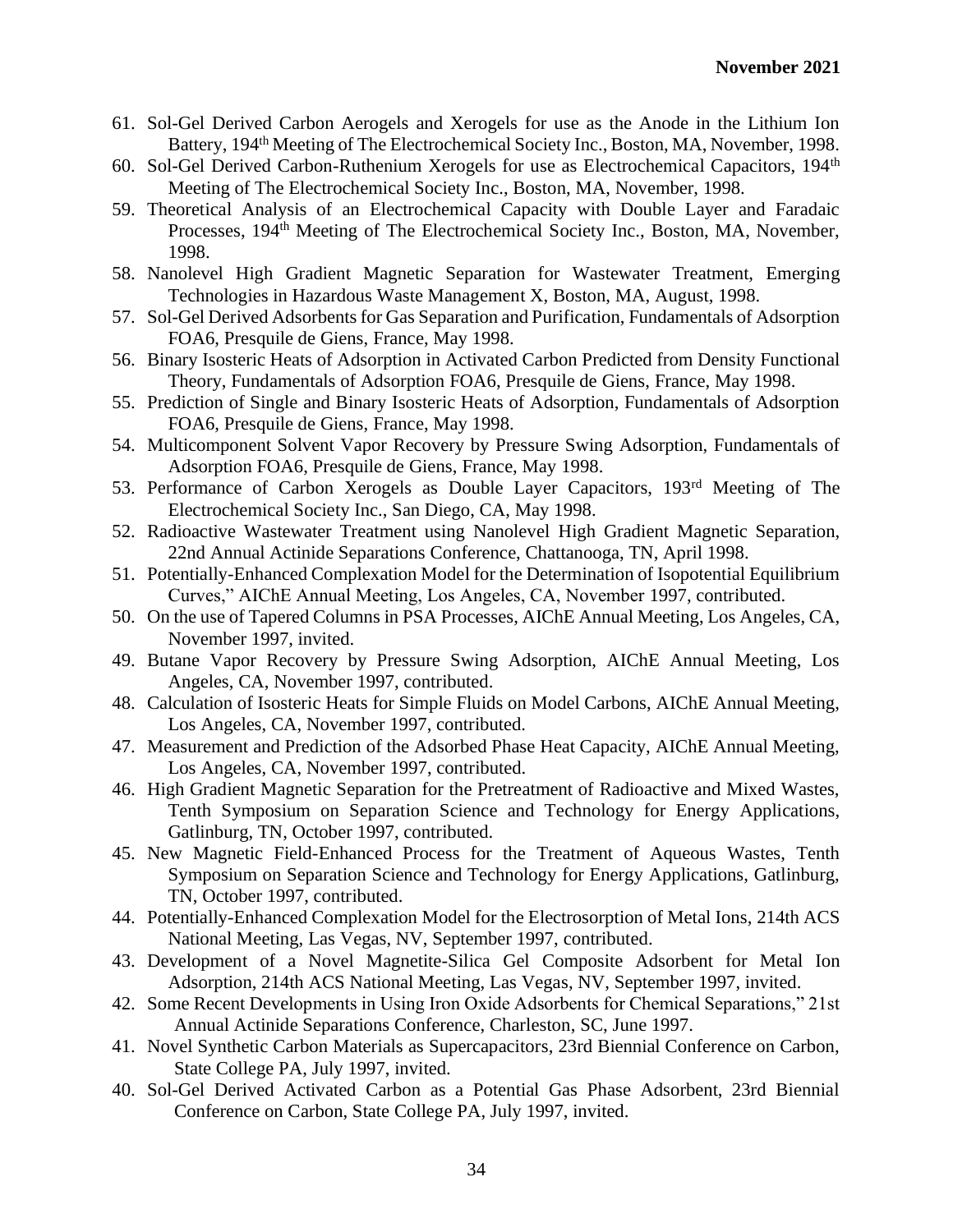- 39. Novel Sol-Gel Derived Controlled-Pore and Property Adsorbent Materials, AIChE Annual Meeting, Chicago, IL, November 1996, contributed.
- 38. Periodic State Heat Effects in Pressure Swing Adsorption-Solvent Vapor Recovery Processes, AIChE Annual Meeting, Chicago, IL, November 1996, invited.
- 37. Mathematical Modeling of Sol-Gel Derived Carbon Xerogels as Double Layer Capacitors, 190th Meeting of The Electrochemical Society Inc., San Antonio, TX, October, 1996, contributed.
- 36. Feasibility and Limitations of Nanolevel High Gradient Magnetic Separation, Emerging Technologies in Hazardous Waste Management VIII, Birmingham, AL, September, 1996, invited.
- 35. Parametric Study of a Commercial Pressure Swing Adsorption-Solvent Vapor Recovery Process, 5th World Congress of Chemical Engineering, San Diego, CA, July, 1996, invited.
- 34. The Effect of Preparation and Aging on the Structure of Mixed-Metal Oxide-Silica Xerogels, 5th World Congress of Chemical Engineering, San Diego, CA, July, 1996, contributed.
- 33. Magnetically-Enhanced Adsorption of Inorganic Pollutants from Water, 5th World Congress of Chemical Engineering, San Diego, CA, July, 1996, invited.
- 32. Parametric Study of a Commercial Pressure Swing Adsorption-Solvent Vapor Recovery Process, Carbon Materials for the Environment, American Carbon Society Workshop, Charleston, SC, June, 1996, contributed.
- 31. Synthesis and Characterization of Novel Carbon Xerogels, Carbon Materials for the Environment, American Carbon Society Workshop, Charleston, SC, June, 1996, contributed.
- 30. Novel Controlled Pore and Property Materials: Sol-Gel Derived Xerogels and Aerogels, 211th ACS National Meeting, New Orleans, LA, March 1996, contributed.
- 29. Adsorption of Metals from Aqueous Solutions Using a Magnetic Adsorbent in the Presence of a Magnetic Field," 211th ACS National Meeting, New Orleans, LA, March 1996, contributed.
- 28. Synthesis of SiO2-Al2O3 Xerogels: Effect of Calcination on the Surface Area, Pore Volume, and Pore Structure, AIChE Annual Meeting, Miami Beach, FL, November 1995, contributed.
- 27. Parametric Study on the PSA-Solvent Vapor Recovery Process, AIChE Annual Meeting, Miami Beach, FL, November 1995, contributed.
- 26. Magnetically-Enhanced Adsorption of Metals from Aqueous Solutions, Ninth Symposium on Separation Science and Technology for Energy Applications, Gatlinburg, TN, October 1995, contributed.
- 25. Transient Heat Effects in Pressure Swing Adsorption-Solvent Vapor Recovery Systems, Ninth Symposium on Separation Science and Technology for Energy Applications, Gatlinburg, TN, October 1995, contributed.
- 24. Magnetically Enhanced Adsorption of Inorganic Pollutants from Water, Emerging Technologies in Hazardous Waste Management VII, Atlanta, GA, September 1995, invited.
- 23. Waste Minimization Methods for Treating Analytical Instrumentation Effluents at the Source, Emerging Technologies in Hazardous Waste Management VII, Atlanta, GA, September 1995, contributed.
- 22. A Bench-Scale Study of a One-Step Dissolution Process for Treating Contaminated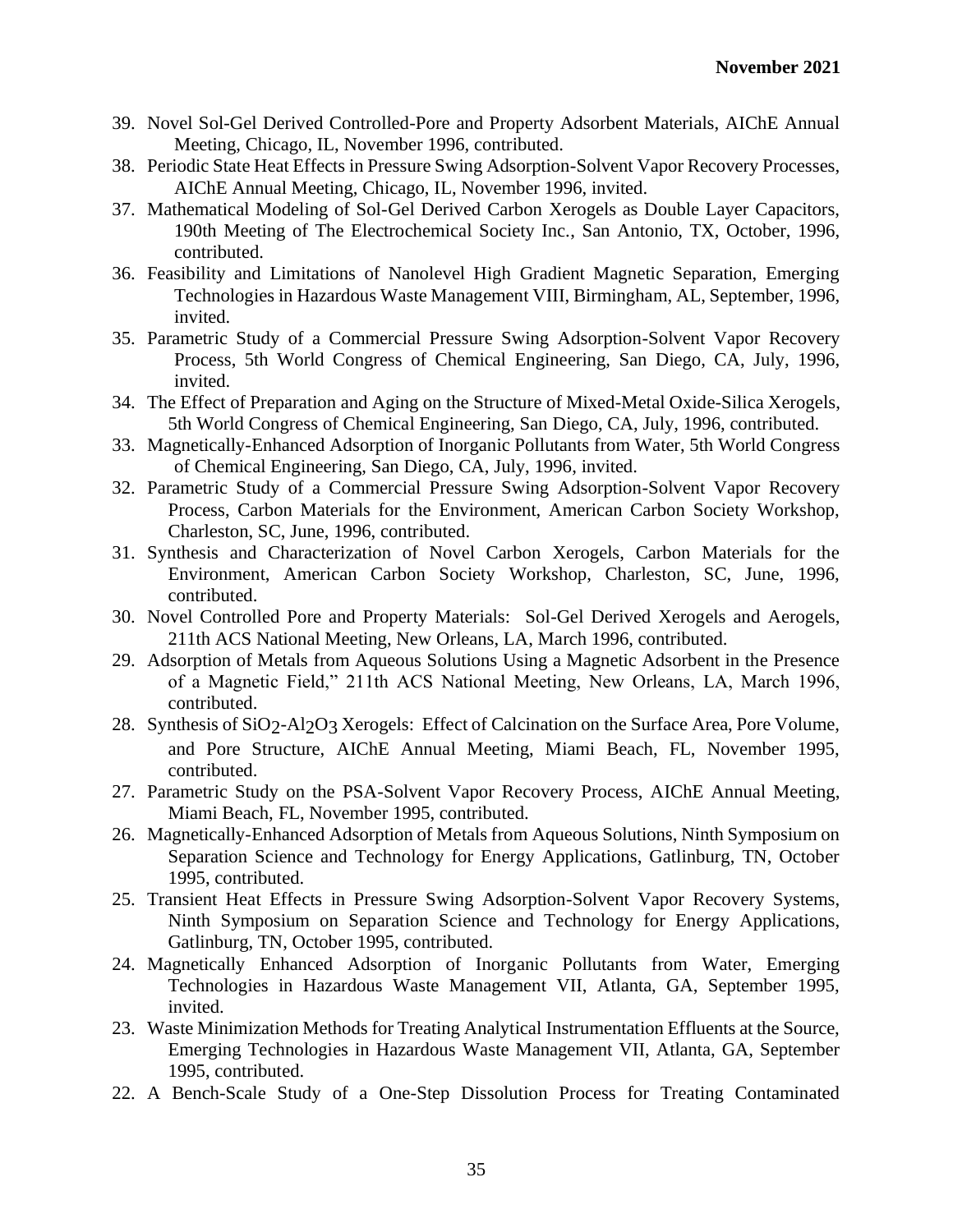Fiberglass Filters, Emerging Technologies in Hazardous Waste Management VII, Atlanta, GA, September 1995, contributed.

- 21. Adsorption Characteristics of Carbon-Containing and Carbon Fiber Fabrics, Fifth International Conference on Fundamentals of Adsorption, Pacific Grove, CA, May, 1995, contributed.
- 20. Synthesis and Characterization of Porous Oxide Gels as Novel Adsorbent Materials, Fifth International Conference on Fundamentals of Adsorption, Pacific Grove, CA, May, 1995, contributed.
- 19. Magnetic Swing Adsorption Process for Actinide and Heavy Metal Removal From Waste Water, Waste Management '95 Symposia, Tucson, AZ, February, 1995, contributed.
- 18. Concentration and Recovery of Solvent Vapors by Pressure Swing Adsorption, AIChE Annual Meeting, San Francisco, CA, November, 1994, contributed.
- 17. Solvent Vapor Recovery by Pressure Swing Adsorption, Emerging Technologies in Hazardous Waste Management VI, Atlanta, GA, September 1994, contributed.
- 16. Vacuum Swing Adsorption for Solvent Vapor Recovery, AIChE Summer National Meeting, Denver, CO, August, 1994, contributed.
- 15. Correlation of Azeotropic Data with Model for Laterally Interacting Adsorbed Gas Mixtures on Heterogeneous Surfaces, AIChE Annual Meeting, St. Louis, MO, November 1993, contributed.
- 14. Dissolution of Fiberglass Filters: A Treatment Method for Hazardous and Mixed Wastes, Emerging Technologies in Hazardous Waste Management V, Atlanta, GA, September 1993, contributed.
- 13. Vitrification as a Viable Means of Treating Mixed Waste, AIChE Summer National Meeting, Seattle, WA, August 1993, contributed.
- 12. Development of a Nitric/Formic Acid Process to Reduce Hydrogen Emissions During Sludge Treatment in the DWPF, Waste Management '93 Symposia, Tucson, AZ, February 1993, invited.
- 11. Adsorption of a Binary Gas Mixture which Laterally Interacts on a Random Heterogeneous Surface, AIChE Annual Meeting, Miami Beach, FL, November 1992, contributed.
- 10. Study on Hydrogen Evolution During Treatment of SRS High-Level Radioactive Sludge Simulant with Formic Acid, AIChE Summer National Meeting, Minneapolis, MN, August 1992, contributed.
- 9. Hydrogen Generation During Treatment of Simulated High-Level Radioactive Waste with Formic Acid, 1992 International High Level Radioactive Waste Management Conference, Las Vegas, NV, April 1992, contributed.
- 8. Pilot Scale Processing of Simulated Savannah River Site High-Level Radioactive Waste, 1991 Joint International Waste Management Conference, Seoul, Korea, October 1991, invited.
- 7. Immobilization of Simulated High-Level Radioactive Waste in Borosilicate Glass: Pilot Scale Demonstrations, Fifth International Symposium on Ceramics in Nuclear Waste Management, Amer. Cer. Soc. Annual Conference, Cincinnati, OH, April 1991, invited.
- 6. High-Level Radioactive Waste Vitrification Technology and Its Applicability to Industrial Waste Sludges, Second International Conference on Waste Management in the Petrochemical Industries-Toxics Management, New Orleans, LA, June 1991, contributed.
- 5. Removal of Mercury from Waste Water: Large Scale Performance of an Ion Exchange Process, Second International Conference on Waste Management in the Petrochemical Industries-Toxics Management, New Orleans, LA, June 1991, contributed.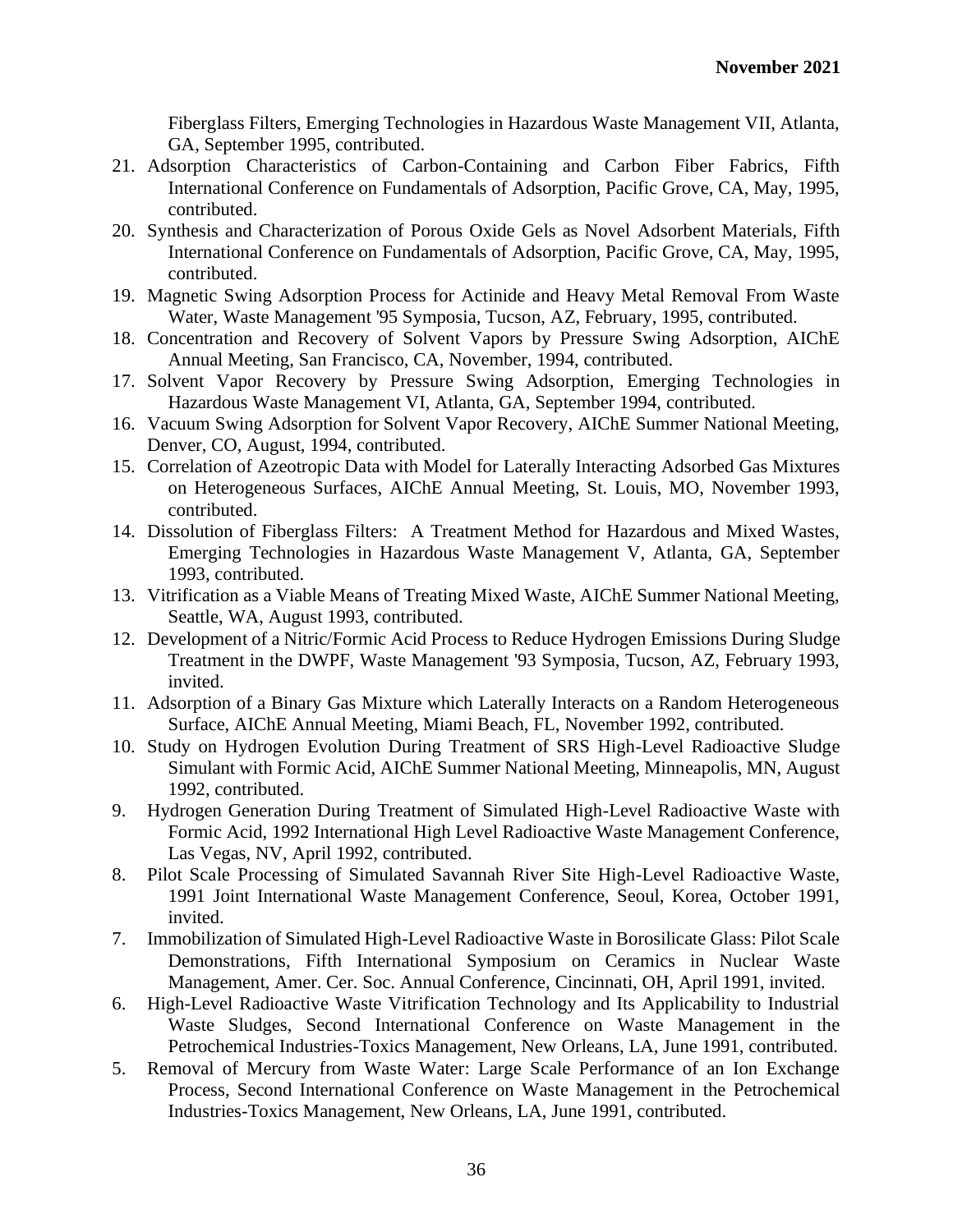- 4. The Processing of Simulated High-Level Radioactive Waste Sludges Containing Nitrites and Mercury, 1991 International High Level Radioactive Waste Management Conference, Las Vegas, NV, May 1991, contributed.
- 3. The Effects of Hysteresis on Transition Types in Fixed Bed Desorption, AIChE Annual Meeting, Chicago, IL, November 1990, contributed.
- 2. Air Purification by Pressure Swing Adsorption: Transient and Cyclic Steady-State Behavior, AIChE Annual Meeting, Chicago, IL, November 1990, contributed.
- 1. Air Purification and Solvent Concentration by Pressure Swing Adsorption, AIChE Special Meeting: First Topical Conference on Pollution Prevention for the 1990's, Washington, D.C., December 1989, invited.

# **INVITED SEMINARS**

- 1. "Adsorption with Lateral Interactions on Heterogeneous Surfaces," Physics Department, South Dakota School of Mines and Technology, Rapid City, SD, December, 1991.
- 2. "Hydrogen Generation during High Level Radioactive Waste Treatment with Formic Acid", Department of Chemical Engineering, Cleveland State University, Cleveland, OH, March 1992.
- 3. "Hydrogen Generation during High Level Radioactive Waste Treatment with Formic Acid", Department of Chemical Engineering, University of Missouri-Columbia, Columbia, MO, November 1992.
- 4. "Steam Stripping Organics from Water: Unsteady-State Modeling Study", Department of Chemical Engineering and Materials Science, University of Oklahoma, Norman, OK, March 1993.
- 5. "Model for Laterally Interacting Adsorbed Gas Mixtures on Heterogeneous Surfaces", Department of Chemical Engineering, University of South Carolina, Columbia, SC, April 1993.
- 6. "Solvent Vapor Recovery by Pressure Swing Adsorption", The BOC Group Technical Center, Murray Hill, NJ, June 1997.
- 7. "New Field Enhanced Separation Processes for the Removal of Metal Species from Aqueous Solutions," New Mexico State University, Las Cruces, NM, February 1998.
- 8. "Adsorption Process Research for Separation and Purification", University of Texas at Austin, Austin, TX, October 1998.
- 9. "Nanolevel High Gradient Magnetic Separation," Idaho National Engineering and Environmental Laboratory, Idaho Falls, ID, May 1999.
- 10. "Equilibrium Theory Analyses of Novel Pressure Swing Adsorption Cycles for High Heavy Component Enrichment," Kumamoto University, Kumamoto, Japan, May 2001.
- 11. "Hydrogen Storage, A Roadblock to the Hydrogen Economy," Clemson University, Clemson, SC, April 2002.
- 12. "What Can Possibly Be Exciting and New About Pressure Swing Adsorption," Universidade Federal Do Ceara, Fortaleza, Brazil, May 2002.
- 13. "Quest for a Viable Hydrogen Storage Material for Automotive Applications," University of Florida, Gainesville, Florida, December 2003.
- 14. "Is Hydrogen Storage Truly a Roadblock to the Hydrogen Economy?" Purdue University West Lafayette, Indiana, March 2004.
- 15. "Complex Hydrides for Hydrogen Storage," Cooperate Research Department, General Electric, Schenectady, New York, April 20, 2004.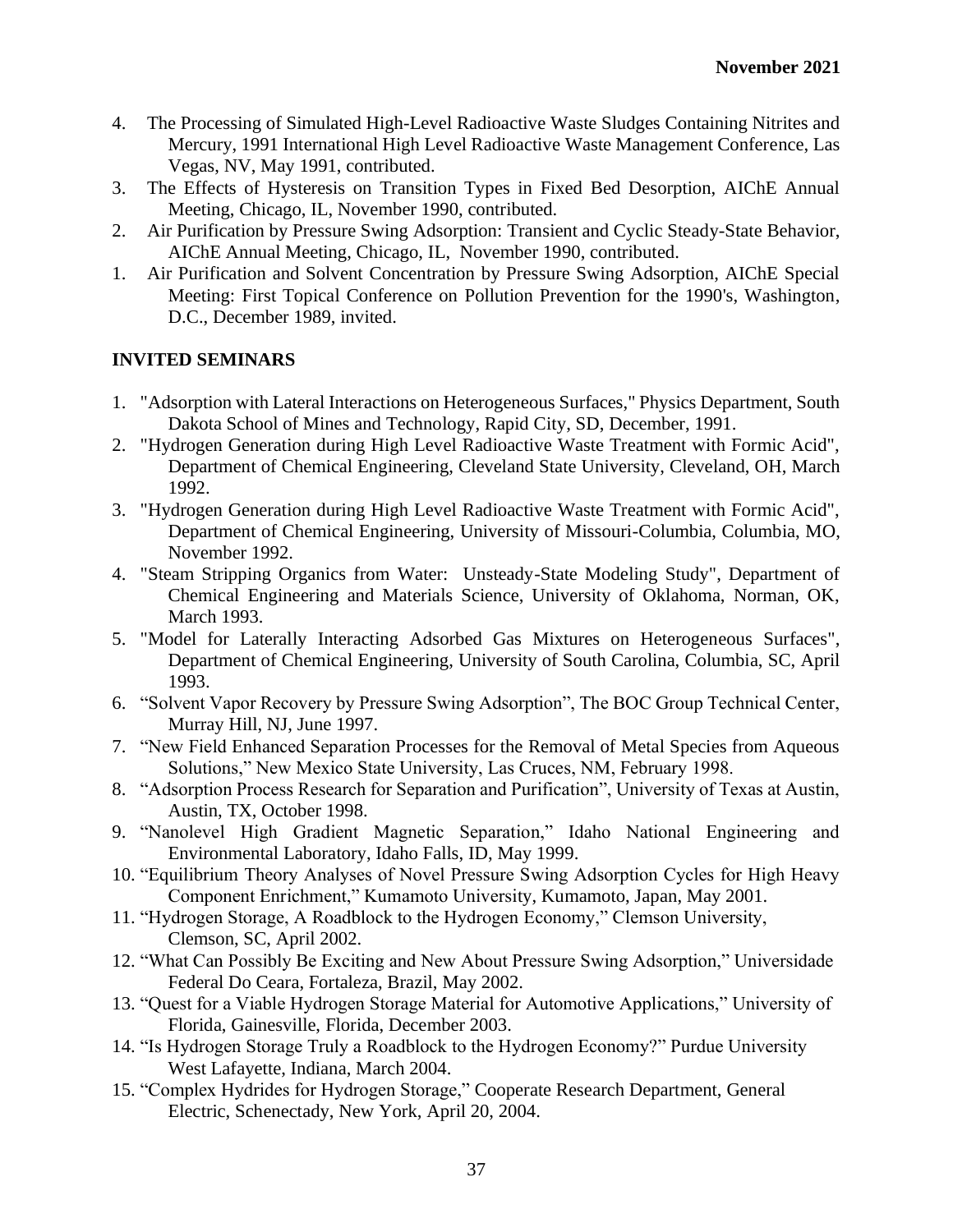- 16. "Complex Hydride H<sup>2</sup> Storage Materials, Metal Hydride H<sup>2</sup> Storage Vessels, and PSA H<sup>2</sup> Purification Systems," Plug Power, May 2004.
- 17. "Pressure Swing Adsorption (PSA) Technology: Overview and New Developments," ExxonMobil, May 2004.
- 18. "Hydrides for Hydrogen Storage and Delivery," Air Products and Chemicals, July 2004.
- 19. "Carbon Dioxide Sequestration and Adsorbents," Air Products and Chemicals, July 2004.
- 20. "Metal and Complex Hydride Hydrogen Storage Systems," Air Products and Chemicals, July 2004.
- 21. "Modeling the Charge and Discharge Behavior of Metal Hydride H<sup>2</sup> Storage Systems," Teleconference Seminar Series, USC and the Fraunhofer Institute, Germany, December 2005.
- 22. "Adsorption Process Research at USC: Past, Present and Future," Praxair Technology Center, Tonawanda, New York, January 6, 2006.
- 23. "Adsorption Process Research at USC: Past, Present and Future," SeQaul Technologies, San Diego, CA, April 9, 2006.
- 24. "Metal hydride H<sup>2</sup> Storage Systems Modeling Using Multiphysics," COMSOL and USC Reaction Engineering Workshop, Columbia, SC, June 1, 2006.
- 25. "Adsorption Process Research at USC: Past, Present and Future," Atlas Copco, Belgium, September 7, 2006.
- 26. "Magnetic Drug Targeting," Commercializing USC Engineering technologies: Putting USC Discoveries into the Marketplace, Columbia, SC November 3, 2006.
- 27. "Activated Carbon with Biological Activity and its Applications, MeadWestvaco, Charleston, SC, February 26, 2007.
- 28. "Metal Hydride Hydrogen Storage Vessel Design," Millennium Cell, Eatontown, NJ, April 16, 2007.
- 29. "Research for Energy and the Environment: What One Group of Chemical Engineers is Doing," SC Junior Academy of Sciences, Columbia, SC, February, 2008.
- 30. "Adsorption Process Research at USC," Eastman Chemical Company, Kingsport, TN, August 14, 2008.
- 31. "Is Hydrogen Storage Still a Roadblock to the Hydrogen Economy?" Department of Chemical and Bimolecular Engineering, Tulane University, March 6, 2009.
- 32. "Is Hydrogen Storage Still a Roadblock to the Hydrogen Economy?" Department of Chemical and Biological Engineering, University of Alabama at Tuscaloosa, June 22, 2009.
- 33. "Overview: Pressure Swing Adsorption Research at USC," W. R. Grace, Columbia, MD, February 18, 2010.
- 34. "Gas Separation by Pressure Swing Adsorption: Recent Developments and Applications," Pacific Northwest National Laboratory, Richland, WA, March 11, 2010.
- 35. "CO<sup>2</sup> Capture from Coal Fired Power Plants by Pressure Swing Adsorption," University of South Carolina, December 1, 2011.
- 36. "Compact Adsorption Systems for Extracting EVA Oxygen from Spacecraft and Habitat Air," NASA MSFC, Huntsville, AL, February 5, 2013.
- 37. "Recent Advances in Pressure Swing Adsorption Technology," Air Liquide, Newark, DE, February 15, 2013.
- 38. "Hydrogen Storage Systems and Materials" Air Liquide, Newark, DE, February 15, 2013.
- 39. "Implant Assisted-Magnetic Drug Targeting," Air Liquide, Newark, DE, February 15, 2013.
- 40. "Adsorption and Diffusion of Gases in Microporous Adsorbents Using Volumetric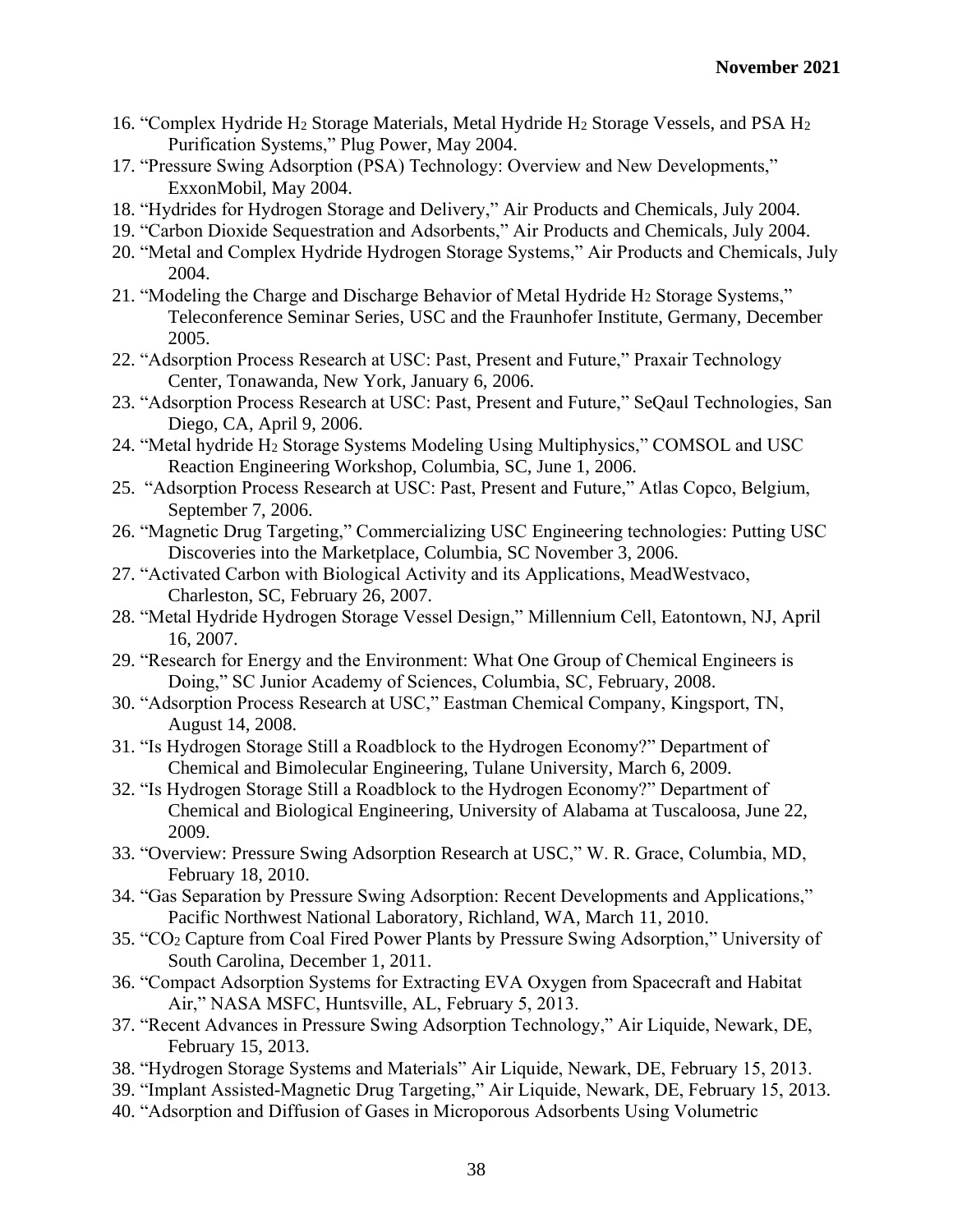Frequency Response," Quantachrome, Boynton Beach, FL, February 27, 2013.

- 41. "Pressure Swing Adsorption: A Ubiquitous Gas Separation Technology," Savannah River National Laboratory/AIChE Central Savannah River Section, Aiken, SC, January 23, 2014.
- 42. "Pressure Swing Adsorption: A Ubiquitous Gas Separation Technology," AIChE Live Webinar, Columbia, SC, August 6, 2014.
- 43. "On the Heavy Reflux Concept in Pressure Swing Adsorption Processes," NASA Teleconference Seminar, Columbia, SC, January 20, 2016.
- 44. "Pressure Swing Adsorption: A Ubiquitous Gas Separation Technology," Department of Chemical and Materials Engineering, University of Kentucky, Lexington, KY, September 6, 2017.
- 45. "Pressure Swing Adsorption: A Ubiquitous Gas Separation Technology," Department of Chemical and Materials Engineering, Auburn University, Auburn, AL, February 28, 2018.
- 46. "Pressure Swing Adsorption: A Ubiquitous Gas Separation Technology," Energy Safety Research Institute, Swansea University Bay Campus. Swansea, Wales, UK, March 2018.

# **COPYRIGHTS**

- 1. Liu, Y.; Ritter, J. A.; Holland, C. E.; Al-Muhtaseb, S. A. "Pressure Swing Adsorption Simulator." © *The University of South Carolina*, **2000**.
- 2. Al-Muhtaseb, S. A.; Ritter, J. A.; Holland, C. E. "Pressure Swing Adsorption Performance and Training Calculator (PSACalc-1A)." © *The University of South Carolina*, **2000**.
- 3. Ritter, J. A.; McIntyre, J. A.; Ebner, A. D.; Al-Muhtaseb, S. A.; Holland, C. E. "Stripping and Enriching Reflux Pressure Swing Adsorption Process for High Enrichment and Recovery of Dilute Hydrocarbons." © *The University of South Carolina*, **2001**.
- 4. Al-Muhtaseb, S. A.; Ritter, J. A.; Holland, C. E. "PSA Performance and Operating Condition Calculator for Single Adsorbable Components Using the Equilibrium Theory Model." © *The University of South Carolina*, **2001**.
- 5. Al-Muhtaseb, S. A.; Danielle, K. D.; Ritter, J. A.; Holland, C. E. "Pressure Swing Adsorption Design and Training Calculator for Gas Purification Processes with Unfavorable Adsorption Isotherms." © *The University of South Carolina*, **2001**.
- 6. Ritter, J. A.; Holland, C. E.; White, R. E. "LabView Control Software for the Feedback Process Control Rig." © *The University of South Carolina*, **2001**.
- 7. Ritter, J. A.; Holland, C. E.; Ebner, A. D. "Custom LabView Software for Brinkman Auto Titration Systems." © *The University of South Carolina*, **2001**.
- 8. Ritter, J. A.; White, R. E., Weidner, J. W.; Holland, C. E.; "Pulsed Current Analysis Software for Hybrid Battery and Capacitor Systems." © *The University of South Carolina*, **2001**.
- 9. Ritter, J. A.; Gadre, S. A.; Ebner, A. D.; Holland, C. E. "Metal Hydride Hydrogen Storage System Performance Evaluator" © *The University of South Carolina*, **2003**.

# **HONORS AND AWARDS**

### **Editorship**

Associate Editor*, Adsorption, Journal of the International Adsorption Society*, January 2021 to present.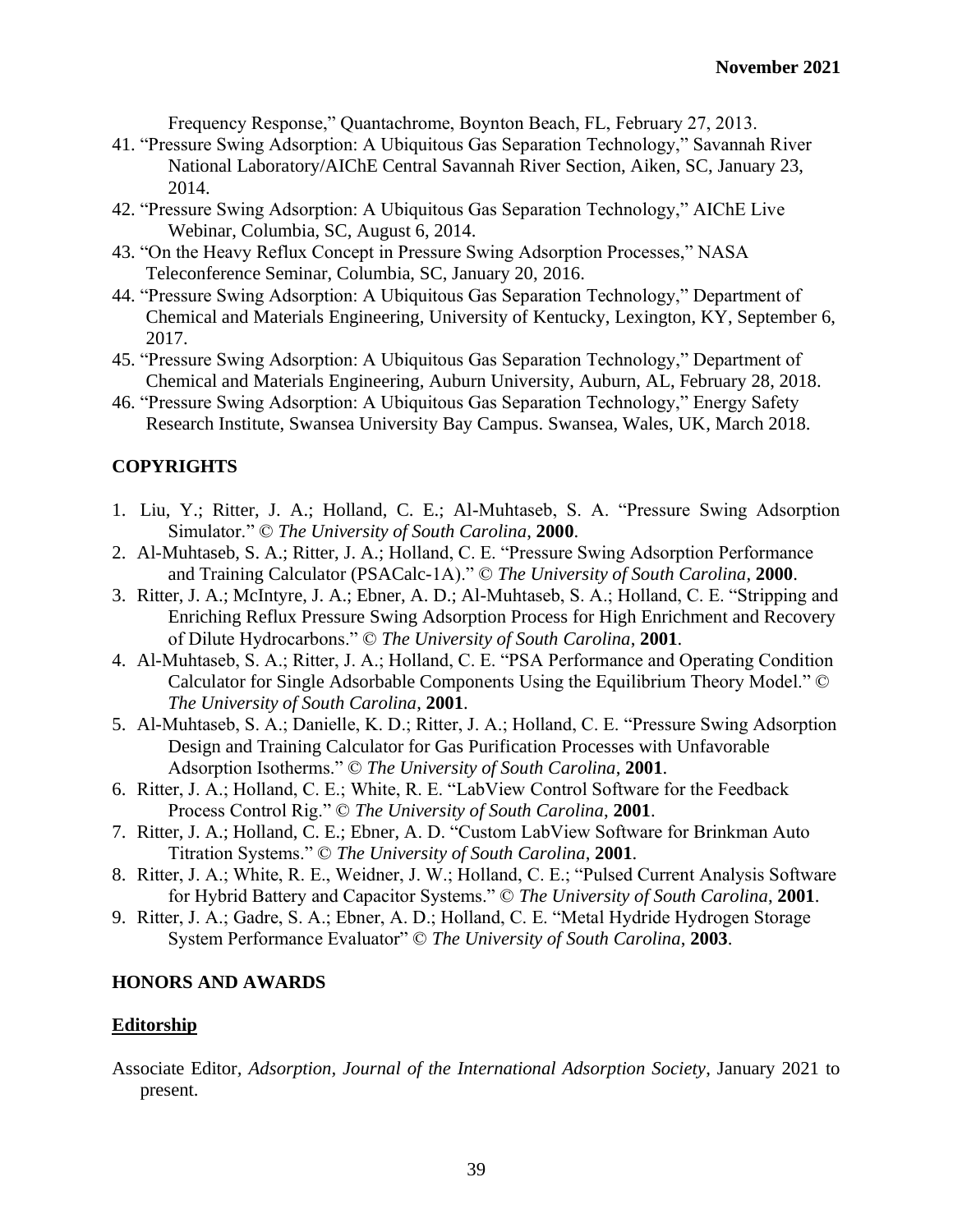### **Editorial Boards**

*Industrial and Engineering Chemistry Research,* January 2009 to December 2011. *Recent Patents on Chemical Engineering,* July 2007 to December 2010. *Adsorption*, *Journal of the International Adsorption Society*, September 1999 to December 2018. *Separation Science and Technology*, January 1998 to present.

#### **Fellows**

Fellow of the American Chemical Society, July 2012. Fellow of the American Institute of Chemical Engineers, June 2013.

#### **Awards**

Inducted into the Activated Carbon Hall-of-Fame, 42nd International Activated Carbon Conference, September 2018.

Recipient of the AIChE Institute Award for Excellence in Industrial Gases Technology, November, 2016.

Recipient of the 2012 USC Educational Foundation Research Award for Science, Mathematics, and Engineering, USC, May 2012.

Best Poster Award: AIChE 2008 Annual Meeting, Philadelphia, PA, November, 2008 (S. Bhadra, C. H. Holland, M. A. Nicholson, A. D. Ebner, F. Jegede and J. A. Ritter, "Production of Ammonia with Pressure Swing Adsorption Utilized in Key Separations Steps").

Best Poster Award: AIChE 2005 Annual Meeting, Cincinnati, OH, November, 2005 (M. O. Aviles, A. D. Ebner and J. A. Ritter, "In Vitro Studies of Ferromagnetic Coils for Implant Assisted Magnetic Drug Targeting").

Best Poster Award: 8<sup>th</sup> International Conference on Fundamentals of Adsorption FOA8, Sedona, AR, May, 2004 (S. A. Gadre, A. D. Ebner and J. A. Ritter, "Two and Three Dimensional Models for the Design of Metal Hydride Hydrogen Storage Systems").

Recipient of the 1999 College of Engineering Research Achievement Award, USC, May 1999. Recipient of the National Science Foundation Research Initiation Award, July 1994.

Recipient of the Department of Mathematics Outstanding Achievement Award, Onondaga Community College, June 1980.

#### **Other Accolades**

- Invited Co-Lead of the Focus Area "Intensified Process Fundamentals" within the New DOE/EERE Manufacturing Innovation Institute: Rapid Advancement in Process Intensification Deployment (RAPID), initiated April 1, 2017.
- Invited Co-Author: M. D. LeVan, G. Carta, J. A. Ritter and K. S. Walton, "Adsorption and Ion Exchange," in Perry's Chemical Engineers' Handbook,  $9<sup>th</sup>$  Ed., (D. W. Green and R. H. Perry, eds.), McGraw-Hill, NY (2018).

Elected to the Board of Directors of the International Adsorption Society, May 2007 (6 yr term).

Invited Co-Principal Investigator in the Separations Research Program at the University of Texas at Austin, June 1998 to present.

Listed in *Who's Who Among America's Teachers, 4th and 5th editions.*

Sigma Xi, nominated June 1993, initiated March 1994.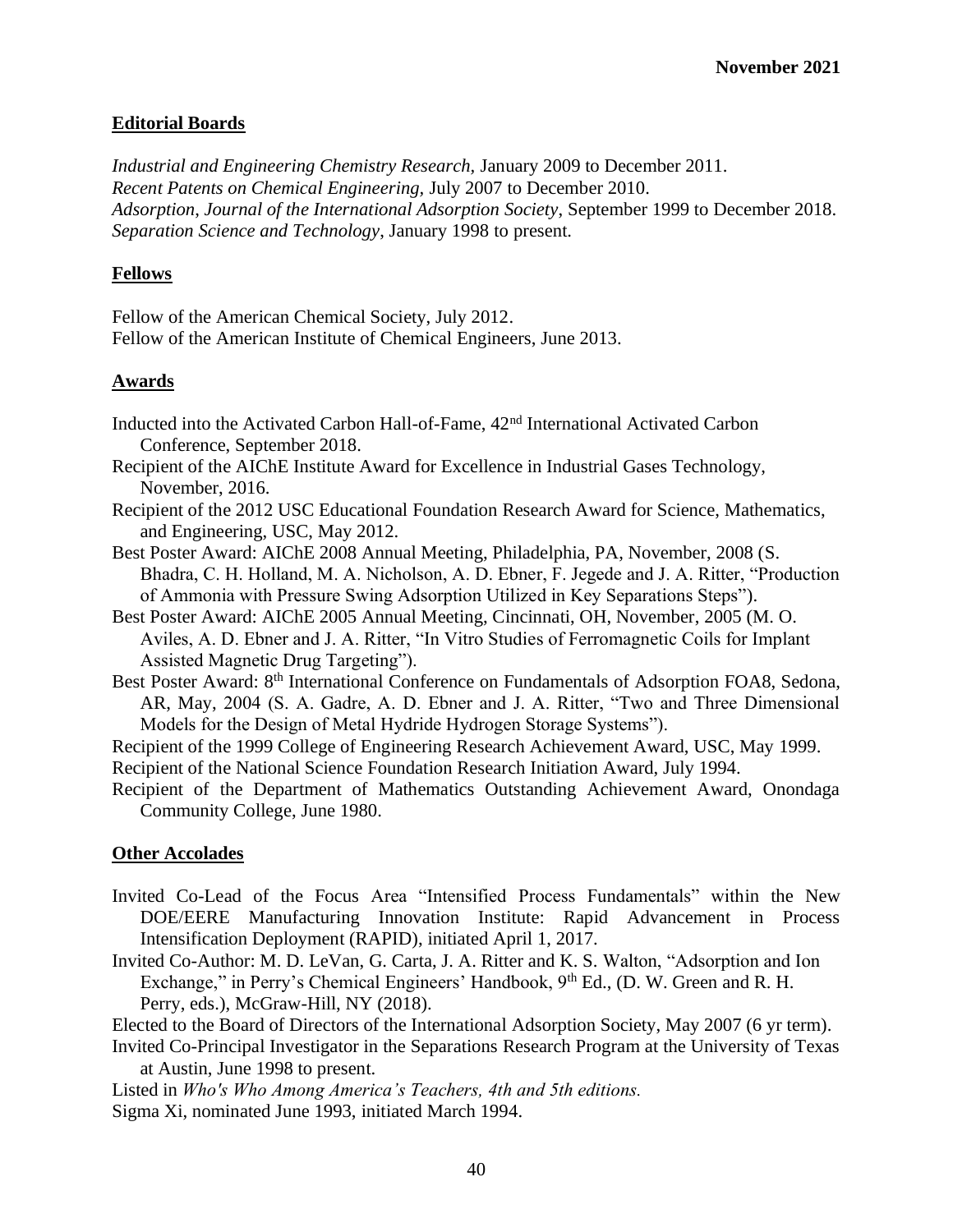Cum Laude Graduate, B.S. Chemical Engineering, SUNY Buffalo, June 1983. Tau Beta Pi, nominated and life-time member since March 1982. Honors Graduate, A.A. Mathematics/Science, Onondaga Community College, June 1980.

## **PROFESSIONAL AND SERVICE ACTIVITIES**

#### **Technical Reviewer: Funding Agencies**

American Association for the Advancement of Science American Chemical Society Petroleum Research Fund Belgium Canada Department of Defense Department of Energy Environmental Protection Agency Kuwait Louisiana Board of Regents NASA National Research Council National Science Foundation Netherlands Portugal Romania **O**atar The National Academies US Civilian Research and Development Foundation

#### **Technical Reviewer: Journals**

AIChE Journal Adsorption Adsorption Science and Technology Advanced Materials Advanced Functional Materials Advances in Environmental Research Applied Catalysis B: Environmental Applied Physics Letters Applied Surface Science Biophysical Journal Carbon Catalysis Today Chemical Engineering Science Chemical Engineering Communications Chemistry, A European Journal Chemistry of Materials Computers and Chemical Engineering Colloids and Surfaces A: Physicochemical and Engineering Aspects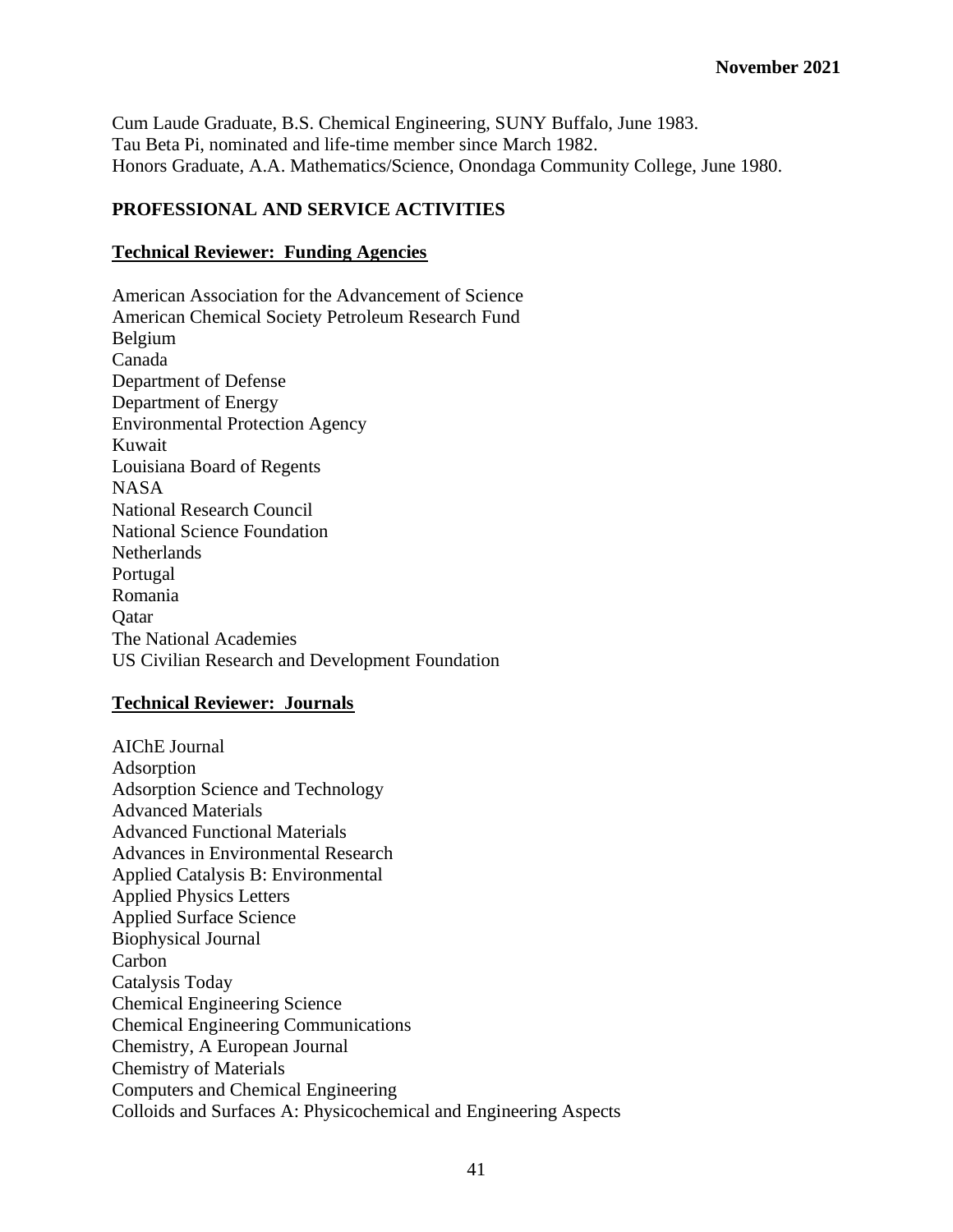Environmental Progress Environmental Science and Technology Industrial and Engineering Chemistry Research International Journal of Hydrogen Energy International Journal of Pharmaceutics Journal of Alloys and Compounds Journal of Aerosol Science Journal of the America Chemical Society Journal of Chemical and Engineering Data Journal of Colloid and Interface Science Journal of the Electrochemical Society Journal of Magnetism and Magnetic Materials Journal of Materials Science Journal of Non-Crystalline Solids Journal of Physical Chemistry B Journal of Porous Media Journal of Power Sources Journal of Sol-Gel Science and Technology Journal of Solid State Chemistry Langmuir Medical Physics Microporous and Mesoporous Materials Physics in Medicine and Biology Separation Science and Technology Separation and Purification Technology Science

### **International Adsorption Society (IAS)**

Board of Directors, 5/07 to 4/13.

### **American Institute of Chemical Engineers (AIChE)**

Director, Separations Division of the AIChE, 1/08 to 12/11. Past Chair, Separations Division of the AIChE, 1/07 to 12/07. Chair, Separations Division of the AIChE, 1/06 to 12/06. Vice Chair, Separations Division of the AIChE, 1/05 to 12/05. Second Vice Chair, Separations Division of the AIChE, 1/04 to 12/04. Director, Separations Division of the AIChE, 1/00 to 12/03. National Programming Committee Member, AIChE, 1/98 to 12/99. National Officer, Area Chair, Adsorption and Ion Exchange Sub-Committee of the Separations Division of the AIChE, 1/98 to 12/99. National Officer, Vice-Area Chair, Adsorption and Ion Exchange Sub-Committee of the Separations Division of the AIChE, 1/96 to 12/97. Programming Committee Member, Symposia Organizer, Ceramics Sub-Committee of the Materials Engineering and Sciences Division of the AIChE, 11/94 to present. Programming Committee Member, Symposia Organizer, Adsorption and Ion Exchange Sub-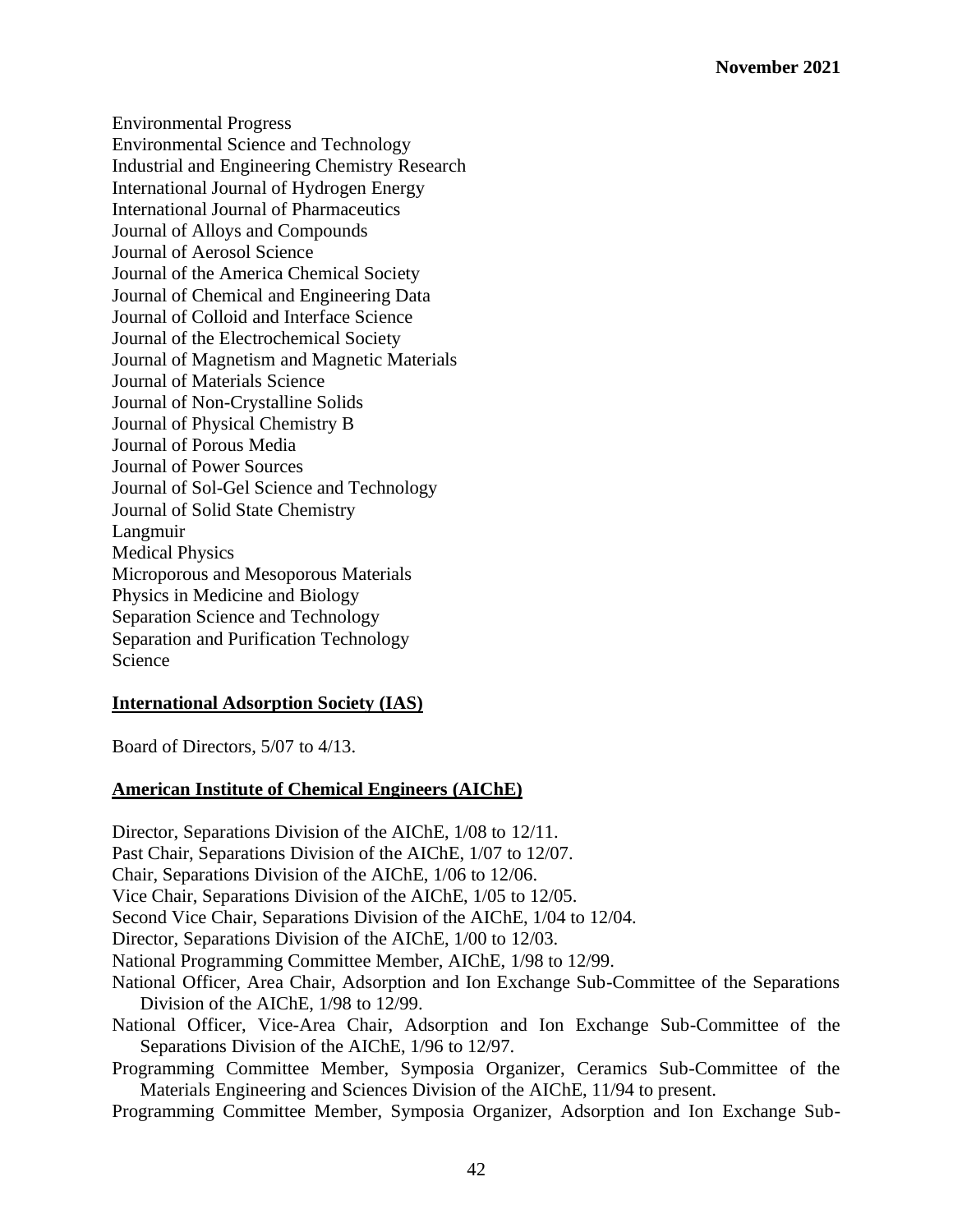Committee of the Separations Division of the AIChE, 11/90 to present. Local Section Officer: Palmetto, September 1993 to December 1999. Local Section Officer: Savannah River, June 1992 to May 1993.

### **American Chemical Society (ACS)**

Chair, Industrial & Engineering Chemistry Division of the ACS, 1/14-12/14.

Chair-elect, Industrial & Engineering Chemistry Division of the ACS, 1/13-12/13.

- National Programming Committee Member, Symposia Organizer, Separations Sub-Division of the Industrial & Engineering Chemistry Division of the ACS, 11/94 to 12/02.
- Past Chair, Separations Sub-Division of the Industrial & Engineering Chemistry Division of the ACS, 1/02-12/02.
- Chair, Separations Sub-Division of the Industrial & Engineering Chemistry Division of the ACS, 1/01-12/01.
- Chair Elect, Separations Sub-Division of the Industrial & Engineering Chemistry Division of the ACS, 1/00-12/00.
- Vice-Chair Elect, Separations Sub-Division of the Industrial & Engineering Chemistry Division of the ACS, 1/99-12/99.
- National Organizing Committee Member, Pollution Prevention Sub-Division of the Industrial & Engineering Chemistry Division of the ACS, 1/94 to 12/96.
- Secretary, Pollution Prevention Sub-Division of the Industrial & Engineering Chemistry Division of the ACS, 8/94 to 7/97.

# **FUNDED RESEARCH GRANTS**

# **Current Funding**

- 121. Micron, "Evaluation of a Ni Adsorbent for O2 Removal," \$100,000, January 1, 2021 to June 30, 2021, J. A. Ritter (PI).
- 120. ColdStream Energy, "Evaluation of Carbons for Hydrocarbon Adsorption," \$275,000, July 1, 2020 to December 31, 2021, J. A. Ritter (PI) and A. D. Ebner.
- 119. DOE/NETL, "Transformational Molecular Layer Deposition, Tailor-made Size-Sieving Sorbents for Post-Combustion CO<sub>2</sub> Capture," \$3,000,000, October 1, 2019 to September 30, 2022, M. Yu (RPI), J. A. Ritter (USC), S. Li (GTI), A. Sexton (Trimeric Corp.) and F. C. Morton (NCCC) (\$950,000 for JAR).
- 118. W. L. Gore & Associates, "Structured Adsorbent Material Testing and Evaluation," \$672,000, March 1, 2019 to February 28, 2022, J. A. Ritter (PI) and A. D. Ebner.
- 117. RAPID/AIChE/DOE, "Microfibrous Entrapped Adsorbents for High Throughput Modular Process Intensified Gas Separation and Ion Exchange," \$3,650,000, January 1, 2018 to September 30, 2021, P. Dimick (IntraMicron), J. A. Ritter (USC), B. Calloway (SRNL), B. Tatarchuk (Auburn U) and B. Paul (Oregon State U) (\$1,050,000 for JAR).
- 116. RAPID/AIChE/DOE, "Roadmap Development for RAPID: Intensified Process Fundamentals," \$375,000, April 1, 2017 to September 30, 2022, J. A. Ritter (PI).

# **Past Funding**

115. Samsung, "Technical Feasibility Evaluation of Adsorption Based Heat Pump Technology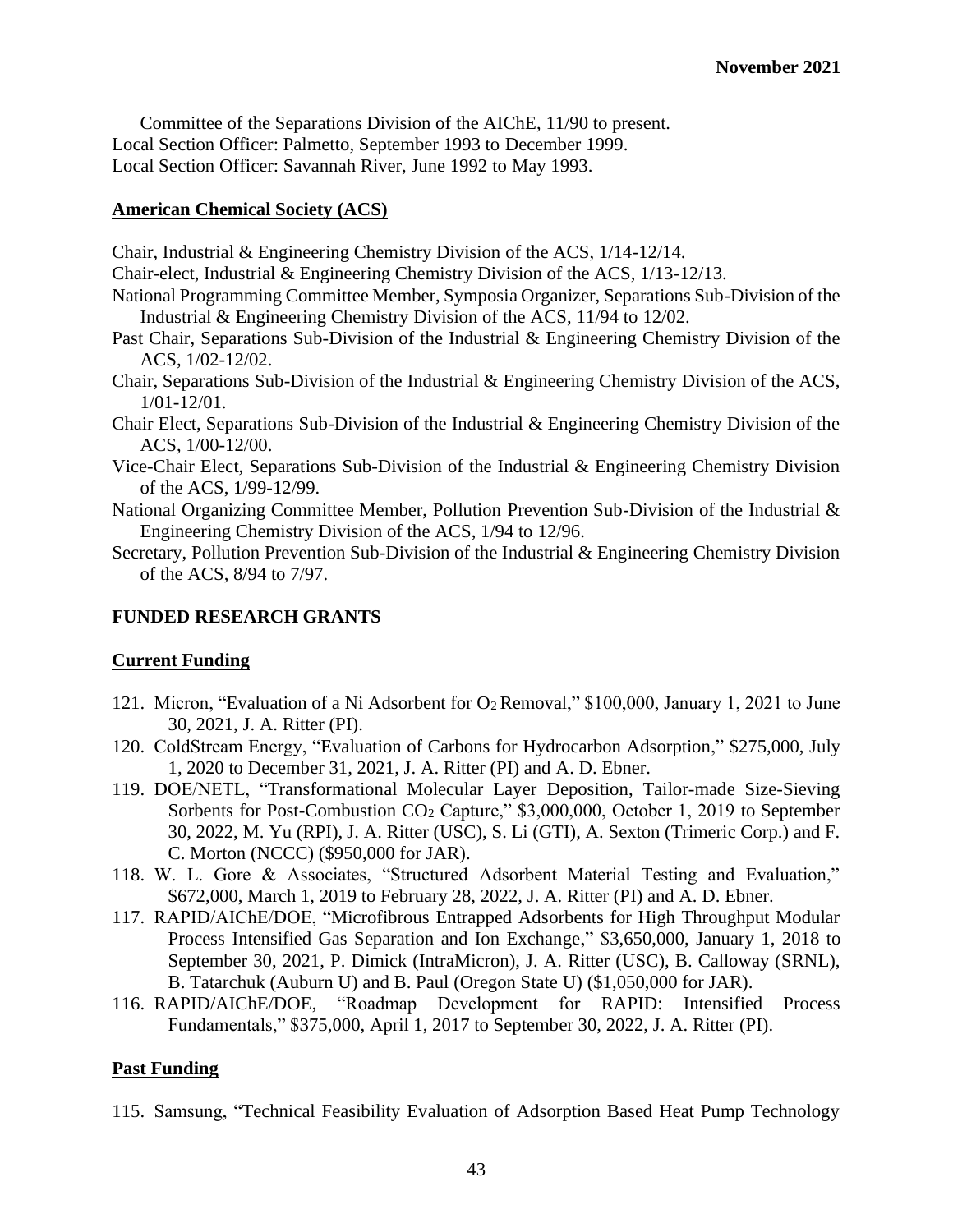for Applications in Clothes Dryer and Air Conditioner," \$63,352, August 1, 2020 to November 30, 2020, J. A. Ritter (PI) and A. D. Ebner.

- 114. NASA MSFC/Jacobs Engineering, "Development of a TSA Process for CO<sub>2</sub> Removal Using a Structured 13X Adsorbent," \$492,269, November 29, 2016 to November 23, 2020, J. A. Ritter (PI) and A. D. Ebner.
- 113. Apache Corporation, "Carbon Adsorbent Material and PSA Cycle Testing for Natural Gas Processing," \$170,000, June 1, 2019 to December 31, 2019, J. A. Ritter (PI) and A.D. Ebner.
- 112. Apache Corporation, "PSA Cycle Testing for Natural Gas Processing," \$140,000, September 1, 2017 to December 31, 2018, J. A. Ritter (PI) and A.D. Ebner.
- 111. Apache Corporation, "Carbon Adsorbent Material Testing for Natural Gas Processing," \$60,000, September 1, 2017 to December 31, 2018, J. A. Ritter (PI) and A. D. Ebner.
- 110. Apache Corporation, "Characterization of Carbon Adsorbent Materials," \$100,000, April 1, 2017 to December 31, 2017, J. A. Ritter (PI) and A. D. Ebner.
- 109. Shell, "Separation Process Proof-of-Concept: Experimental Campaign in Six-Bed PSA Unit," \$120,000, April 1, 2017 to October 31, 2017, J. A. Ritter (PI) and Armin D. Ebner.
- 108. DOE/NEUP, "Experimental Determination and Modeling of Used Fuel Drying by Vacuum and Gas Circulation for Dry Cask Storage," \$4,000,000, October 1, 2014 to September 30, 2017, T.W. Knight (PI, USC), J. Khan (USC), T. Farouk (USC), J. Tarbutton (USC), J. A. Ritter (USC), E. Roberts (USC), J. S. Tulenko (UF), M. Danjaji (SCSU), W. Bracey (Areva) and J. Kirkland (Areva) (\$305,879 for JAR).
- 107. Shell, "Evaluation of Na-ETS-10 using Dynamic and Equilibrium Adsorption and Desorption Techniques," \$60,000, July 1, 2016 to December 31, 2016, J. A. Ritter (PI) and Armin D. Ebner.
- 106. Process Science and Technology Center, University of Texas at Austin, "Fundamental Study of a Rapid Pressure Swing Adsorption Process," \$25,000, January 1, 2016 to December 31, 2016, J. A. Ritter (PI).
- 105. NASA MSFC, "New PSA Cycle for CO<sup>2</sup> Removal and Concentration During Closed-Loop Human Space Exploration Missions," \$150,000, October 15, 2015 to September 30, 2016, J. A. Ritter (PI) and A. D. Ebner.
- 104. Apache Corporation, "Construction and Testing of Pressure Swing Adsorption Systems and Materials Characterization for CH<sub>4</sub> and CO<sub>2</sub> Separation," \$90,000, October 1, 2015 to December 31, 2016, J. A. Ritter (PI) and Armin D. Ebner.
- 103. Shell, "Pressure Swing Adsorption Process Validation: Fixed Bed Experimentation," \$50,000, June 1, 2015 to June 30, 2016, J. A. Ritter (PI) and A. D. Ebner.
- 102. Apache Corporation, "Evaluation of CH<sup>4</sup> and CO<sup>2</sup> Separation in a Multi-Bed Pressure Swing Adsorption System," \$85,000, December 1, 2014 to December 31, 2015, J. A. Ritter (PI) and Armin D. Ebner.
- 101. DK Engineering Consulting, "Pressure Swing Adsorption Process Development for Removal of Toluene and Epichlorohydrin Vapors from Nitrogen," \$90,000, June 15, 2015 to December 15, 2015, J. A. Ritter (PI).
- 100. Apache Corporation, "Evaluation of CO<sup>2</sup> Adsorbents using Gravimetric and Volumetric Adsorption Techniques," \$80,000, May 15, 2014 to December 31, 2015, J. A. Ritter (PI) and Armin D. Ebner.
- 99. NASA MSFC/Jacobs Engineering, "Novel Pressure Swing Adsorption (PSA) Cycle to Facilitate Heavy Component (CO<sub>2</sub>) Enrichment and Recovery," \$175,000, March 15, 2015 to September 30, 2015, J. A. Ritter (PI) and A. D. Ebner.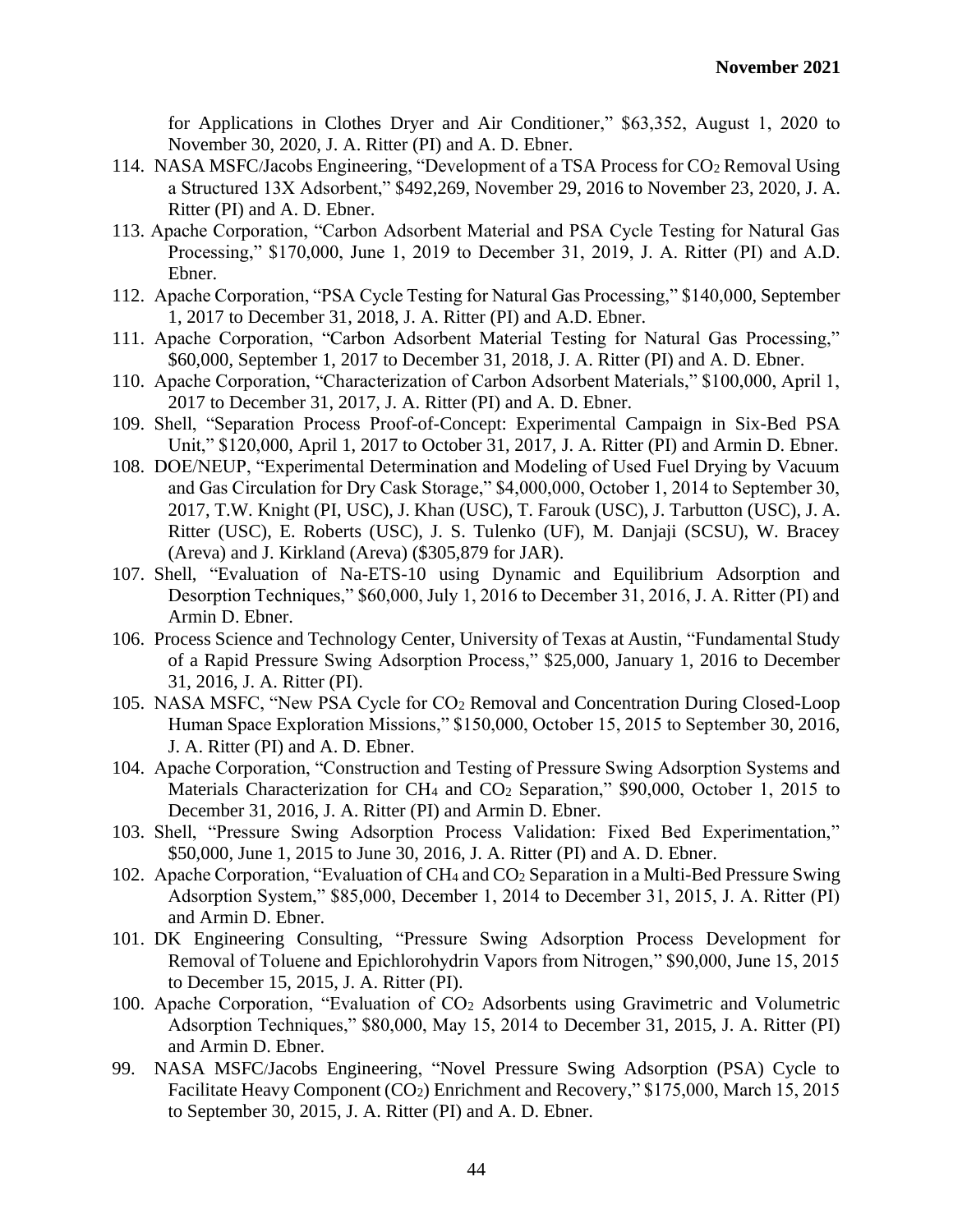- 98. DOE/NETL, "Bench-Scale Development and Testing of Rapid PSA for CO<sup>2</sup> Capture," \$2,100,000, May 1, 2012 to September 30, 2015, D. G. Ward (W. R. Grace), J. A. Ritter (USC), B. Chadwell (Battelle) and W. A. Whittenberger (Catacel) (\$1,100,000 for JAR).
- 97. Process Science and Technology Center/Chevron, University of Texas at Austin, "Fundamental Study of a Rapid Pressure Swing Adsorption Process," \$75,000, January 1, 2012 to December 31, 2015, J. A. Ritter (PI).
- 96. Center for Strategic Approaches to the Generation of Electricity (SAGE) at USC, "New Pressure Swing Adsorption Cycles for CO<sub>2</sub> Capture from Coal Fired Power Plants," \$291,636, September 1, 2008 to February 28, 2016, J. A. Ritter (PI) and A. D. Ebner.
- 95. Process Science and Technology Center/ExxonMobil, University of Texas at Austin, "Hybrid Distillation-Pressure Swing Adsorption Processes," \$150,000, September 1, 2008 to December 31, 2011, J. A. Ritter (PI).
- 94. SC EPSCoR, "Development of Rapid Cycle Pressure Swing Adsorption Oxygen Concentrators for Extraterrestrial Applications," \$125,642, October 1, 2009 to September 30, 2013, J. A. Ritter (PI).
- 93. NASA EPSCoR, "Development of Rapid Cycle Pressure Swing Adsorption Oxygen Concentrators for Extraterrestrial Applications," \$750,000, October 1, 2009 to September 30, 2013, J. A. Ritter (PI), M. D. LeVan (Vanderbilt), and P. Edwards (SeQual).
- 92. SC Space Grant Consortium and SC EPSCoR, "Compact Adsorption Systems for Extracting EVA Oxygen from Spacecraft and Habitat Air," \$55,129, May 1, 2012 to April 30, 2013, J. A. Ritter (PI).
- 91. National Space Biomedical Research Institute, "Development of Pressure Swing Adsorption Technology for Spaceflight Medical Oxygen Concentrators," \$1,800,000, September 1, 2009 to August 31, 2013, J. A. Ritter (PI), M. D. LeVan (Vanderbilt), P. Edwards (SeQual) and J. C. Knox (NASA MSFC).
- 90. National Science Foundation, "Complex Hydrides of Lithium, Aluminum and Boron for Hydrogen Storage," \$300,000, September 1, 2009 to August 31, 2012, J. A. Ritter (PI) and Armin D. Ebner.
- 89. W. R. Grace, "Adsorbent Evaluation with Volumetric Frequency Response," \$189,666, J. A. Ritter (PI) and Armin D. Ebner, September 1, 2010 to May 31, 2012.
- 88. INGENCO Distributed Energy, LLC, "Adsorbent Evaluation Using Thermogravimetric Cycling Analysis," \$60,000, April 11, 2011 to October 10, 2011, J. A. Ritter (PI) and A. D. Ebner.
- 87. SmartKoncept Technology Inc. and DOE, "Integrated Ammonia Reactor and Ammonia Pressure Swing Adsorption Recovery, \$79,690, October 1, 2010 to September 30, 2011, J. A. Ritter (PI) and A. D. Ebner.
- 86. SeQaul Technologies and DARPA, "Pressure Swing Adsorption Cycle Modeling for Medical Oxygen Concentrators" \$330,000, April 28, 2009 to August 28, 2011, J. A. Ritter (PI) and A. D. Ebner.85.
- 85. SmartKoncept Technology Inc. and DOE, "Ammonia Process by Pressure Swing Adsorption, \$341,570, October 1, 2007 to September 30, 2010, J. A. Ritter (PI) and A. D. Ebner.
- 84. Pacific Northwest National Laboratory, "Development of New Adsorption Cycles for Xenon Concentration from Air," \$50,000, June 2, 2009 to November 30, 2009, J. A. Ritter (PI) and A. D. Ebner.
- 83. NASA MSFC, "Analysis of Engineered Structured Sorbent Systems for the Next Generation Atmosphere Revitalization System," \$60,000, March 15, 2009 to March 14,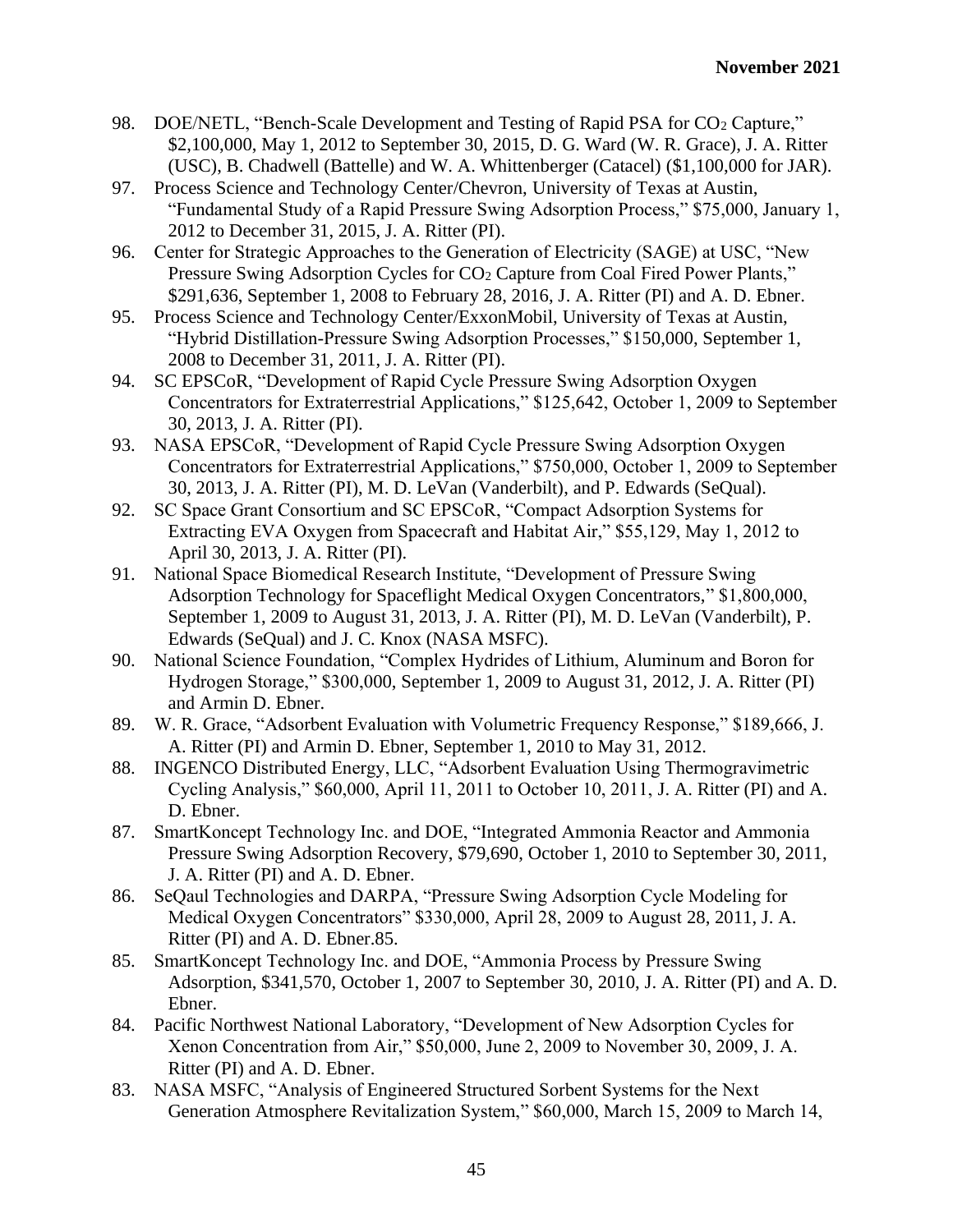2010, J. A. Ritter (PI) and A. D. Ebner.

- 82. SC Space Grant Consortium and SC NASA EPSCoR, "Development of an Adsorption Process Simulator in Support of NASA Space Craft, Lunar and Martian Missions," \$84,800, May 1, 2008 to April 30, 2010, J. A. Ritter (PI).
- 81. Studsvik Development, Inc., "Carbon Monoxide Isotope Separation by Pressure Swing Adsorption," \$65,000, August 1, 2008 to January 31, 2009, J. A. Ritter (PI) and A. D. Ebner.
- 80. NASA MSFC, "Evaluation of Medical Oxygen PSA Technology for International Space Station Applications," February 4, 2008 to February 3, 2009, \$150,000, J. A. Ritter (PI) and A. D. Ebner.
- 79. Intelligent Energy Inc. and DOE, "Development of a Process Simulator for Adsorption Enhanced Reforming/Pressure Swing Reformer," \$75,000, October 15, 2007 to July 31, 2008, J. A. Ritter (PI) and A. D. Ebner.
- 78. NSF I/UCRC for Fuel Cell Research, "Design of Metal and Complex Hydride Hydrogen Storage Systems," \$10,000, January 1, 2008 to March 31, 2008, J. A. Ritter (Project PI, co-PI of Center).
- 77. DOE, "Clean Energy Research II," \$1,984,000, December 1, 2005 to June 30, 2008, R. E. White (PI), J. A. Ritter, M. A. Matthews, J. W. Weidner, J. Van Zee and J. Delhomelle (\$250,000 for JAR).
- 76. DOE NETL, "New Adsorption Cycles for Carbon Dioxide Capture and Concentration," \$200,000, August 1, 2005 to July 31, 2008, J. A. Ritter (PI) and A. D. Ebner.
- 75. SeQaul Technologies, Inc., "Fellowship for Cyclic Adsorption Process Research," \$3,000, February 1, 2007 to December 31, 2007, J. A. Ritter (PI).
- 74. NSF I/UCRC for Fuel Cell Research, "Design of Metal and Complex Hydride Hydrogen Storage Systems," \$48,000, January 1, 2007 to December 31, 2007, J. A. Ritter (Project PI, co-PI of Center).
- 73. MeadWestvaco Charleston Research Center, "Graduate Student Fellowship to Study Cyclic Adsorption Processes," \$30,000, January 1, 2007 to December 31, 2007, J. A. Ritter (PI).
- 72. NASA MSFC, "Design of an Adsorption-Based Carbon Dioxide, Humidity and Trace Contaminant Removal System," June 3, 2005 to December 31, 2007, \$322,747, J. A. Ritter (PI) and A. D. Ebner.
- 71. PRF ACS, "Early and Late Bimetallic Transition Metal Catalysis on Co-Doped NaA1H4," \$80,000, September 1, 2005 to August 31, 2007, J A. Ritter (PI).
- 70. NSF, "NER: Ferromagnetic Seeding for Noninvasive Magnetic Drug Targeting," \$121,550, June 15, 2005, May 31, 2007, J. A. Ritter (PI) and A. D. Ebner.
- 69. NSF I/UCRC for Fuel Cell Research, "Design of Metal and Complex Hydride Hydrogen Storage Systems," \$48,000, January 1, 2006 to December 31, 2006, J. A. Ritter (Project PI, co-PI of Center).
- 68. MeadWestvaco Charleston Research Center, "Graduate Student Fellowship to Study Cyclic Adsorption Processes," \$30,000, January 1, 2006 to December 31, 2006, J. A. Ritter (PI).
- 67. NASA MSFC, "Development of an Adsorption Process Simulator for Extraterrestrial Applications," \$20,000, April 12, 2004 to April 11, 2006, J. A. Ritter (PI).
- 66. NSF I/UCRC for Fuel Cell Research, "Design of Metal and Complex Hydride Hydrogen Storage Systems," \$48,000, January 1, 2005 to December 31, 2005, J. A. Ritter (Project PI, co-PI of Center).
- 65. MeadWestvaco Charleston Research Center, "Graduate Student Fellowship to Study Cyclic Adsorption Processes," \$30,000, January 1, 2005 to December 31, 2005, J. A. Ritter (PI).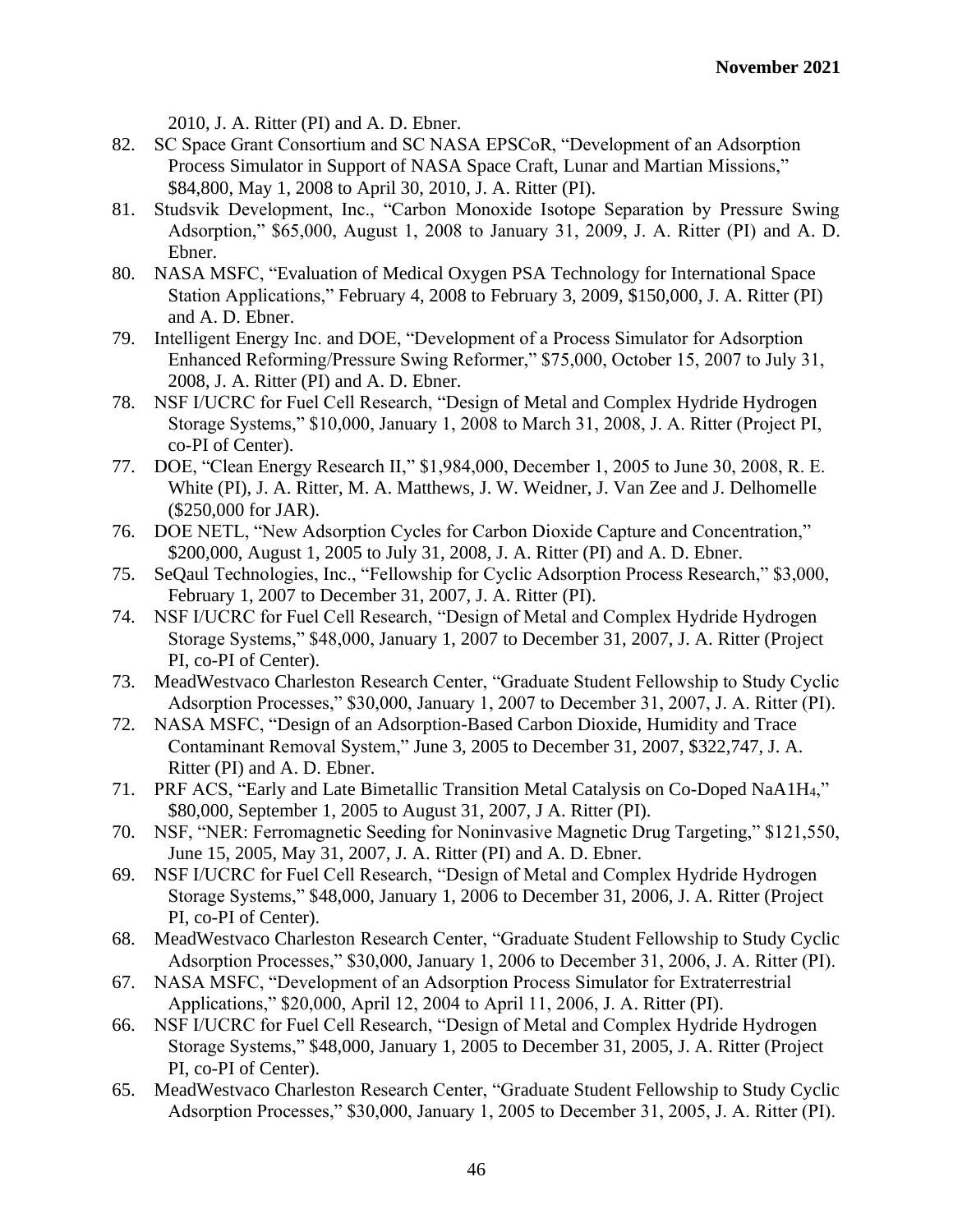- 64. DOE/WSRC/SCUREF, "Heat Transfer and Modeling of Next Generation Metal Hydride Beds," \$45,868, July 1, 2004 to August 31, 2005, J. A. Ritter (PI) and A. D. Ebner.
- 63. SC Space Grant Consortium, "Development of Robust Process Simulators for NASA Adsorption Technology," \$6,000, July 1, 2004 to June 30, 2005, J. A. Ritter (PI).
- 62. USC NanoCenter, "On the Development of Ferromagnetic Nano-Dockers for Magnetic Drug Targeting in the Body," \$20,000, March 15, 2004 to March 14, 2005, J. A. Ritter (PI).
- 61. DOE, "Clean Energy Research," \$2,100,000, July 1, 2004 to December 31, 2005, R. E. White (PI), J. A. Ritter, M. A. Matthews, J. W. Weidner and J. Van Zee (\$335,000 for JAR).
- 60. DOE/WSRC/SCUREF, "EDS Modeling Collaboration," \$50,180, January 12, 2003 to September 30, 2004, E. P. Gatzke (PI), J. A. Ritter, P. B. Balbuena , and F. Gadala-Maria (\$12,500 for JAR).
- 59. University of Chicago, "Targeted Drug Delivery Research Fund," \$40,000, January 1, 2004 to December 31, 2005, J. A. Ritter (PI).
- 58. MeadWestvaco Charleston Research Center, "Graduate Student Fellowship to Study Cyclic Adsorption Processes," \$30,000, January 1, 2004 to December 31, 2004, J. A. Ritter (PI).
- 57. NSF I/UCRC for Fuel Cell Research, "Design of Metal and Complex Hydride Hydrogen Storage Systems," \$31,500, January 1, 2004 to December 31, 2004, J. A. Ritter (Project PI, co-PI of Center).
- 56. DOE/WSRC/SCUREF, "High Capacity Complexes for Hydrogen Storage II," \$22,710, July 12, 2003 to September 30, 2003, J. A. Ritter (PI), A. D. Ebner and C. T. Williams.
- 55. DOE NETL, "Radically New Adsorption Cycles for Carbon Dioxide Sequestration," \$50,000, September 1, 2003 to February 28, 2005, J. A. Ritter (PI) and A. D. Ebner.
- 54. DOE/WSRC/SCUREF, "Heat Transfer and Modeling of Next Generation Metal Hydride Beds," \$35,129, August 12, 2003 to September 30, 2003, J. A. Ritter (PI) and A. D. Ebner.
- 53. SC BRIN, "Synthesis and Characterization of Nanostructured Materials for Hydrogen Storage," \$109,680, May 16, 2003 to August 31, 2004, J. A. Ritter (PI) and R. Massoudi.
- 52. Army Research Office, "Hybrid Advanced Power Sources: Phase III," \$1,148,000, April 22, 2003 to September 30, 2004, R. E. White (PI), R. A. Dougal, J. W. Weidner, H. J. Ploehn, P. N. Popov, and J. A. Ritter (\$110,000 for JAR).
- 51. USC NanoCenter, "Design of Ferromagnetic Nanoprobes for Targeted Drug Delivery," \$20,000, April 1, 2003 to March 31, 2004, J. A. Ritter (PI).
- 50. NSF, "SGER: Feasibility of High Gradient Magnetic Implants for Targeted Drug Delivery," \$72,500, April 1, 2003 to March 31, 2005, J. A. Ritter (PI) and A. D. Ebner.
- 49. NSF, "International Travel: Third Pacific Basin Conference of Adsorption Science and Technology," \$15,000, March 15, 2003 to March 31, 2005, J. A. Ritter (PI).
- 48. NSF I/UCRC for Fuel Cell Research, "Hydrogen Purification by Dual Reflux Pressure Swing Adsorption," \$31,500, January 1, 2003 to September 30, 2003, J. A. Ritter (Project PI, co-PI of Center).
- 47. MeadWestvaco Charleston Research Center, "Graduate Student Fellowship to Study Cyclic Adsorption Processes," \$30,000, January 1, 2003 to December 31, 2003, J. A. Ritter (PI).
- 46. DOE/WSRC/SCUREF, "High Capacity Complexes for Hydrogen Storage," \$34,057, July 12, 2002 to September 30, 2002, J. A. Ritter (PI), A. D. Ebner and C. T. Williams.
- 45. USC NanoCenter, "Nanostructured Materials for Reversible Hydrogen Storage," \$20,000, April 1, 2002 to June 30, 2002, J. A. Ritter (PI).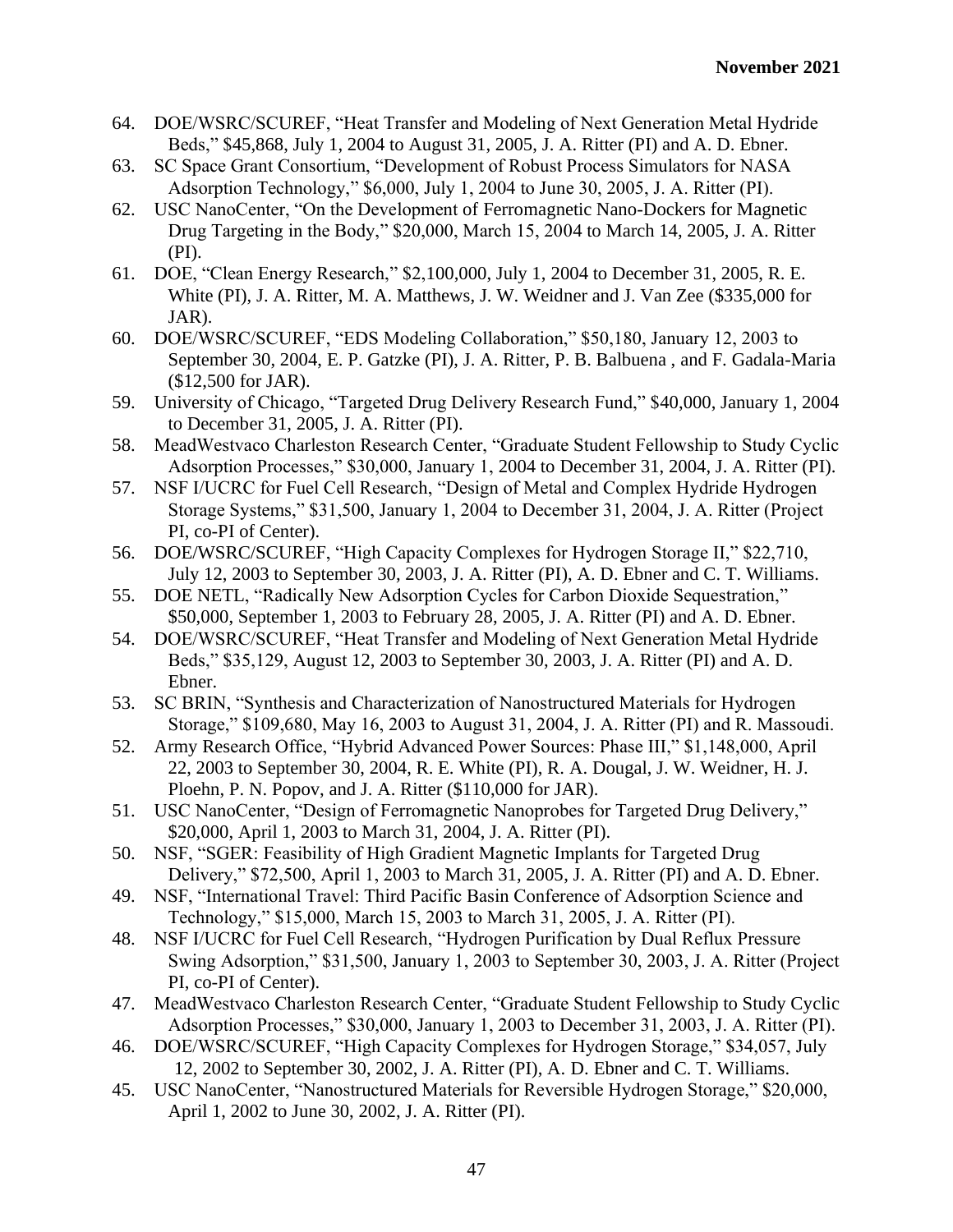- 44. NSF, "Graduate Student Fellowship to Develop Magnetically Enhanced Targeted Drug Delivery Systems," August 1, 2002 to July 31, 2005, \$32,000, Karen D. Daniels (Recipient) and J. A. Ritter (Advisor).
- 43. USC Office of Research, "Equipment to Expand the Capabilities of the High Pressure Adsorption Laboratory: Development of Hydrogen Storage Materials and Systems," \$120,000, November 1, 2001 to October 31, 2002, J. A. Ritter (PI) and C. T. Williams.
- 42. DOE/WSRC/SCUREF, "Developing Capability to Address the Need for Enhanced Hydrogen Production and Storage for Low Weight Applications," \$50,000, August 1, 2001 to July 31, 2002, T. A. Davis (PI) and J. A. Ritter (\$7,000).
- 41. Westvaco Charleston Research Center, "Graduate Student Fellowship to Study Cyclic Adsorption Processes," \$30,000, November 1, 2001 to December 31, 2002, J. A. Ritter (PI).
- 40. Army Research Office, "Hybrid Advanced Power Sources: Phase II," \$1,150,000, July 1, 2001 to December 31, 2002, R. E. White (PI), R. A. Dougal, J. W. Weidner, H. J. Ploehn, J. A. Ritter, and P. N. Popov (\$150,000 for JAR).
- 39. NSF, "Magnetic Separations for Environmentally Benign Processes REU Supplement," \$15,000, June 25, 2001 to February 28, 2002, J. A. Ritter (PI).
- 38. DOE/EPSCoR, "Preparation and Characterization of Metal-Carbon Xerogels as Advanced Electrode Materials," \$15,936, June 15, 2001 to August 15, 2001, R. Massoudi (PI) and J. A. Ritter.
- 37. Westvaco Charleston Research Center, "Graduate Student Fellowship to Study Pressure Swing Adsorption," \$35,000, November 1, 2000 to October 31, 2001, J. A. Ritter (PI).
- 36. NSF, "Magnetic Separations for Environmentally Benign Processes Supplement," \$19,941, May 1, 2001 to February 28, 2002, J. A. Ritter (PI).
- 35. NSF, "Magnetic Separations for Environmentally Benign Processes," \$50,000, March 1, 2001 to February 28, 2002, J. A. Ritter (PI) and H. J. Ploehn.
- 34. Army Research Office, "Hybrid Advanced Power Sources," \$1,150,000, June 15, 2000 to December 31, 2001, R. E. White (PI), R. A. Dougal, J. W. Weidner, H. J. Ploehn and J. A. Ritter, and P. N. Popov (\$150,000).
- 33. DOE/WSRC/SCUREF, "Doped Carbon Nanotubes for Hydrogen Storage," \$50,000, February 2, 2001 to October 31, 2001, J. A. Ritter (PI).
- 32. DOE/EPSCoR, "Preparation and Characterization of Ruthenium-Carbon Xerogels as Advanced Electrode Materials," \$15,936, June 15, 2000 to August 15, 2000, R. Massoudi (PI) and J. A. Ritter.
- 31. NSF, "Magnetic Separations for Environmentally Benign Processes," \$50,000, March 1, 2000 to February 28, 2001, J. A. Ritter (PI) and H. J. Ploehn.
- 30. Westvaco Charleston Research Center, "Graduate Student Fellowship to Study Pressure Swing Adsorption," \$35,000, November 1, 1999 to October 31, 2000, J. A. Ritter (PI).
- 29. DOE/EPSCoR, "New Materials, Modeling and Design Tools for Capacitors and Batteries," sub-task of Electrochemical Power Systems", (\$2,295,935), October 1, 1999 to September 30, 2001, R. E. White (overall PI), J. A. Ritter (sub-task PI) (\$75,000).
- 28. Westvaco Charleston Research Center, "Graduate Student Fellowship to Study Pressure Swing Adsorption," \$20,000, November 1, 1998 to October 31, 1999, J. A. Ritter (PI).
- 27. DOE/EPSCoR, "Preparation and Characterization of Metal-Carbon Xerogels as Advanced Electrode Materials,"\$15,332, June 15, 1999 to August 15, 1999, R. Massoudi (PI) and J. A. Ritter.
- 26. Separations Research Program, University of Texas at Austin, "Characterization of Novel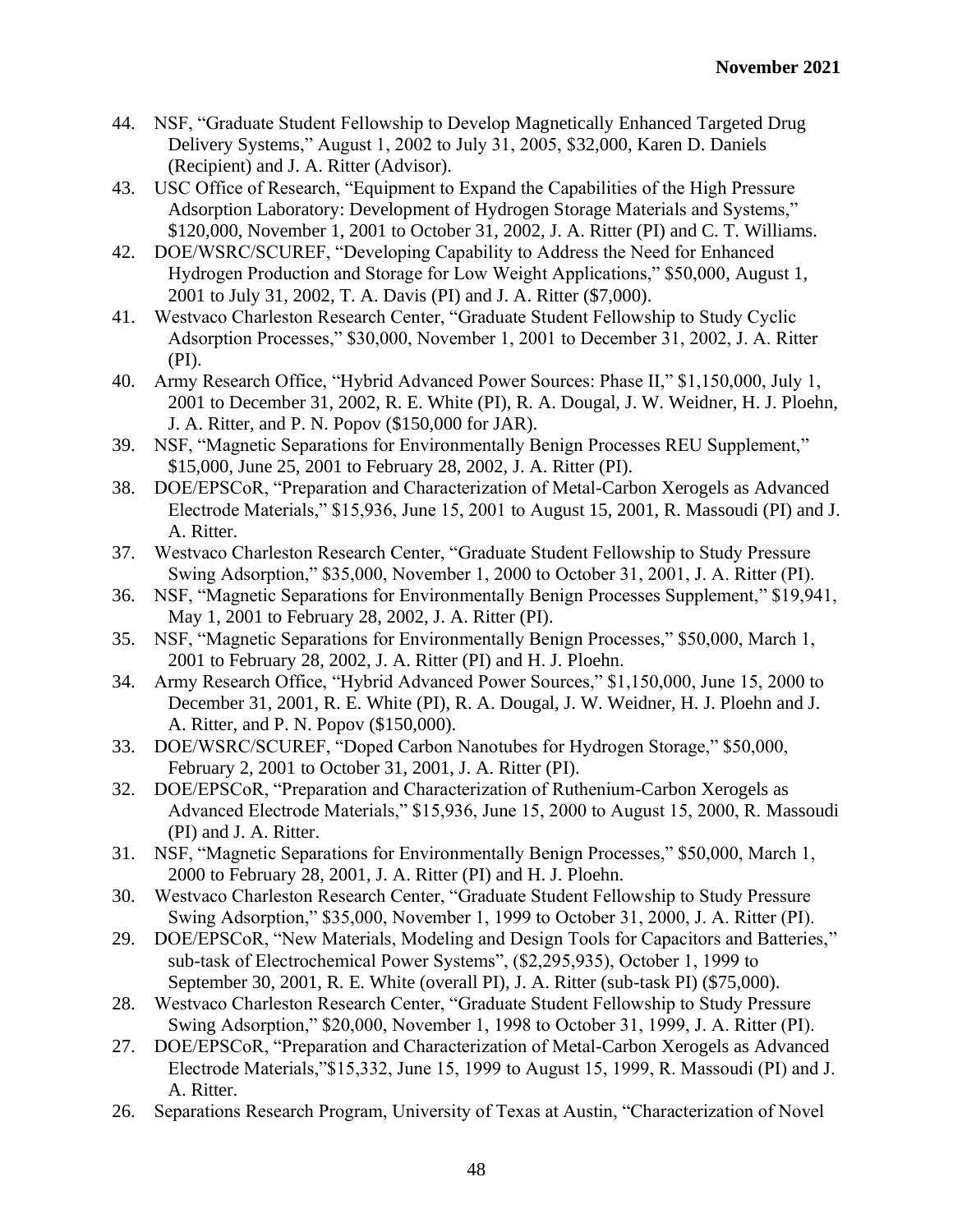Adsorbent Materials for Gas Phase Separation Processes," \$25,000, April 1, 1999 to March 31, 2004, J. A. Ritter (PI).

- 25. USC Venture Fund, "Feasibility of Bulk Vapor Separation by Pressure Swing Adsorption," \$21,985, May 1, 1998 to April 30, 1999, J. A. Ritter (PI).
- 24. DOE/EPSCoR, "Preparation and Characterization of Metal-Carbon Xerogels as Advanced Electrode Materials," \$13,130, June 16, 1998 to August 15, 1998, R. Massoudi (PI) and J. A. Ritter.
- 23. INEL/DOE, "Studies in Magnetic Field Enhanced Separations for Aqueous Solutions," \$15,000, March 1, 1998 to September 30, 1998, J. A. Ritter (PI).
- 22. U. S. Civilian Research and Development Foundation "Investigation on the Mechanisms of Selective Ion Adsorption on Composite Adsorbents," \$45,000, June 1, 1997 to May 31, 1999, A. M. Puziy (PI), S. A. Khainkov and J. A. Ritter (\$9,000).
- 21. NSF, "Research Experiences for Undergraduates Supplement to Cyclic Adsorption Processes for Solvent Vapor Recovery," \$6,000, July 19, 1997 to September 30, 1998, J. A. Ritter (PI).
- 20. DOE/EPSCoR, "New Materials, Modeling and Design Tools for Capacitors and Batteries," sub-task of "Electrochemical Power Systems," (\$2,295,935), September 1, 1997 to August 31, 1999, R. E. White (overall PI), J. A. Ritter (sub-task PI) (\$75,000).
- 19. DOE/EPSCoR, "Preparation and Characterization of Carbon Xerogels and Metal-Carbon Xerogels as Advanced Electrode Materials," \$9,833, June 16, 1997 to August 15, 1997, R. Massoudi (PI) and J. A. Ritter.
- 18. Argonne National Laboratory/DOE, "High Gradient Magnetic Separation Studies," \$110,000, March 1, 1997 to February 28, 2000, J. A. Ritter (PI).
- 17. NSF, "Research Experiences for Undergraduates Supplement to Cyclic Adsorption Processes for Solvent Vapor Recovery," \$10,000, July 19, 1996 to September 30, 1998, J. A. Ritter (PI).
- 16. OER-DOE, "Synthesis, Characterization, and Testing of Novel Anode and Cathode Materials for Li-Ion Batteries," \$612,000, September 1, 1996 to August 31, 1999, R. E. White (PI), B. Popov and J. A. Ritter (\$204,000)
- 15. DoD/EPSCoR, "Supercapacitors and Batteries from Sol-Gel Derived Carbon-Metal Oxide Electrodes," \$600,000, September 1, 1996 to August 31, 1999, J. A. Ritter (PI), J. W. Weidner and R. E. White (\$200,000 for JAR)
- 14. DOE/EPSCoR, "Synthesis and Characterization of Supercapacitors," \$10,000, May 16, 1996 to July 15, 1996, R. Massoudi (PI) and J. A. Ritter.
- 13. Laidlaw Environmental Services Inc. Graduate Fellowship, "Field-Enhanced Adsorption Processes for the Removal and Recovery of Metals from Aqueous Solutions," \$45,000, June 1, 1996 to May 31, 1999, J. A. Ritter (PI).
- 12. NSF, "A Laboratory Course to Teach Chemical Manufacturing," \$31,865, September 1, 1996 to August 31, 1998, M. A. Matthews (PI), J. A. Ritter and F. Gadala-Maria.
- 11. Westvaco Charleston Research Center, "Graduate Student Fellowship to Study Pressure Swing Adsorption," \$38,000, July 1, 1995 to October 31, 1998, J. A. Ritter (PI).
- 10. NSF SGER, "Magnetic Swing Adsorption," \$25,000, September 1, 1995 to January 31, 1997, J. A. Ritter (PI).
- 9. DOE/EPSCoR, "Sol-Gel Derived Carbon-Metal Oxide Electrodes as Supercapacitors," sub-task of "Electrochemical Power Systems," (\$2,349,111), September 1, 1995 to August 31, 1997, R. E. White (overall PI), J. A. Ritter (sub-task PI) (\$75,000).
- 8. NSF, "Graduate Research Traineeships in Environmentally Conscious Manufacturing,"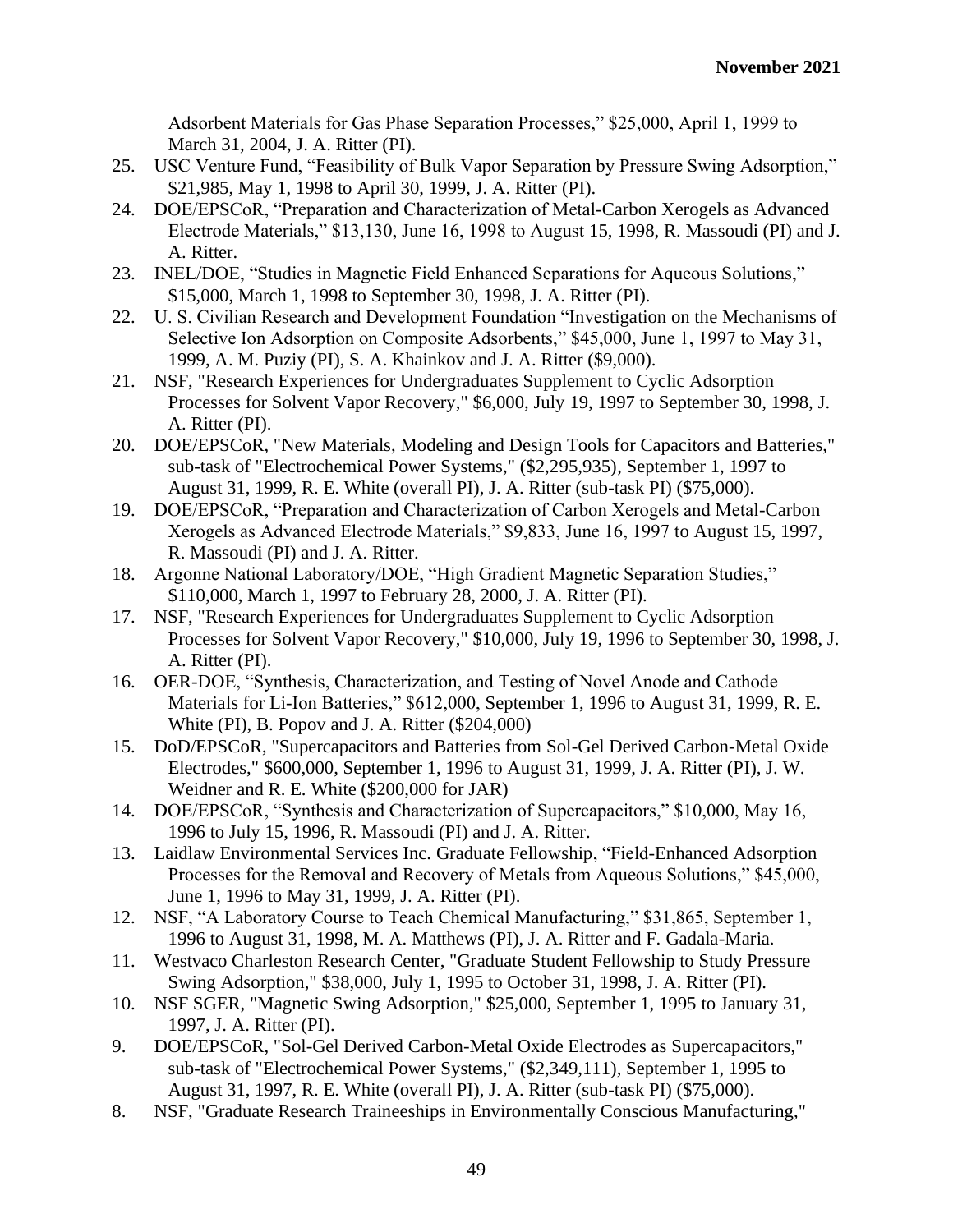\$562,500, September 15, 1995 to September 15, 2000, W. H. Peters (PI), J. A. Khan, M. A. Matthews, J. A. Ritter and C. L. Bolton.

- 7. NSF, "Research Experiences for Undergraduates Supplements," \$10,000, March 31, 1995 to September 30, 1997, J. A. Ritter (PI).
- 6. NSF, "Engineering Research Equipment: Integrated Micro Balance System," \$35,000, August 1, 1995 to July 31, 1996, J. A. Ritter (PI).
- 5. USC Office of Research, "Building Experimental Apparatuses for Fundamental Research," \$1,500, June 15, 1994 to June 30, 1995, J. A. Ritter (PI).
- 4. NSF Research Initiation Award, "Cyclic Adsorption Processes for Solvent Vapor Recovery," \$110,000, July 15, 1994 to September 30, 1998, J. A. Ritter (PI).
- 3. DOE/WSRC/SCUREF, "Dissolution of Contaminated Fiberglass Filters," \$135,292, May 11, 1994 to May 11, 1995, J. A. Ritter (PI).
- 2. DOE/WSRC/SCUREF, "Waste Minimization Methods and Equipment Development for Analytical Instrumentation Effluents," \$164,000, February 11, 1994 to August 15, 1995, J. A. Ritter (PI).
- 1. USC Research and Productivity Scholarship, "Characterization of Novel Adsorbent Materials," \$3,000, January 1, 1994 to June 30, 1995, J. A. Ritter (PI).

# **STUDENTS GRADUATED**

# **PhD**

- 1. Yujun Liu, Solvent Vapor Recovery by Pressure Swing Adsorption, May 1998.
- 2. Chuan Lin, Sol-Gel Derived Electrode Materials for Supercapacitor Applications, August 1998.
- 3. Huanhua Pan, Application of Density Functional Theory to Interfacial Phenomena, August, 1999.
- 4. Armin D. Ebner, Theoretical and Experimental Developments in Nano and Traditional High Gradient Magnetic Separation, December 2000.
- 5. Shaheen A. Al-Muhtaseb, Thermodynamic and Kinetic Prospects in the Modeling of Gas Phase Adsorption Processes, May, 2001.
- 6. Sarang A. Gadre, Experimental Design and Simulation of a Metal Hydride Hydrogen Storage System, June 2003.
- 7. James A. McIntyre, Theoretical and Experimental Analyses of Novel Pressure Swing Adsorption Cycles for Heavy Component Enrichment, July 2003.
- 8. Steven P. Reynolds, Heavy and Dual Reflux Pressure Swing Adsorption Cycles: Carbon Dioxide Capture and Concentration at High Temperature using K-promoted Hydrotalcite, May 2007.
- 9. Jun Wang, Synthesis, Development of Metal Complex Hydrides as Reversible Hydrogen Storage Materials, June 2007.
- 10. Misael O. Aviles, Theoretical and Experimental Studies of Implant Assisted Magnetic Drug Targeting, February 2008.
- 11. Hai Du, Carbon Dioxide Capture with K-Promoted HTlc at High Temperature, March 2010.
- 12. Jan O. Mangual, Novel Implant Designs in Magnetic Drug Targeting, September 2010.
- 13. Amal Mehrotra, Cycling Scheduling and Design of Pressure Swing Adsorption Cycles for Carbon Dioxide Capture from Flue Gas, March 2011.
- 14. Shubhra Bhadra, Purification of Ammonia by Pressure Swing Adsorption, February 2012.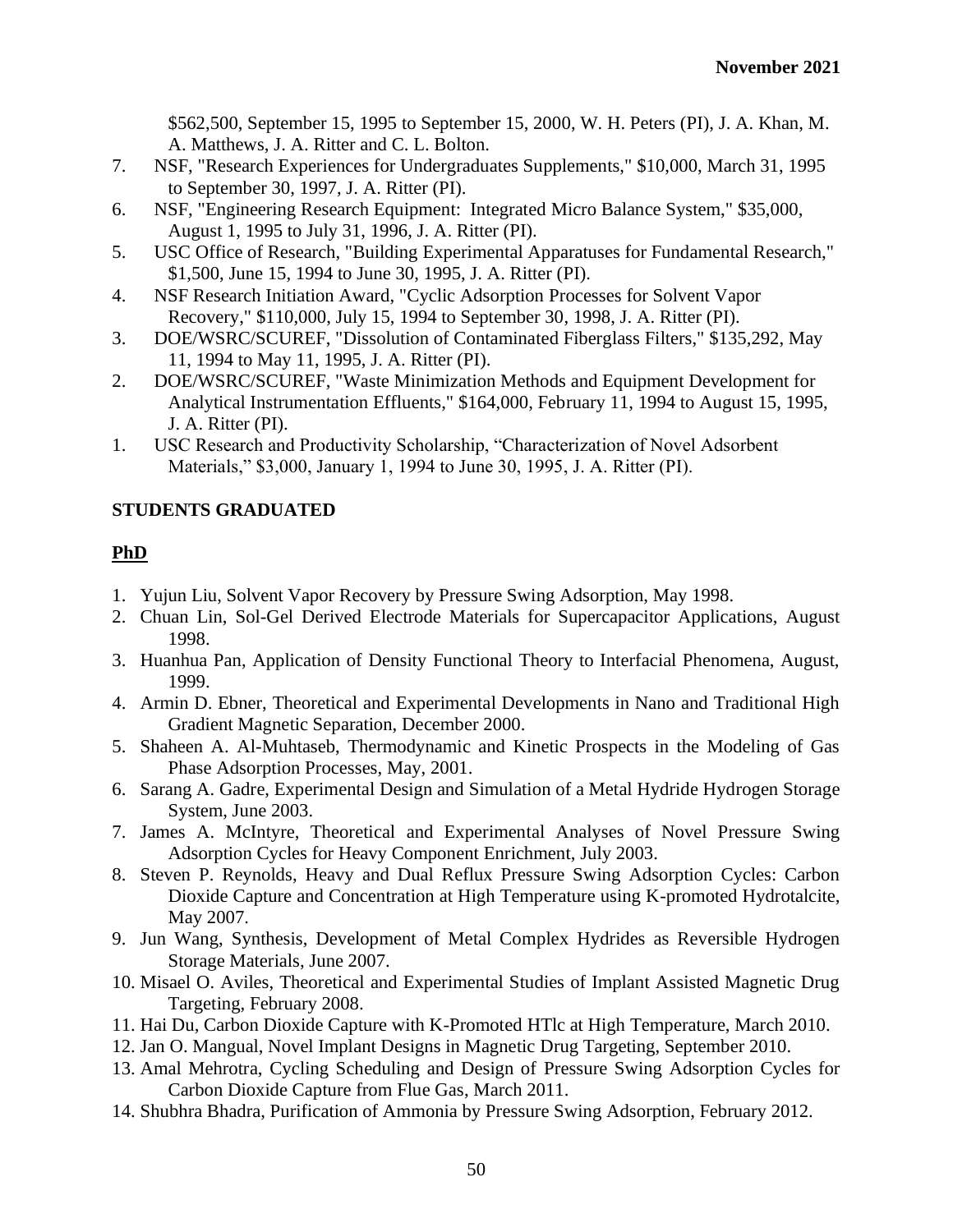- 15. Fan Wu, New Approach for Modeling Hybrid Pressure Swing Adsorption-Distillation Processes, August 2013.
- 16. Anahita Abdollahi Govar, Development of a Pressure Swing Adsorption Process for  $CO<sub>2</sub>$ Capture from Flue Gas Using Solid Amine Sorbents, February 2014.
- 17. Mohammad Iftekhar Hossain, Volume Swing Frequency Response Method for Determining Mass Transfer Mechanisms in Microporous Adsorbents, February 2014.
- 18. Atikur Rahman, Development of Pressure Swing Adsorption Process for CO<sup>2</sup> Capture from Flue Gas, February 2016.
- 19. Lutfi Erden, Methane Separation and Purification via Pressure Swing Adsorption, June 2016.
- 20. Hanife Erden, Two-Stage PSA System for CO<sup>2</sup> Removal and Concentration During Closed-Loop Human Space Exploration Missions, November 2016.
- 21. Nima Mohammadi, CO<sup>2</sup> Capture from Flue Gas by PSA Using a Novel Structured Adsorbent, December 2016.

# **MS**

- 1. Dharmashankar Subramanian, Equilibrium Theory for Solvent Vapor Recovery using Pressure Swing Adsorption, MS, 1997.
- 2. Ruyu (Ruby) Zhang, New Approximate Models for Nonlinear Adsorption and Diffusion in a Single Particle, MS, 1997.
- 3. Emily J. Zanto, Sol-Gel Derived Materials for Use as Adsorbents, Double Layer Capacitors and Lithium Ion Intercalation Compounds, MS, 1999.
- 4. Karen D. Daniel, Equilibrium Theory Analysis of a Pressure Swing Adsorption Cycle Utilizing an Unfavorable Langmuir Isotherm, MS, 2003.
- 5. Yongfeng Wang, Two Dimensional Simulations of the Charge and Discharge of a Metal Hydride Hydrogen Storage Bed, MS, 2007.
- 6. Dongxiang Yang, Development of a Cascade Adsorption Process for Rapid Xenon Concentration from Air for Nuclear Proliferation Monitoring, MS, 2010.
- 7. Joshua P. White, Development of a Pressure Swing Adsorption (PSA) Process for CO<sub>2</sub> Capture from Flue Gas, MS, 2016.
- 8. Peter A. Fairchild, Adsorption Reversibility of SO2, NO<sup>2</sup> and NO on 13X and 5A Zeolites, MS, 2016.
- 9. Hind Shabbani, Determination and Validation of High Pressure Equilibrium Adsorption Isotherms Via a Volumetric System, MS, May 2017.
- 10. Pravin B. Charles, Role of Bed Design Characteristics on the Effective Thermal Conductivity of a Structured Adsorbent, MS, May 2018.
- 11. Olivia Smithson, Volume Swing Frequency Response Method for Determining Mass Transfer Mechanisms of Ar, CO<sub>2</sub>, N<sub>2</sub> and O<sub>2</sub> in Carbon Molecular Sieve 3K172, MS, August 2020.
- 12. Sofia Tosso, Heterogeneous Extended Langmuir Model with a Truncated Multi-Normal Energy Distribution for Fitting Unary Data and Predicting Mixed-Gas Adsorption Equilibria, MS, February 2021.

# **South Carolina Honors College Senior Theses**

- 1. Stephen Ortaldo, Characterization of Novel Adsorbent Materials, Honors College Thesis, ECHE 499, Fall 1994–Spring 1995.
- 2. Jonathan Skvoretz, Study on Novel Adsorbents and Adsorption Systems, Honors College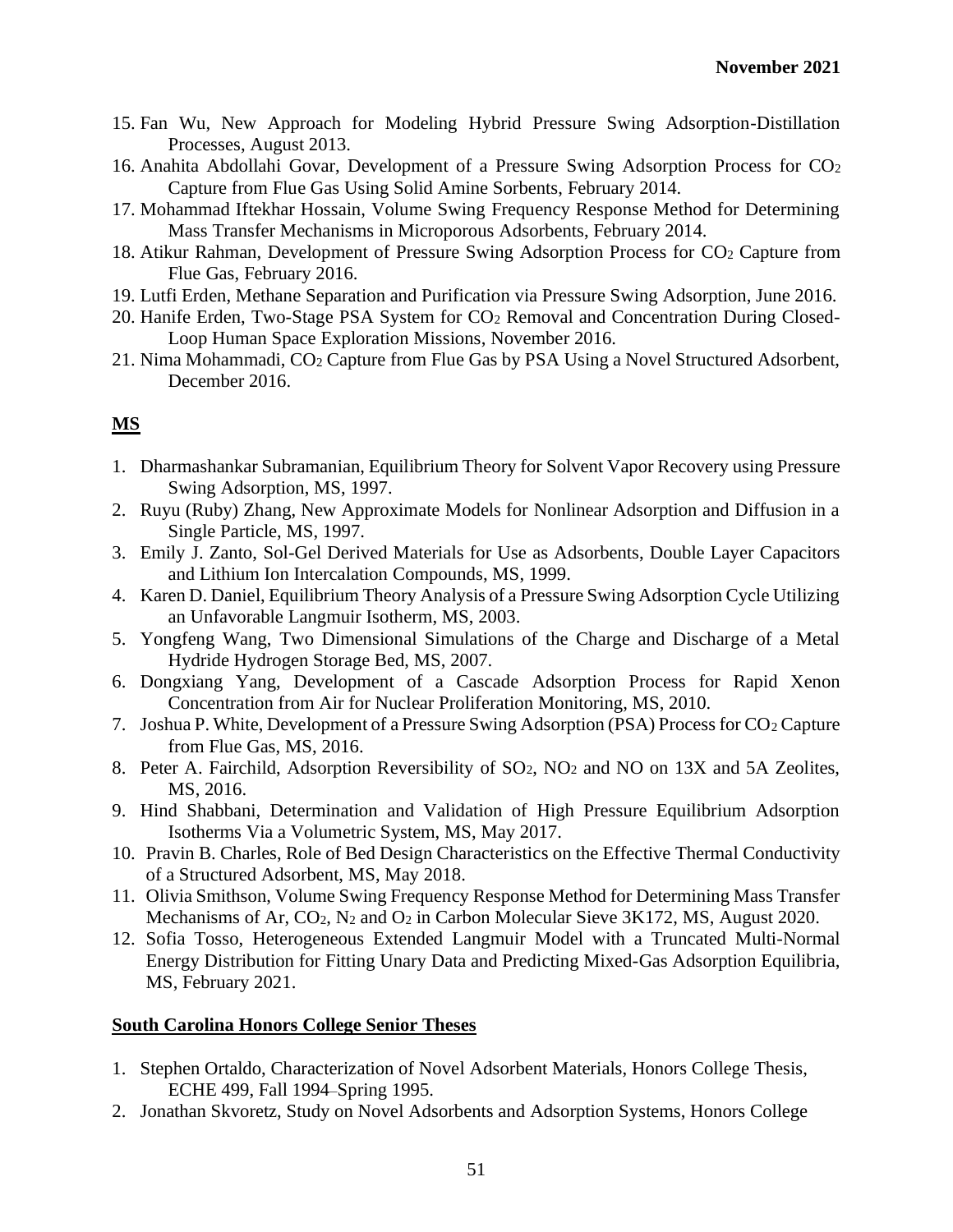Thesis, ECHE 499, Fall 1994–Spring 1995.

- 3. Scott Shealy, Determination of Adsorbed Phase Heat Capacity using Differential Scanning Calorimetry, Honors College Thesis, ECHE 499, Fall 1996–Spring 1997.
- 4. Elizabeth Endler, Synthesis and Characterization of Silica Gels Containing Metal Chlorides for Gas Separation, Honors College Thesis, ECHE 499, Fall 1997–Spring 1998.
- 5. Stephen Veldman, A Study of the Vapor Pressure Versus Temperature Relationship of n-Docosane through Knudsen Effusion, Honors College Thesis, ECHE 499, Fall 1997– Spring 1998.
- 6. Robert Riggleman, On the Development of Metal and Mixed Metal Sodium Aluminum Hydride for Hydrogen Storage, Honors College Thesis, ECHE 499, Fall 2001–Spring 2002.
- 7. Jonathan Braxton, Effect of Diverse Design parameters on the Performance of a Metal Hydride Hydrogen Storage Vessel, Honors College Thesis, ECHE 499, Fall 2003-Spring 2004.

# **OTHER RESEARCH STUDENTS**

## **Postdoctoral Fellows**

- 1. Yujun Liu, Development of Efficient Simulation Codes for Cyclic Adsorption Processes using Adaptive Grids, August 1998 to March 2000.
- 2. Armin D. Ebner, Design and Analysis of Novel Materials and Systems for Hydrogen Storage, January 2001 to September 2001.
- 3. Shaheen A. Al-Muhtaseb, April 15 2001 to October 31, 2002, Development of Adsorption Isotherm Models for Complex Metal Hydride Systems.
- 4. Sarang A. Gadre, Simulator Development for Cyclic Adsorption Process and Metal Hydride Hydrogen Storage Systems, July 2003 to January 2005.
- 5. Tania Prozorov, Development of Novel Sonochemical Doping Technique for Complex Hydride Hydrogen Storage Materials, April 2004 to July 2005.
- 6. Tao (Tony) Wang, Development of Boron Based Complex Hydride Hydrogen Storage Materials, August 2005 to September 2007.
- 7. Fan Wu, Modeling Hybrid Pressure Swing Adsorption-Distillation Processes, September 2013 to September 2014.
- 8. Mohammad Iftekhar Hossain, CFD Modeling of Heat and Mass Transfer during the Drying of Spent Fuel Rod Casks, February 2014 to March 2017.

# **Visiting Scholars**

- 1. Jiacheng Shen (China), Measurement of Adsorption Isotherms of Heavy Metal Ions on Various Adsorbents, October 1996 to January 1999.
- 2. Alexander M. Puziy (Ukraine), Mechanism of Ion Binding by Carbon-Composite Adsorbents, March 1999 to April 1999.
- 3. Masayuki Yoshida (Japan), Development of Novel Pressure Swing Adsorption Cycles for High Heavy Component Enrichment, April 1999 to March 2000 (visiting PhD student from Kumamoto University, Japan).
- 4. Noriaki Wakao, Professor Emeritus, Yokohama National University of Japan, Heat and Mass Transfer Analyses in Complex Cyclic Adsorption Systems, September 2002 to December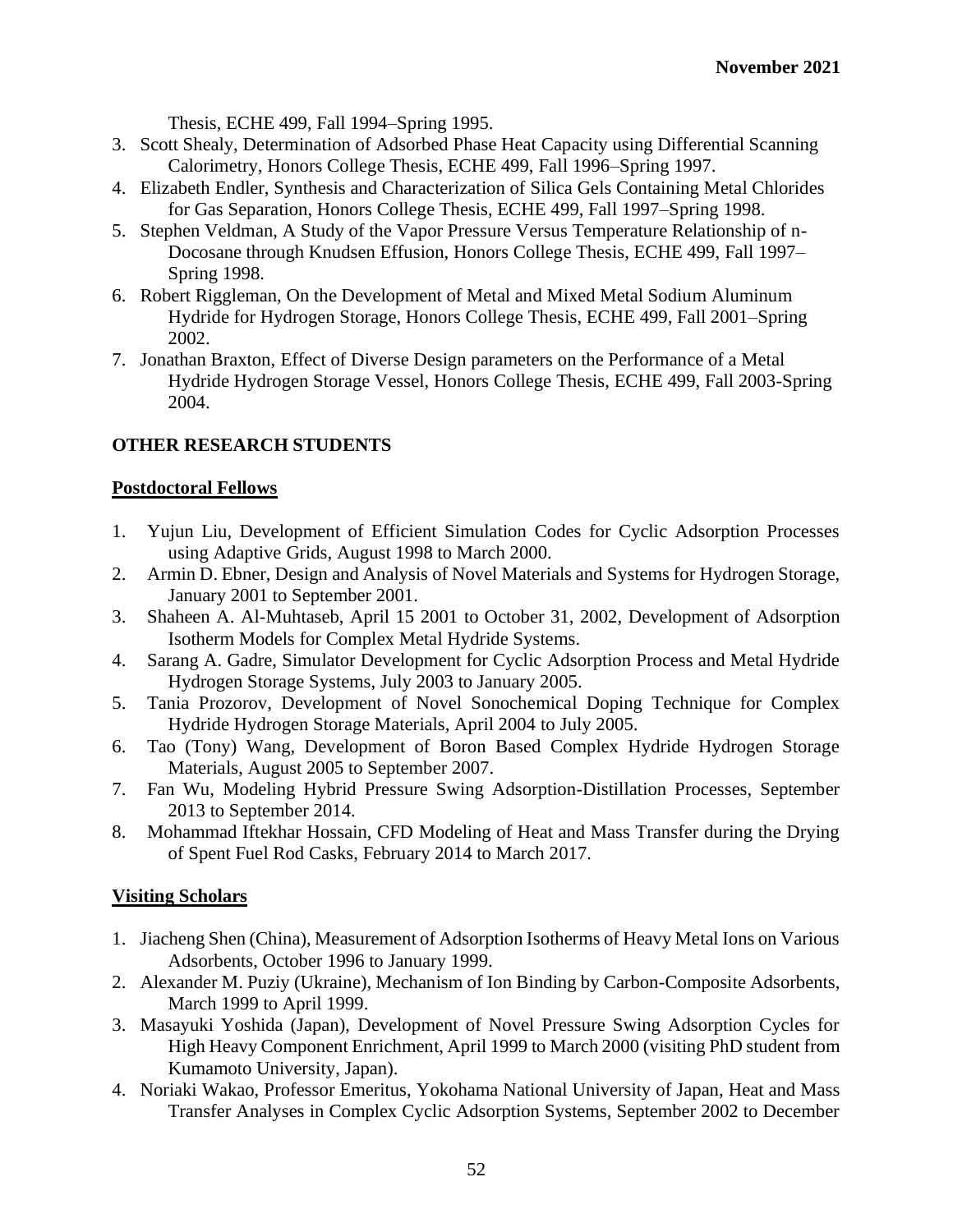2002.

- 5. Haitao Chen, Development of Magnetic Stents for Targeted Drug Delivery in the Vascular System, January 2004 to December 2004 (visiting PhD student from IIT and University of Chicago).
- 6. Claudia F. Martin (Spain), Measurement and Analysis of Carbon Dioxide Adsorption Isotherms on Synthetic Carbon Adsorbents, September 2010 to December 2010.
- 7. Yan Sun (China), Adsorbent Modification for Terrestrial and Extraterrestrial Applications, September 2014 to August 2015.
- 8. Natthaphon Choomphon-anomakhun (Thailand), Simulation of Dynamic Magnetic Particle Capture and Accumulation Around a Ferromagnetic Wire, February 2015 to February 2016 (visiting PhD student from Chulalongkorn University, Thailand).
- 9. Parisa Eghbal Jahromi (Iran), Pressure Swing Adsorption Process Modeling with AspenTech Adsim (visiting PhD student from Tehran University, Iran), February 2016 to September 2016.

## **CURRENT RESEARCH GROUP**

### **Research Professor**

1. Armin D. Ebner, Design and Analysis of Novel Materials and Systems for Adsorptive Gas Separation, Purification and Storage, October 2001 to present.

#### **Research Associates**

- 1. Marjorie A. Nicholson, Development of Testing and Analysis Techniques for Adsorbent Characterization, June 2006 to present.
- 2. Charles D. Holland, Design, Construction, Operation and Maintenance of Engineering Systems Adsorptive Gas Separation, Purification and Storage for June 2018 to present.

### **PhD Students**

- 1. Behnam Fakhari Kisomi, Role of Equalization Tanks in Gas Separation by Pressure Swing Adsorption, August 2017 to present.
- 2. Huan Jiang, Inclusion of Real Pump Curves in a Pressure Swing Adsorption Process Simulator, August 2017 to present.
- 3. Pravin B. Charles, Breakthrough Curve Analysis in Parallel Channel Structured Adsorbent Beds, June 2018 to present.
- 4. Daio Adegunju, Analysis of Pressure Swing Adsorption Cycle Schedules for Steel Mill Flue Gas Streams, August 2018 to present.
- 5. Ryan Sanders, Development of a PVSA Process for Metabolic CO<sup>2</sup> Removal from Spacecraft Cabins, May 2019 to present.

### **MS Students**

1. Todd Harris, Analysis of Multiplicity in Complex, Multi-Bed, Adiabatic, PSA Processes, August 2014 to present (part-time).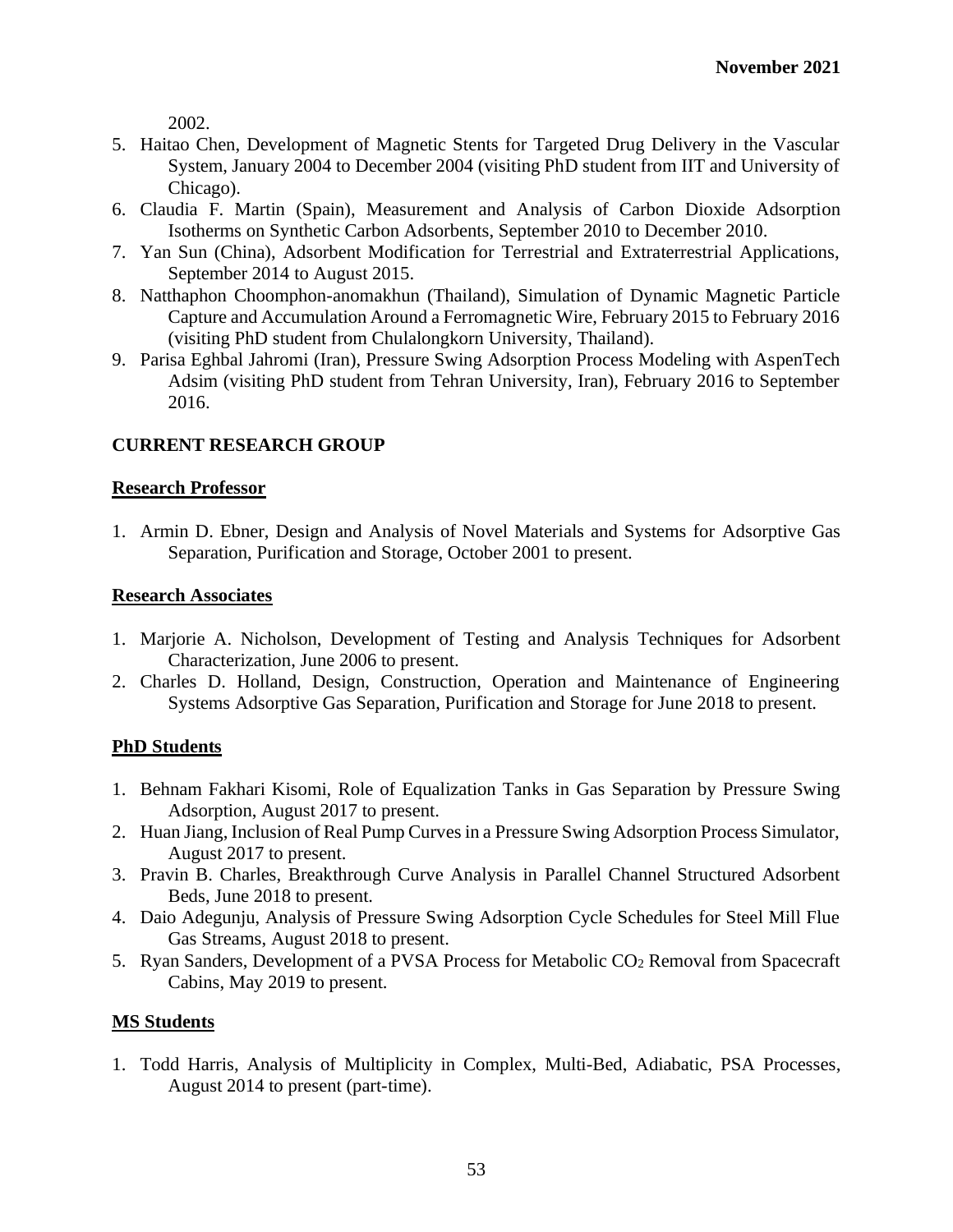# **Visiting Scholars**

Currently none.

# **Undergraduate Students**

Joseph Ritter

# **TEACHING EXPERIENCE**

### **Undergraduate Courses**

Unit Operations-I, CE318, SUNY Buffalo Unit Operations-II, CE418, SUNY Buffalo Chemistry for Non-Science Majors-I, CHEM 106, Consortium of the Niagara Frontier Chemistry for Non-Science Majors-II, CHEM 107, Consortium of the Niagara Frontier Chemical Process Principles, ECHE 300, University of South Carolina Mass Transfer, ECHE 322, University of South Carolina Separation Process Design, ECHE 440, University of South Carolina Chemical Engineering Laboratory I, ECHE 460, University of South Carolina Chemical Engineering Laboratory II, ECHE 461, University of South Carolina Separations Topic: Fundamentals of Adsorption and Adsorption Processes, ECHE 589R, University of South Carolina

### **Graduate Courses**

Separations Topic: Fundamentals of Adsorption and Adsorption Processes, ECHE 789R, University of South Carolina

### **Invited Short Courses**

- 1. "Industrial Processes of Adsorption," Universidade Federal Do Ceara, Fortaleza, Brazil, May, 2002.
- 2. "Adsorption Theory and Practice," Instructor for Continuing Education, American Institute of Chemical Engineers, New York, NY, 2003 to 2005.
- 3. "Introduction to Adsorption: Theory and Practice," SeQual Technologies, San Diego, CA, April, 2006.
- 4. "Adsorption: Theory and Practice," Atlas Copco, Belgium, September, 2006.
- 5. "Pressure Swing Adsorption and Other Cyclic Adsorption Processes and Applications," Professional Analytical and Consulting Services, Pittsburgh PA, October 2007.
- 6. "Adsorption Fundamentals and Pressure Swing Adsorption," Eastman Chemical Company, Kingsport, TN, August, 2008.
- 7. "Adsorption Theory and Practice," Eastman Chemical Company, Kingsport, TN, August, 2009.
- 8. "Pressure Swing Adsorption and Other Cyclic Adsorption Processes and Applications," Professional Analytical and Consulting Services, Pittsburgh PA, October 2009.
- 9. "Adsorption Theory and Practice," INGENCO, Richmond VA, April 2011.